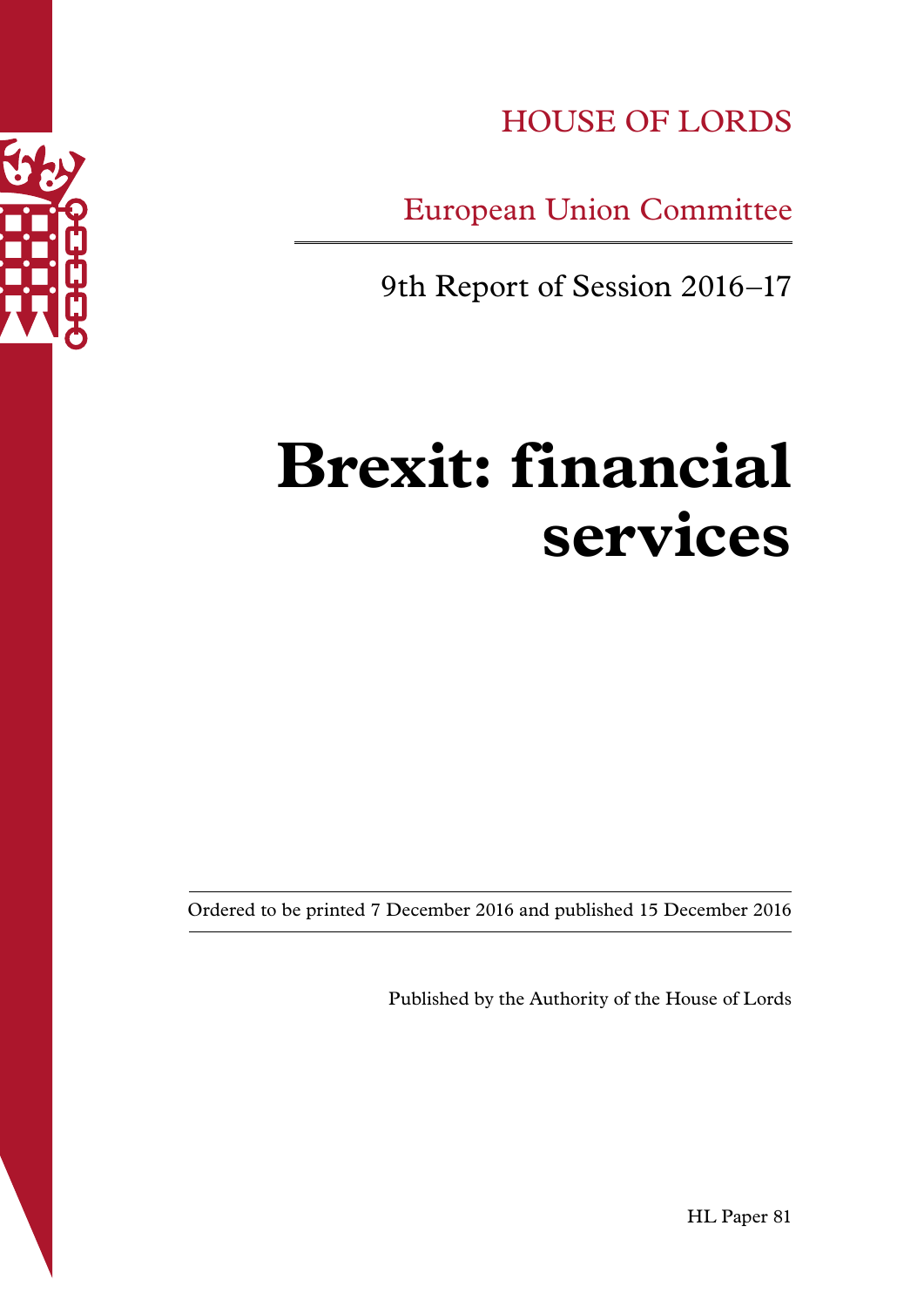#### *The European Union Committee*

The European Union Committee is appointed each session "to scrutinise documents deposited in the House by a Minister, and other matters relating to the European Union".

In practice this means that the Select Committee, along with its Sub-Committees, scrutinises the UK Government's policies and actions in respect of the EU; considers and seeks to influence the development of policies and draft laws proposed by the EU institutions; and more generally represents the House of Lords in its dealings with the EU institutions and other Member States.

The six Sub-Committees are as follows:

Energy and Environment Sub-Committee External Affairs Sub-Committee Financial Affairs Sub-Committee Home Affairs Sub-Committee Internal Market Sub-Committee Justice Sub-Committee

#### *Membership*

The Members of the European Union Select Committee are:

| <b>Baroness Armstrong of Hill Top</b> | Lord Jay of Ewelme                                 | <b>Baroness Suttie</b> |
|---------------------------------------|----------------------------------------------------|------------------------|
| Lord Boswell of Aynho (Chairman)      | <b>Baroness Kennedy of The Shaws Lord Teverson</b> |                        |
| <b>Baroness Brown of Cambridge</b>    | The Earl of Kinnoull                               | Lord Trees             |
| <b>Baroness Browning</b>              | Lord Liddle                                        | <b>Baroness Verma</b>  |
| <b>Baroness Falkner of Margravine</b> | <b>Baroness Prashar</b>                            | <b>Lord Whitty</b>     |
| <b>Lord Green of Hurstpierpoint</b>   | <b>Lord Selkirk of Douglas</b>                     | <b>Baroness Wilcox</b> |

The Members of the Financial Affairs Sub-Committee, which conducted this inquiry, are:

| Lord Butler of Brockwell                                               | Lord Desai          | Lord Shutt of Greetland |
|------------------------------------------------------------------------|---------------------|-------------------------|
| Lord Callanan                                                          | Lord Haskins        | Lord Skidelsky          |
| Baroness Falkner of Margravine (Chairman) Baroness Liddell of Coatdyke |                     | The Duke of Wellington  |
| Lord De Mauley                                                         | The Earl of Lindsay | Lord Woolmer of Leeds   |

#### *Further information*

Publications, press notices, details of membership, forthcoming meetings and other information is available at<http://www.parliament.uk/hleu>.

General information about the House of Lords and its Committees is available at [http://www.parliament.uk/business/lords](http://www.parliament.uk/business/lords/).

#### *Sub-Committee staff*

The staff of the Sub-Committee during this inquiry were John Turner (Clerk), Katie Kochmann (Policy Analyst) and Munira Heptullabhai (Committee Assistant)

#### *Contact details*

Contact details for individual Sub-Committees are given on the website. General correspondence should be addressed to the Clerk of the European Union Committee, Committee Office, House of Lords, London, SW1A 0PW. Telephone 020 7219 5791. Email [euclords@parliament.uk](mailto:euclords@parliament.uk).

#### *Twitter*

You can follow the Committee on Twitter: [@LordsEUCom](http://www.twitter.com/lordseucom).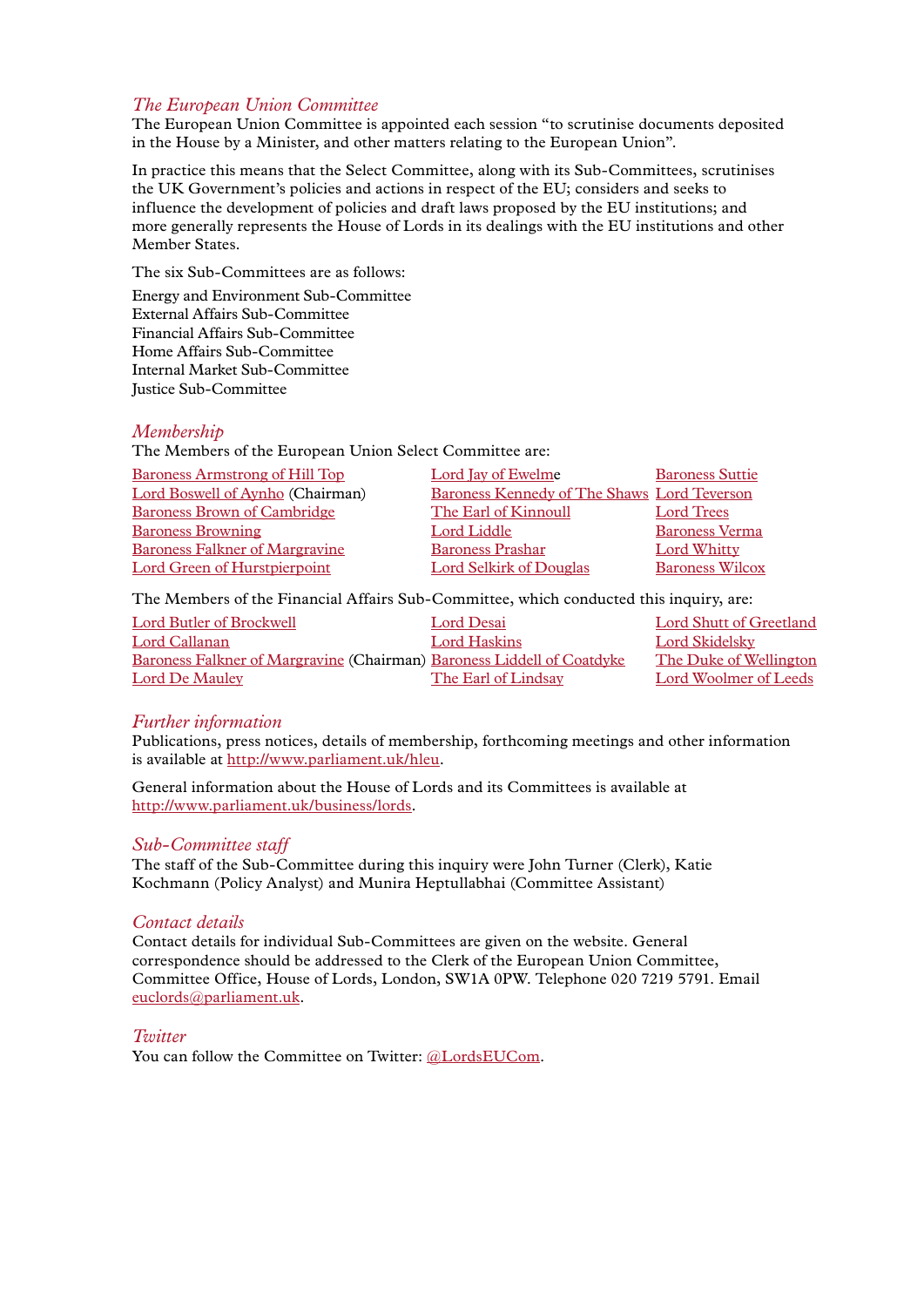|  |  | <b>CONTENTS</b> |
|--|--|-----------------|
|  |  |                 |

|                                                                                                                   | Page   |
|-------------------------------------------------------------------------------------------------------------------|--------|
| Summary                                                                                                           | 3      |
| <b>Chapter 1: Introduction</b>                                                                                    | 5      |
| Financial services and the UK economy                                                                             | 5      |
| The EU Committee's work                                                                                           | 6      |
| <b>Chapter 2: Passporting, equivalence and market access</b>                                                      | 7      |
| Possible trade agreements: existing models                                                                        | 7      |
| Box 1: The EEA, or 'Norway' model                                                                                 | 7      |
| Box 2: The customs union                                                                                          | 7      |
| Box 3: A free trade agreement                                                                                     | 8      |
| Box 4: EFTA membership and bilateral agreements 'The Swiss                                                        |        |
| model'<br>Box 5: WTO terms                                                                                        | 8      |
| Passporting and equivalence                                                                                       | 8<br>9 |
| The legislative framework                                                                                         | 9      |
| Box 6: EU Legislation granting passporting rights                                                                 | 10     |
| The extent of passporting in the UK                                                                               | 11     |
| Table 1: Number of inbound and outbound passports issued by                                                       |        |
| the Financial Conduct Authority and Prudential Regulation                                                         |        |
| Authority                                                                                                         | 11     |
| Table 2: Number of firms with at least one passport under each                                                    |        |
| directive                                                                                                         | 12     |
| Table 3: Sectoral breakdown of UK financial services revenues                                                     |        |
| 2015, segmented by source of revenue                                                                              | 12     |
| The impact of passporting                                                                                         | 13     |
| Conclusions and recommendations                                                                                   | 14     |
| Chapter 3: The impact of the loss of passporting                                                                  | 15     |
| The 'ecosystem'                                                                                                   | 15     |
| Third-country equivalence                                                                                         | 17     |
| Euro clearing                                                                                                     | 22     |
| Chart 1: Average daily turnover by notional value of global                                                       |        |
| OTC derivatives in April 2013 - interest rate derivatives, in USD                                                 | 22     |
| Chart 2: Average daily turnover by notional value of global                                                       | 23     |
| OTC derivatives in April 2013 - FX derivatives, in USD<br>Chart 3: Top five euro-denominated OTC foreign exchange |        |
| markets trading in euros, daily turnover in April 2013 in EUR                                                     | 23     |
| Chart 4: Top five OTC interest rate derivatives markets trading                                                   |        |
| in euros, daily turnover in April 2013, in EUR                                                                    | 24     |
| <b>Chapter 4: Beyond market access—free movement and FinTech</b>                                                  | 28     |
| Free movement and recruitment                                                                                     | 28     |
| FinTech                                                                                                           | 29     |
| Attracting and retaining talent                                                                                   | 29     |
| Data                                                                                                              | 30     |
| London as a FinTech hub                                                                                           | 30     |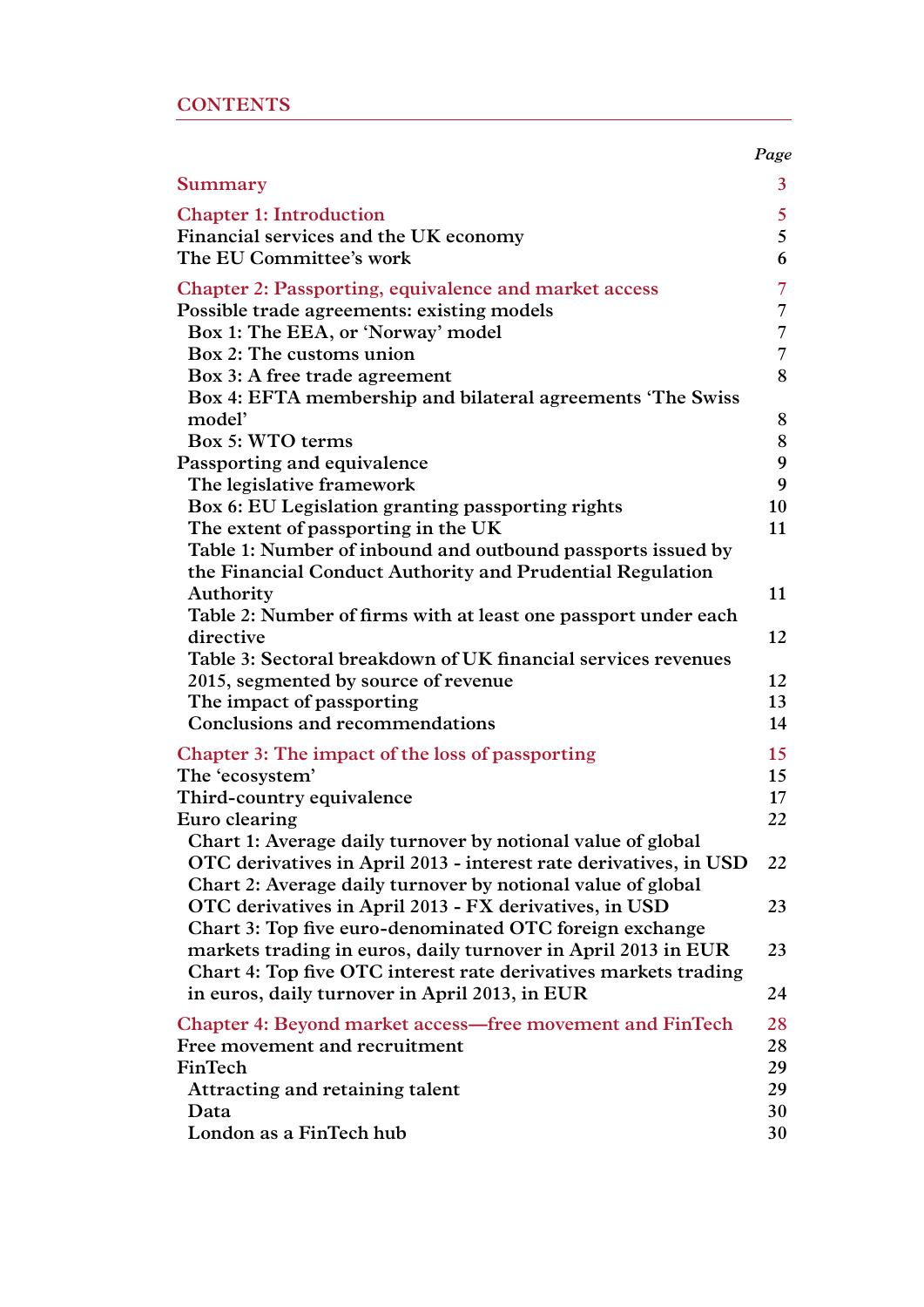| <b>Chapter 5: The way forward</b>                              | 32  |
|----------------------------------------------------------------|-----|
| A bespoke arrangement?                                         | 32  |
| Planning and transition                                        | 33  |
| <b>Transitional arrangements</b>                               | 34  |
| The role of the Government                                     | 36  |
| EU reliance on UK financial services                           | 37  |
| Summary of conclusions and recommendations                     | 39. |
| Appendix 1: List of Members and declarations of interest       | 42  |
| Appendix 2: List of witnesses                                  | 45  |
| Appendix 3: Passporting and third country access for financial |     |
| services                                                       | 47  |
| Appendix 4: Global Financial Centres Index 20: Top 30 cities   | 50  |
| Appendix 5: Examples of FinTech services                       | 51  |
| Appendix 6: Glossary                                           | 52  |

Evidence is published online a[t http://www.parliament.uk/brexit-financial]( http://www.parliament.uk/brexit-financial-services)[services]( http://www.parliament.uk/brexit-financial-services) and available for inspection at the Parliamentary Archives (020 7129 3074).

Q in footnotes refers to a question in oral evidence.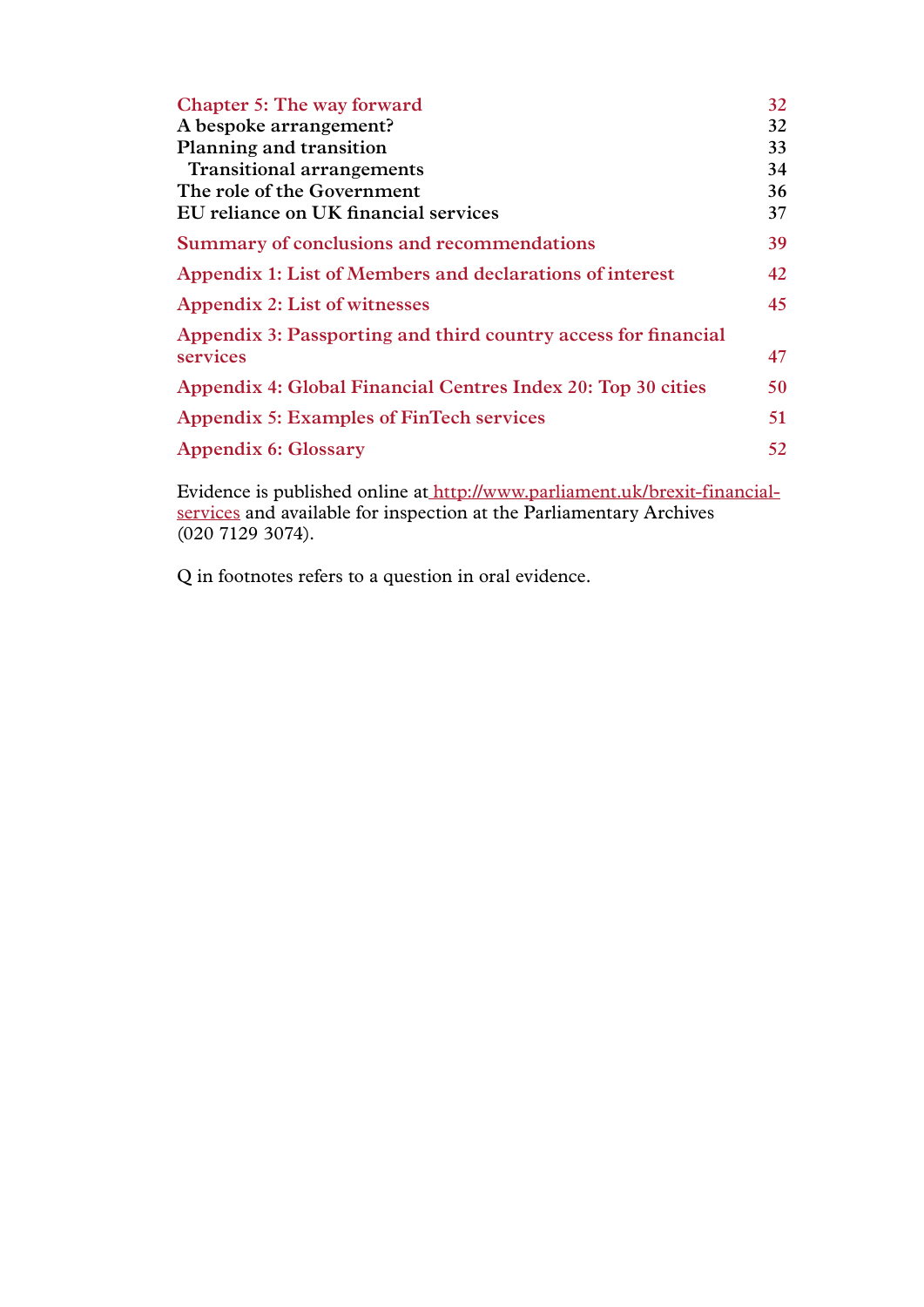#### <span id="page-4-0"></span>**SUMMARY**

The financial services industry constitutes around 7% of UK GDP, directly employs 1.1 million people, two-thirds of them outside London, and contributes a significant proportion of tax revenue. Avoiding major disruption to this industry and the resulting job losses should be a high priority in the Government's negotiations on leaving the EU. This report examines the likely impacts of Brexit on UK financial services and seeks to identify issues that the Government will have to contend with as it attempts to reach deals on the UK's withdrawal terms and its future relationship with the EU.

We find that a key priority will be to ensure that there is an adequate transition period, avoiding a 'cliff edge' both at the moment of withdrawal following the Article 50 process and as the UK and the EU move towards a new relationship. It will of course be in the interests of businesses to be able to plan for the future on a firm footing, but we believe that achieving such clarity will also assist regulators in adapting to new circumstances, the wider UK economy and the European economy as whole. The danger is that, in the absence of clarity, firms will restructure or relocate on the basis of a 'worst case' scenario. We call for an early commitment from both sides in the negotiation that there will be a transition period.

The length and terms of a transition period will depend on the extent to which a new relationship with the EU differs from the current arrangements. The Government is seeking a bespoke deal with the EU, but at this stage it is not clear how much access to the single market will be sought; it is even less clear how much will be achieved. The existing business models of UK-based financial services rely to a degree on 'passporting' rights granted in several pieces of EU legislation, and it has been estimated that around  $\dot{x}$  at the  $\dot{x}$  so billion of annual revenues are related to the EU. Were the negotiations to result in the UK being treated in the same manner as any other non-EEA 'third country', the UK could find itself seeking equivalence under legislative provisions that are patchy, unreliable and vulnerable to political influence<sup>1</sup>. It has recently been reported that the European Commission is proposing to tighten the equivalence provisions in EU legislation: this highlights the unpredictability of such a regime. We conclude that, if the current passporting regime is not maintained, the Government should seek a deal to bolster the current equivalence arrangements for thirdcountry access, to cover gaps in the regime and to ensure the continuation of equivalence decisions as financial services regulation develops.

A vital task will be to determine the extent to which firms currently rely on passporting and the degree to which equivalence provisions might provide a substitute. The Government should go into the negotiations with the strongest possible evidence base. This will not be an easy task: we heard that even the firms themselves did not have a clear idea of their reliance on passporting.

Establishing the likely impact of a reduction in market access will be made more difficult by the existence of the so-called UK financial 'ecosystem', in which network effects resulting from the concentration of services increase the efficiency of the system. The UK currently benefits from the co-location and interconnection of firms providing a range of financial and professional services: a change to the business conditions for one of those services could affect many others.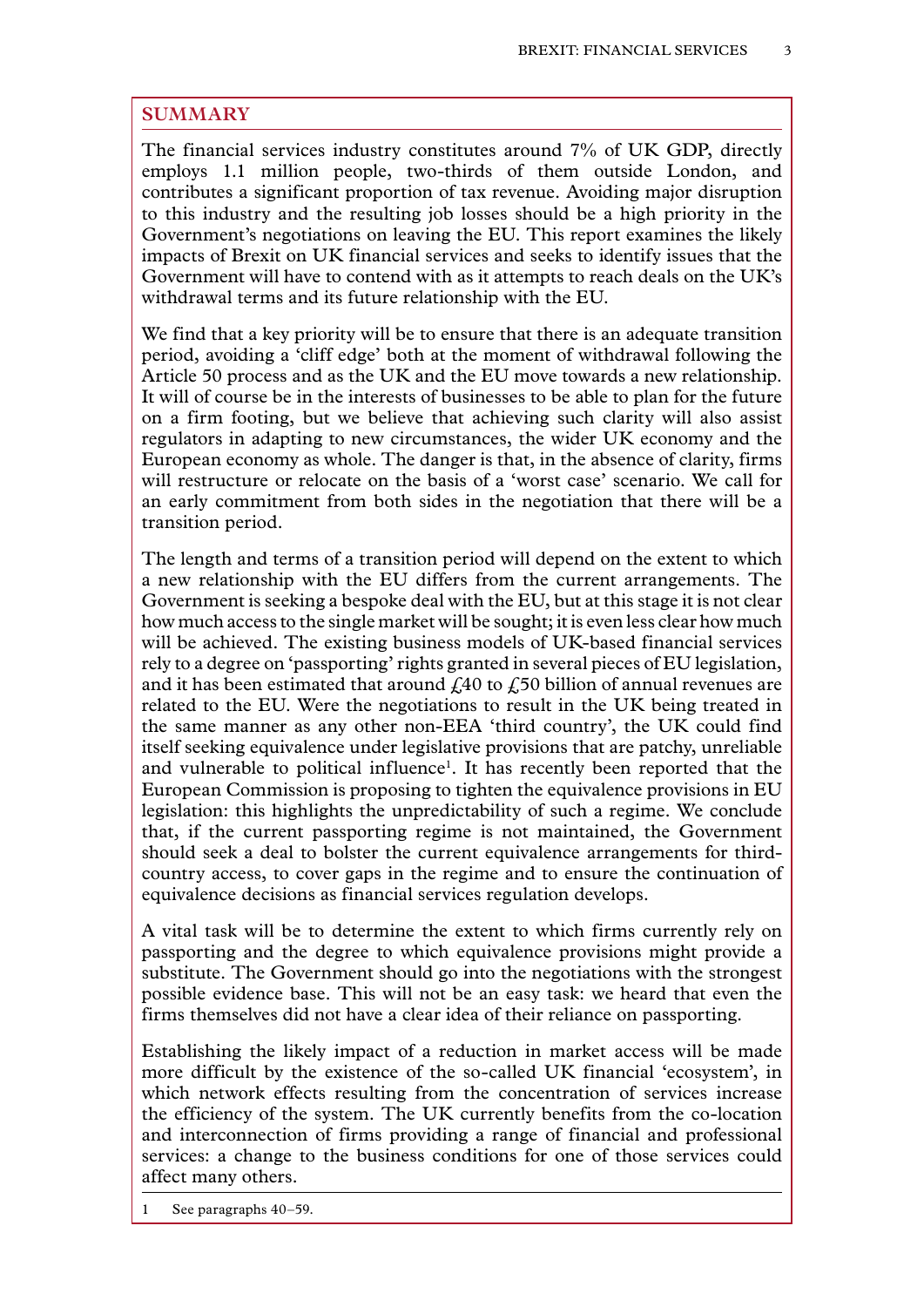London is currently ranked as the leading financial services centre in the world, closely followed by New York. Other European cities are far behind. There is a tension, in that unpicking a highly developed ecosystem such as exists in London or New York could have unpredictable effects. It would also be very difficult to replicate it, in the short term at least, in a less developed centre. We were told that much of the business lost by the UK would be more likely to relocate to New York than to the EU.

The strength of the UK's financial services industry, means that the UK has a large trade surplus in financial services with the EU. Though this demonstrates the extent to which the industry benefits from access to the EU market, it also demonstrates the reliance of the wider EU economy on the services provided in the UK. If the UK ecosystem cannot be replicated in the EU, which is not a realistic prospect according to the evidence we heard, we conclude that it would not be in the EU's economic interest for services to be provided less efficiently, or in New York instead of London.

One example of this is euro-denominated clearing, of which the UK is the leading centre. The European Central Bank has already attempted to repatriate euro-denominated clearing to the eurozone, and the issue was reopened, by the President of France among others, shortly after the June referendum. Repatriation could happen. But the difficulties associated with replicating the services currently provided in the UK give us some hope that a deal might be reached that would be in the mutual economic interest of both the UK and the EU.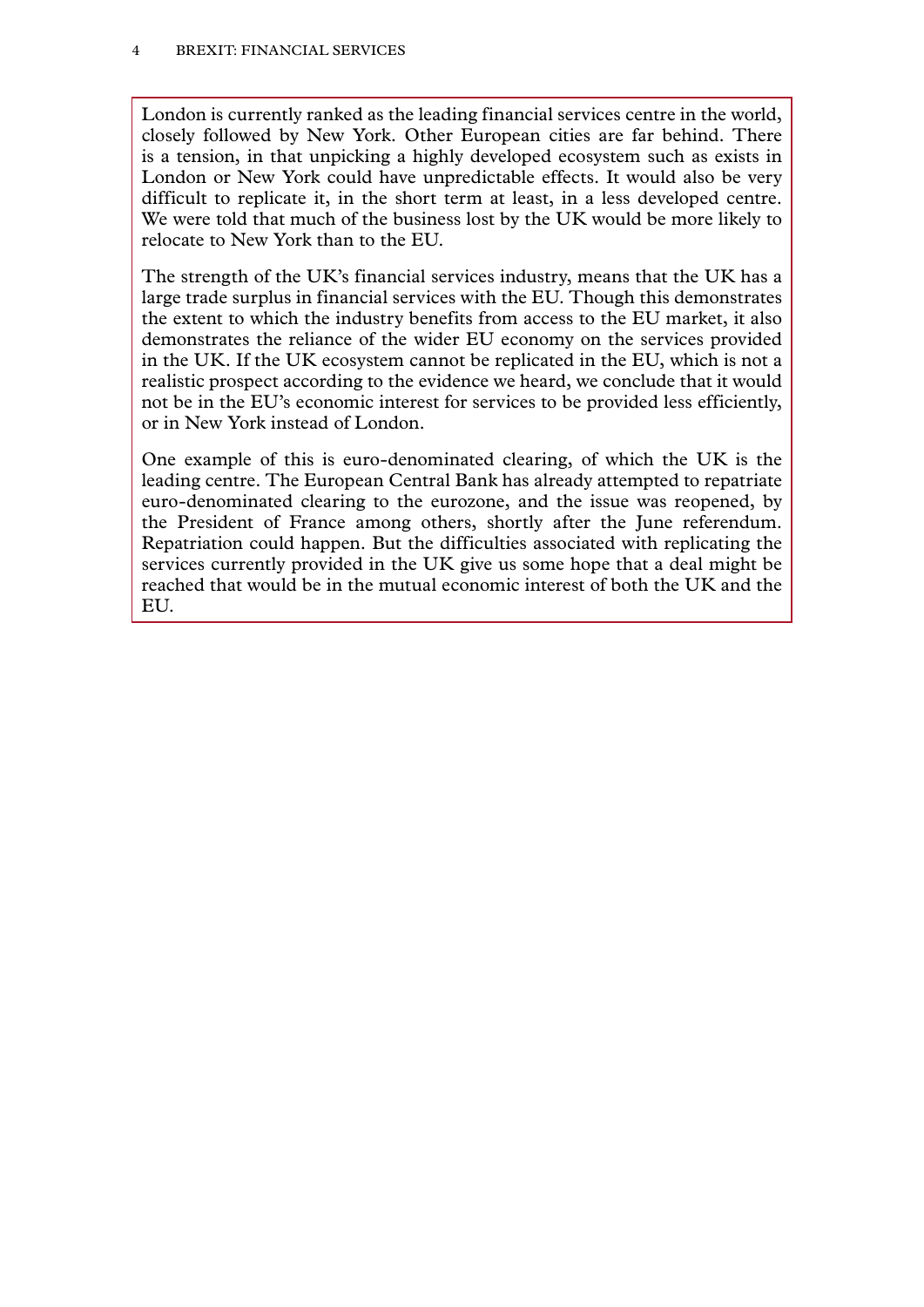## <span id="page-6-0"></span>**Brexit: financial services**

#### **Chapter 1: INTRODUCTION**

#### **Financial services and the UK economy**

1. The UK is the world's largest exporter of financial services and insurance: in 2013 UK net exports were \$71 billion. London is ranked by the Global Financial Centres Index (GFCI) as the world's leading financial services centre, just ahead of New York and significantly ahead of other EU cities.<sup>2</sup> In 2011–12 the sector contributed 12% of PAYE income tax and national insurance, and 15% of onshore corporation tax received by the Exchequer, and in 2013 employed an estimated 1.1 million people.<sup>3</sup> In his evidence to this inquiry Anthony Browne, Chief Executive of the British Bankers' Association, put these figures in context:

"Financial and related professional services pay over  $\zeta$ 60 billion a year in tax. Of that, banks pay about  $\ell$ , 31 billion. Of that  $\ell$ , 31 billion, slightly over half … is paid by foreign banks based here. It is worth noting that that is bigger than the entire UK net contribution to the EU budget."4

- 2. When related professional services are added, the UK workforce in financial services numbers nearly 2.2 million. This includes 483,000 in management consultancy, 314,000 in legal services and 391,000 in accounting services.5
- 3. The health of the sector is thus hugely significant for the UK economy. Moreover, while 'London' or 'the City' are often used as shorthand for the UK financial services industry, the reality is that a large proportion of jobs and activity in the sector are based in other parts of the UK. Simon Kirby MP, Economic Secretary to the Treasury, told us that "financial services contribute more than 7% of UK GDP, and around half of that comes from outside London. They employ more than one million people, two-thirds of whom are outside London."<sup>6</sup>
- 4. The UK financial services sector plays a vital role in providing services to the wider economy, both in the UK and internationally. Analysis by the consultancy Oliver Wyman calculates the annual financial revenues at around  $\text{\textsterling}200$  billion,  $\text{\textsterling}90-95$  billion of which is domestic business,  $\text{\textsterling}40-50$ billion relates to the EU, and  $\text{\textsterling}55-65$  billion relates to the rest of the world.<sup>7</sup>

<sup>2</sup> Long Finance, 'Global Financial Centres Index 20' (September 2016): [http://www.longfinance.net/](http://www.longfinance.net/global-financial-centres-index-20/1037-gfci-20.html) [global-financial-centres-index-20/1037-gfci-20.html](http://www.longfinance.net/global-financial-centres-index-20/1037-gfci-20.html) [accessed 29 November]. See Appendix 4 for the full rankings.

<sup>3</sup> HM Government, *Review of the Balance of Competences between the United Kingdom and the European Union - The Single Market: Financial Services and the Free Movement of Capital* (Summer 2014) pp 35– 36: [https://www.gov.uk/government/uploads/system/uploads/attachment\\_data/file/332874/2902400\\_](https://www.gov.uk/government/uploads/system/uploads/attachment_data/file/332874/2902400_BoC_FreedomOfCapital_acc.pdf) [BoC\\_FreedomOfCapital\\_acc.pdf](https://www.gov.uk/government/uploads/system/uploads/attachment_data/file/332874/2902400_BoC_FreedomOfCapital_acc.pdf) [accessed 29 November 2016]

<sup>4</sup> Q [15](http://data.parliament.uk/writtenevidence/committeeevidence.svc/evidencedocument/eu-financial-affairs-subcommittee/brexit-financial-services/oral/37867.html)

<sup>5</sup> TheCityUK, *Key facts about UK financial and related professional services*, (March 2016), p 6: [https://www.](https://www.thecityuk.com/assets/2016/Reports-PDF/Key-facts-about-UK-financial-and-related-professional-services-2016.pdf) [thecityuk.com/assets/2016/Reports-PDF/Key-facts-about-UK-financial-and-related-professional](https://www.thecityuk.com/assets/2016/Reports-PDF/Key-facts-about-UK-financial-and-related-professional-services-2016.pdf)[services-2016.pdf](https://www.thecityuk.com/assets/2016/Reports-PDF/Key-facts-about-UK-financial-and-related-professional-services-2016.pdf) [accessed 29 November 2016]

<sup>6</sup> Q [57](http://data.parliament.uk/writtenevidence/committeeevidence.svc/evidencedocument/eu-financial-affairs-subcommittee/brexit-financial-services/oral/41565.html)

<sup>7</sup> Oliver Wyman, *The impact of the UK's Exit from the EU on the UK-based financial services sector* (4 October 2016): [http://www.oliverwyman.com/content/dam/oliver-wyman/global/en/2016/oct/OW%20report\\_](http://www.oliverwyman.com/content/dam/oliver-wyman/global/en/2016/oct/OW%20report_Brexit%20impact%20on%20Uk-based%20FS.pdf) [Brexit%20impact%20on%20Uk-based%20FS.pdf](http://www.oliverwyman.com/content/dam/oliver-wyman/global/en/2016/oct/OW%20report_Brexit%20impact%20on%20Uk-based%20FS.pdf) [accessed 29 November 2016]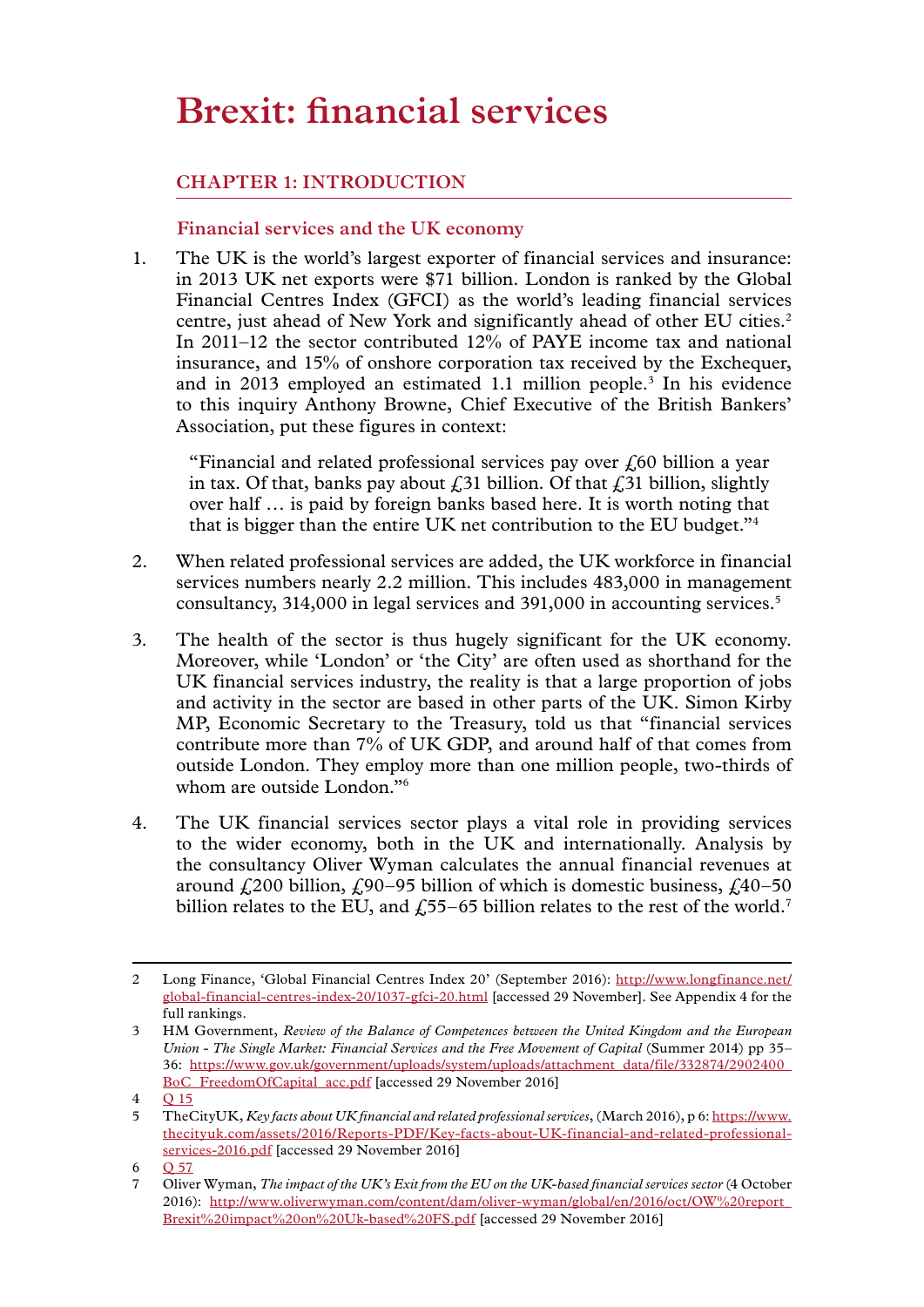#### <span id="page-7-0"></span>6 Brexit: financial services

5. Despite the poor public perception of the sector since the financial crisis of 2007–2008, financial services are vital to the prosperity of the whole of the United Kingdom, and therefore should be an important element in the forthcoming negotiations on Brexit. Ensuring a smooth and orderly transition to a new relationship with the EU will be a critical consideration, which we discuss in greater detail in paragraphs 97–111.

#### **The EU Committee's work**

- 6. Following the referendum on 23 June 2016, the European Union Committee and its six sub-committees launched a coordinated series of short inquiries, addressing the most important issues that will arise in the course of negotiations on Brexit.<sup>8</sup> The pace of events means that these inquiries will necessarily be short, but with this constraint we are seeking to outline as far as possible the major risks and opportunities that Brexit presents to the United Kingdom.
- 7. Our inquiries are running in parallel with the work currently being undertaken across Government, where departments are engaging with stakeholders, with a view to drawing up negotiating guidelines. But while much of the Government's work is being conducted in private, our aim is to stimulate informed debate, in the House and beyond, on the many areas of vital national interest that will be covered in the negotiations. As far as possible we aim to complete this work by March 2017.
- 8. Given the size of the financial services industry, its importance to the wider UK and EU economies, and the potential impact of Brexit on the sector, it was clear to us that financial services should be the first issue to be investigated by the Financial Affairs Sub-Committee.
- 9. This report was prepared by the Sub-Committee on the basis of evidence sessions with nine panels of witnesses, in September, October and November 2016, as well as written evidence. Before we embarked on this inquiry, immediately following the referendum, members of the Sub-Committee met industry representatives at a seminar hosted by the City of London Corporation to discuss key issues. We are grateful to all those who contributed to the inquiry.

#### 10. **We make this report to the House for debate.**

<sup>8</sup> See the European Union Select Committee, *[Scrutinising Brexit: the role of Parliament](http://www.publications.parliament.uk/pa/ld201617/ldselect/ldeucom/33/3302.htm)* (1st Report, Session 2016–17, HL Paper 33).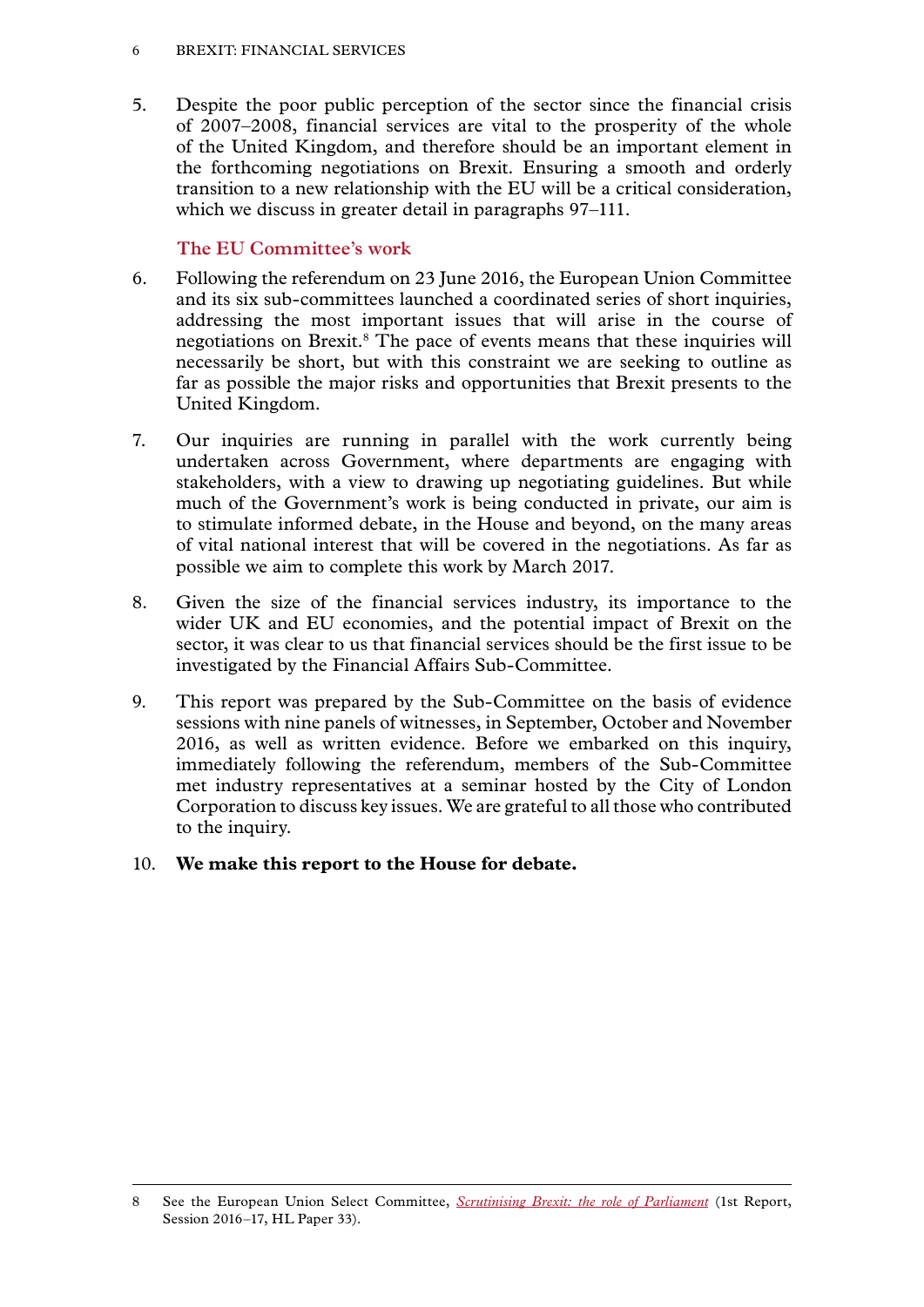#### <span id="page-8-0"></span>**Chapter 2: PASSPORTING, EQUIVALENCE AND MARKET ACCESS**

#### **Possible trade agreements: existing models**

11. Much of the debate about the UK's future trading relationship with the EU has been cast in terms of various main models of access: full European Economic Area (EEA)<sup>9</sup> membership (the 'Norway model'); membership of the customs union; a bespoke free trade agreement (the 'Canadian model'); EFTA membership and a series of bilateral agreements (the 'Swiss Model'); and the 'WTO model'. Our report *Brexit: the options for trade*10 considers these models in more detail. Boxes 1 to 5 below contain brief descriptions of each of them, focusing on their impact upon financial services.

#### **Box 1: The EEA, or 'Norway' model**

As a member of the European Economic Area, Norway must accept the 'four freedoms'—freedom of movement of goods, services, persons and capital—as well as the authority of EU law.<sup>11</sup> It must also make contributions to the EU budget, albeit on different terms from full EU members.

EEA-authorised firms are eligible for the financial services passport in the same way as EU-authorised firms, although EEA states have little say over the rules governing the single market.

#### **Box 2: The customs union**

Under the customs union individual Member States are prevented from introducing charges which have an effect equivalent to that of customs duties on goods; nor are they permitted to impose quantitative restrictions or quotas. The customs union also has a Common External Tariff, imposed on all goods imported from third countries.

Turkey, though not a member of the EU, takes part in the customs union through an association agreement covering all industrial goods, but excluding agriculture (except processed agricultural products), services or public procurement. The Turkish arrangement does not provide access to the EU market for financial services, but does exclude free movement of labour.

<sup>9</sup> The EEA comprises the 28 EU Member States and the three members of the European Free Trade Agreement (EFTA) that have signed the EEA Agreement––Iceland, Liechtenstein and Norway. Switzerland, while an EFTA member, is not a member of the EEA. Following Brexit the UK could seek to become a non-EU member of the EEA. In this report, unless otherwise specified, references to the EEA should be taken to include both EU and non-EU EEA members.

<sup>10</sup> European Union Select Committee, *[Brexit: the options for trade](http://www.publications.parliament.uk/pa/ld201617/ldselect/ldeucom/72/7202.htm)* (5th Report, Session 2016–17, HL Paper 72)

<sup>11</sup> Enforced by the EFTA Surveillance Authority, which has been given powers corresponding to those of the Commission in the exercise of its surveillance role, and the jurisdiction of the EFTA Court, which largely corresponds to the jurisdiction of the Court of Justice of the European Union over EU States.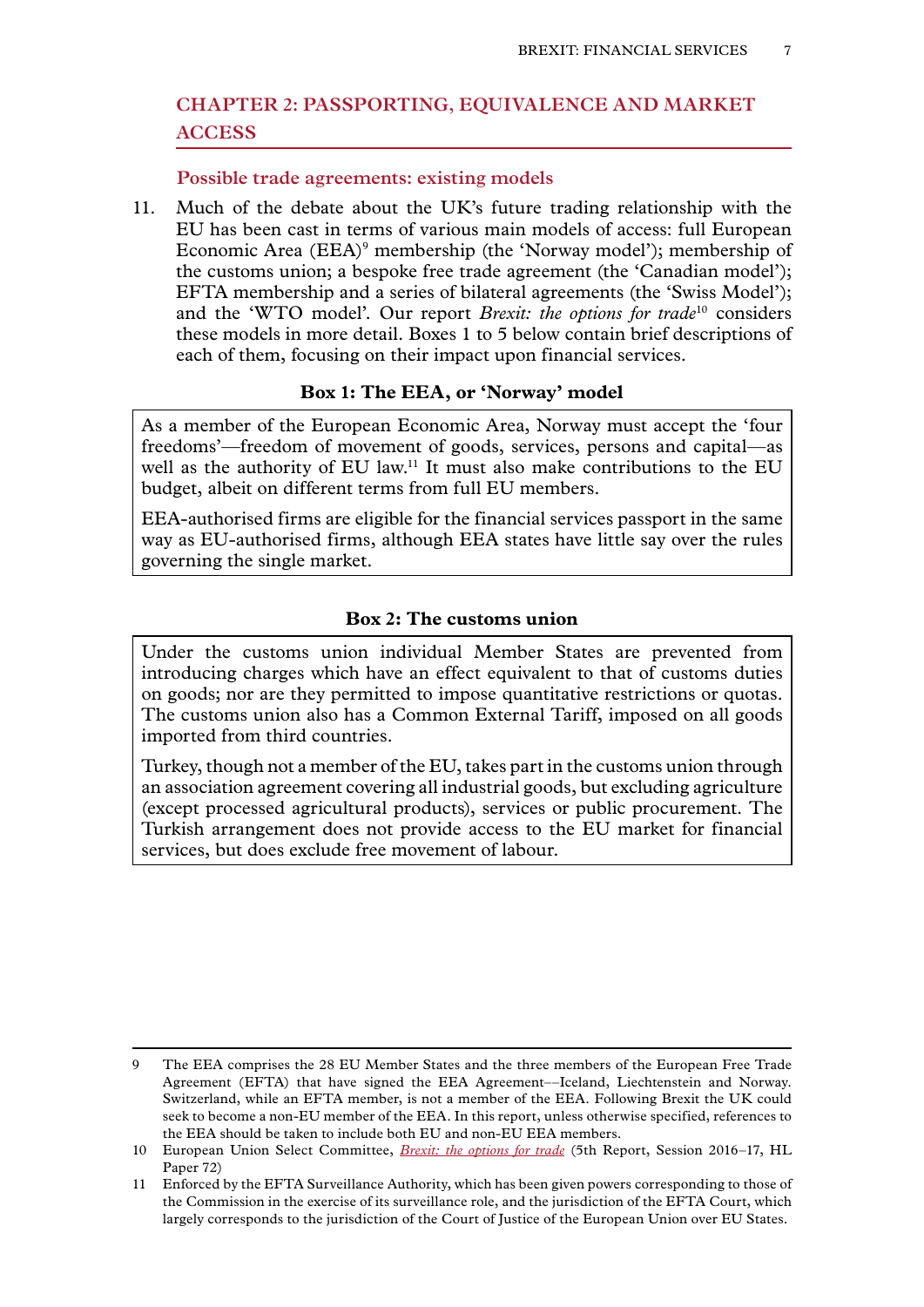#### **Box 3: A free trade agreement**

<span id="page-9-0"></span>The most current example of a free trade agreement is the Comprehensive Economic and Trade Agreement (CETA) between the EU and Canada. This contains a financial services chapter and provides, in principle, for trade in financial services under the four 'modes of supply' contained in the General Agreement on Trade in Services (GATS). However, it is possible for a party to impose terms and conditions and restricts the ability of firms from one party to do or solicit business in the other's territory. Firms may have no greater access than under the current third country equivalence regime.

These terms reflect a specific deal between the EU and Canada, and the UK could attempt to negotiate something more favourable. Experience suggests, however, that negotiating a free trade agreement with the EU is likely to be difficult and time-consuming.

#### **Box 4: EFTA membership and bilateral agreements 'The Swiss model'**

Switzerland, through its membership of the European Free Trade Area (EFTA) and a series of bilateral agreements, has secured market access in a number of areas. Its access to the market for financial services is, however, limited to an agreement on the supervision of non-life insurance services and it is largely reliant on WTO GATS terms (see below). As a third country, Switzerland has been deemed equivalent under Solvency II and under the European Market Infrastructure Regulation (EMIR) in respect of central counterparties (CCPs). Equivalence determinations under the Alternative Investment Fund Managers Directive (AIFMD) and the Markets in Financial Instruments Directive (MiFID) are in train.

#### **Box 5: WTO terms**

In the absence of a deal with the EU the UK would fall back on WTO terms, and in particular the General Agreement on Trade in Services (GATS). Under GATS, WTO members must ensure "treatment of services and suppliers from other members no less favourable that that accorded to like services and suppliers of any other country". GATS divides trade in financial services into four 'modes of supply':

- Cross-border supply—the supply of a service from one state to another;
- Consumption abroad—the consumer of a service being in one state and consuming the service in another state;
- Establishment—the supply of a service from one state to another through the incorporation of a commercial presence in that state;
- Presence of natural persons—a service supplier sending individuals from one state to another to supply a service.

Commitments to market access vary depending on the mode of supply. Typically, GATS members make limited commitments with respect to cross-border supply and consumption abroad of financial services. Under GATS, members are able to impose licensing or other requirements that make it difficult for a non-resident supplier to conduct business. GATS also includes a 'prudential carve-out', which enables members to take measures for prudential reasons: this could lead to the retention or introduction of measures which effectively reduce cross-border supply.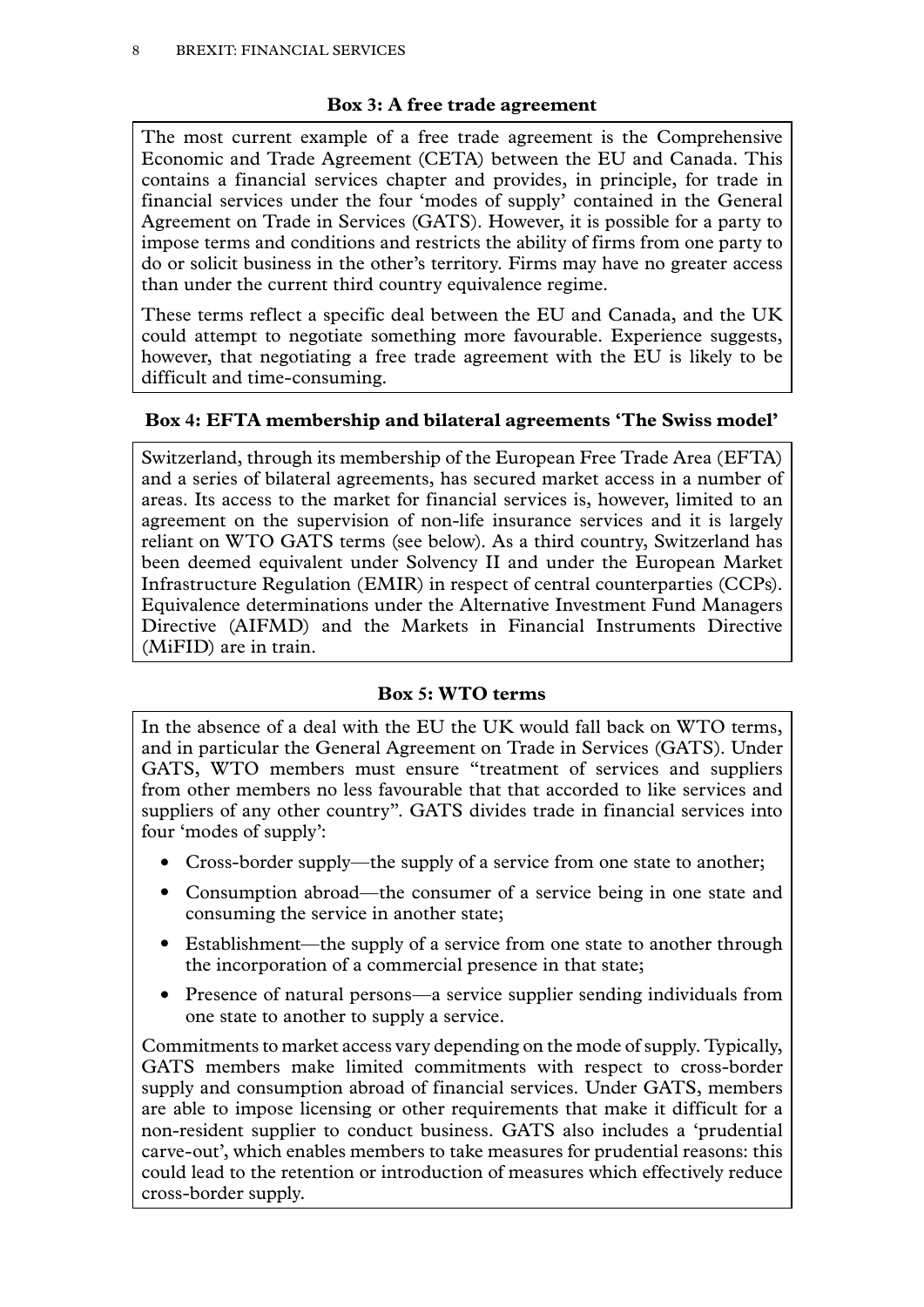<span id="page-10-0"></span>12. There is general agreement that EEA membership, the Norway model, would replicate most closely the access to the EU market currently enjoyed by UK-based firms. However, the price would be acceptance of the 'four freedoms', including the free movement of people, and of the jurisdiction of EU law through the EFTA institutions. A bespoke arrangement, along the lines of the comprehensive Canadian agreement, could provide a degree of market access. Membership of the customs union would provide no access for services, and the UK would have to fall back on WTO terms in this regard. Under WTO terms the UK would be treated as any other third country, with more limited market access, accompanied by significant drawbacks.

#### **Passporting and equivalence**

#### *The legislative framework*

- 13. By virtue of the UK being in the EU, financial services firms authorised in the UK are able to provide services into and within other EU Member States without the need for further authorisations. This is commonly referred to as 'passporting'. The ability to passport services means that a firm can either provide its services directly on a cross-border basis or can establish a branch in another Member State, having received authorisation from its home state regulator and without the additional requirements and costs associated with establishing a subsidiary in that Member State. Subsidiaries, in contrast, may be subject to local governance and regulatory requirements, and may require separate capitalisation, both of which increase costs.
- 14. Passporting rights are set out in several pieces of EU legislation, most of which regulate particular activities or services. An individual firm can provide more than one of these services, so the extent to which a firm relies on passporting will vary depending on the range of its activities, with the result that the legislative regime governing a particular business can be difficult to untangle. As Simon Gleeson, Partner, Clifford Chance, told us:

"Our attempts to take businesses apart passport by passport have proved to be extremely difficult because we are now aware in a way that I do not think we were beforehand of just how poorly the passporting and legal structure maps on to the commercial business of the banks."<sup>12</sup>

This echoed a comment by Peter Snowdon, Partner, Norton Rose Fulbright, who said that firms "often discover that they need permission to do something and had not realised it".<sup>13</sup>

15. European legislation also allows for 'third-country' access to the market in respect of specific activities. The difficulties associated with the current arrangements for gaining third-country equivalence, where it is available, are discussed in paragraphs 40–59. Following Brexit, unless the UK were to join the EEA or negotiate an alternative arrangement allowing full single market access, it would be classed as a 'third country' and its firms would be subjected to those provisions. Market access in such situations is based on demonstrating regulatory equivalence between the third country and the EU.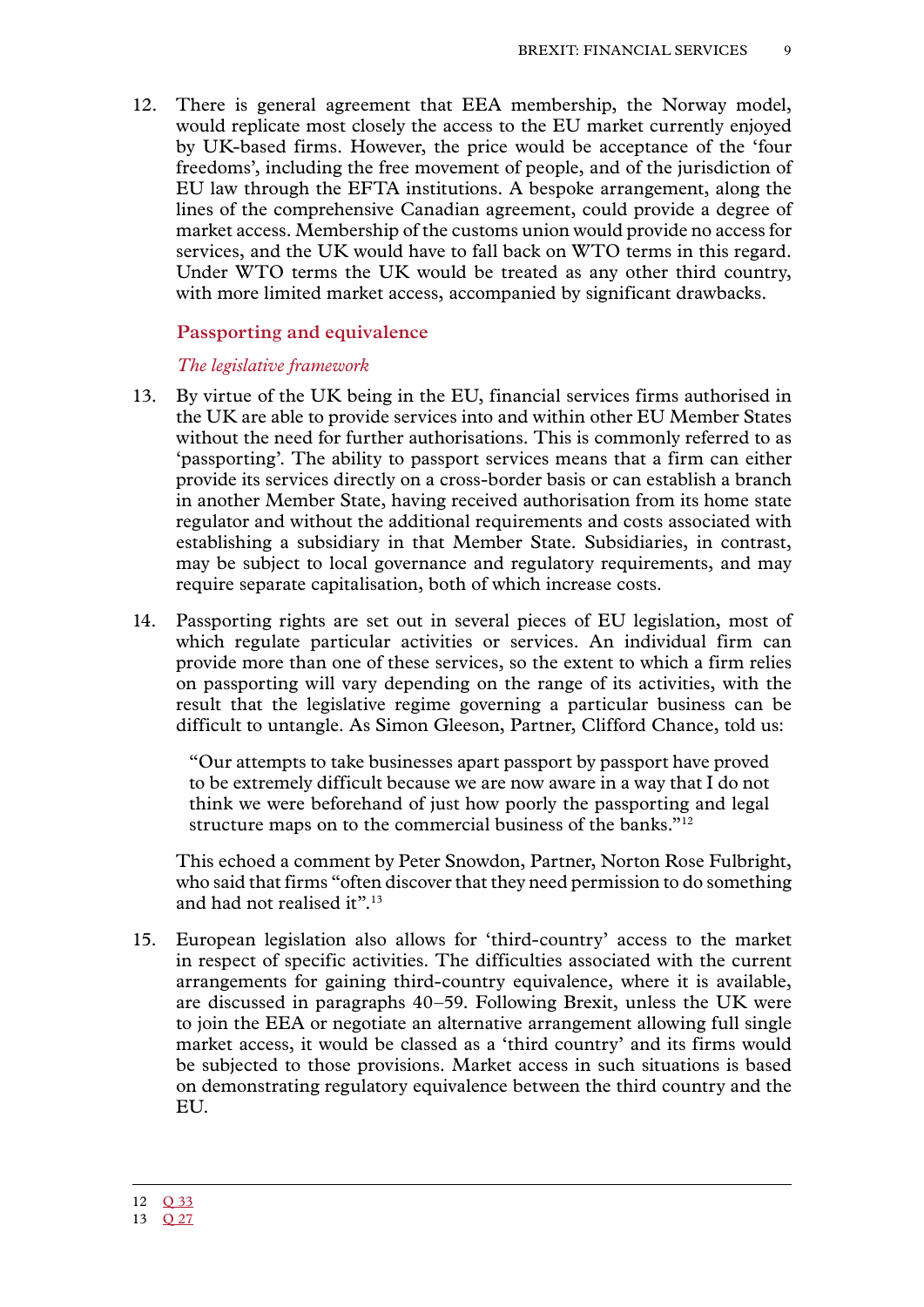<span id="page-11-0"></span>16. Box 6 describes some of the more important pieces of legislation providing passporting and equivalence regimes. A table in Appendix 3 sets out the situation in more detail.

#### **Box 6: EU Legislation granting passporting rights**

#### *Capital Requirements Directive (CRD IV)*<sup>14</sup>

CRD IV and the accompanying Capital Requirements Regulation came into force for banks in 2013, bringing into EU law the capital adequacy standards agreed at international level in the Basel III regulations. The CRD regime covers banking services, including deposit taking, lending and other forms of financing, financial leasing and payment services, some corporate finance advisory services and some trading services. There is no third country regime under CRD IV.

#### *Solvency II Directive*<sup>15</sup>

Solvency II sets the prudential framework for insurance and requires insurers to hold enough capital to have 99.5 per cent confidence that they could cope with the worst expected losses over a year. It allows an EEA firm to provide insurance or reinsurance services either cross-border or by establishing a branch in another state. Third-country insurers can provide services by establishing a branch within the EEA, authorised in the member state in which it is established. A third-country equivalence regime exists under Solvency II for reinsurance but not for direct insurance.

#### *Markets in Financial Instruments Directive (MiFID)*<sup>16</sup>

MiFID has been applied in the UK since 2007 and was recently revised. MiFID II and the accompanying Markets in Financial Instruments Regulation (MiFIR) will come into force in January 2018. Under the MiFID regime, banks and investment firms can passport services related to securities, funds and derivatives, including trade execution, investment advice, underwriting and placing of new issues and the operation of trading facilities. MiFIR will introduce a third-country regime, allowing firms from third countries to offer these services cross-border to wholesale customers and counterparties.

<sup>14</sup> The CRD IV package comprises Directive 2013/36/EU, 26 June 2013 on access to the activity of credit institutions and the prudential supervision of credit institutions and investment firms, amending Directive 2002/87/EC and repealing Directives 2006/48/EC and 2006/49/EC, [OJ L 176/338](http://eur-lex.europa.eu/legal-content/EN/TXT/?uri=CELEX:32013L0036) (27 June 2013) (CRD IV) and Corrigendum to Regulation (EU) No 575/2013, 26 June 2013, on prudential requirements for credit institutions and investment firms and amending Regulation (EU) No 648/2012, [OJ L 321/6](http://eur-lex.europa.eu/legal-content/EN/TXT/HTML/?uri=CELEX:32013R0575R(02)&rid=5) (30 November 2013) (CRR)

<sup>15</sup> Directive 2009/138/EC, 25 November 2009 on the taking-up and pursuit of the business of Insurance and Reinsurance (Solvency II), [OJ L 335/1](http://eur-lex.europa.eu/legal-content/EN/TXT/HTML/?uri=CELEX:32009L0138&from=en) (17 November 2009)

<sup>16</sup> The MiFID II package comprises Directive 2014/65/EU, 15 May 2014, on markets in financial instruments and amending Directive 2002/92/EC and Directive 2011/61/EU, [OJ L 173/349](http://eur-lex.europa.eu/legal-content/EN/TXT/?uri=uriserv%3AOJ.L_.2014.173.01.0349.01.ENG) (12 June 2014) (MiFID II) and Regulation (EU) No 600/2014, 15 May 2014 on markets in financial instruments and amending Regulation (EU) No  $648/2012$ , [OJ L 173/84](http://eur-lex.europa.eu/legal-content/EN/TXT/?uri=CELEX%3A32014R0600) (12 June 2014)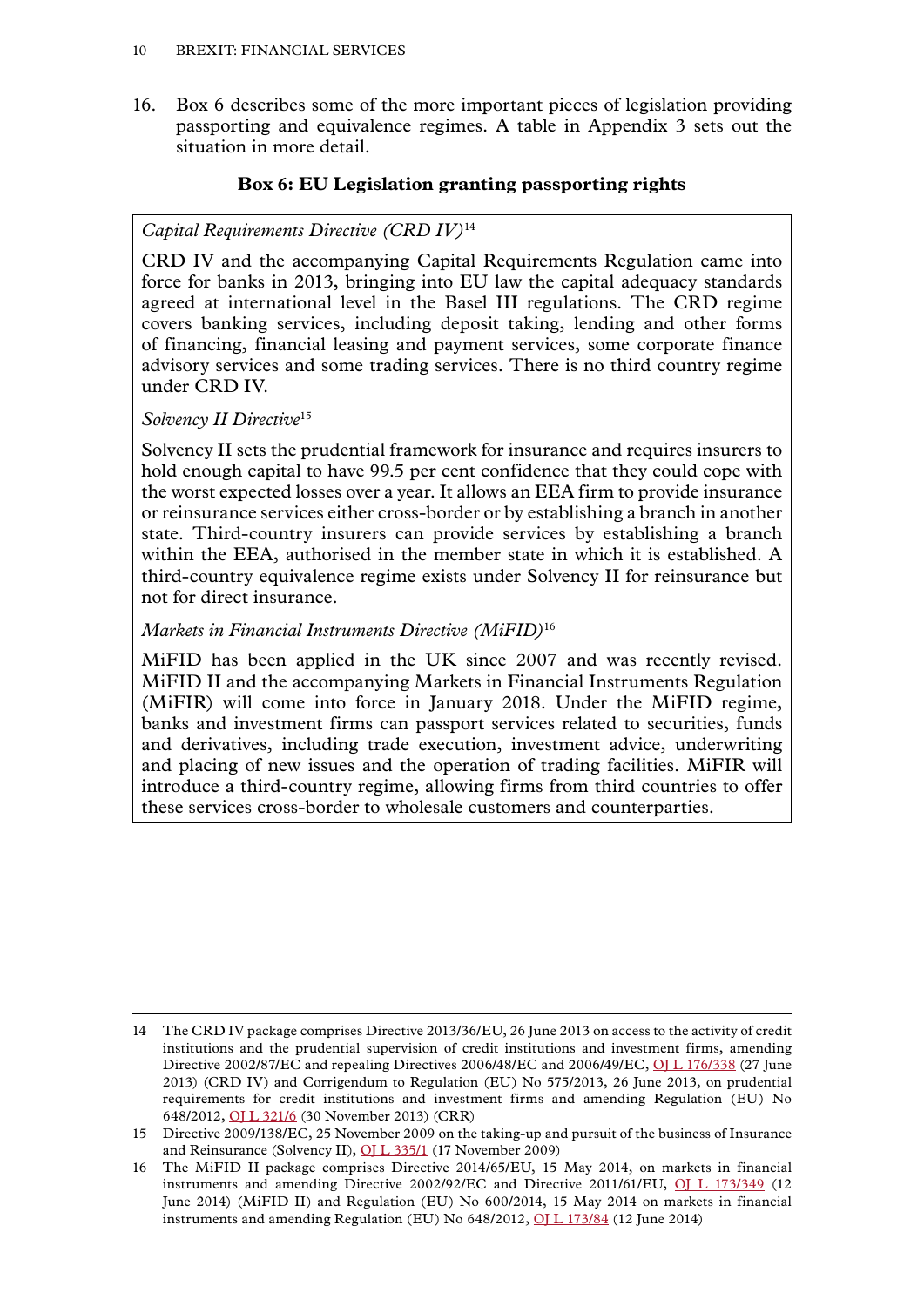<span id="page-12-0"></span>*Undertaking in Collective Investment in Transferable Securities (UCITS) Directive*<sup>17</sup>

The UCITS regime has been in place since 1985 and was most recently updated in 2014. Investment funds that meet the rules set out under the UCITS Directive may be sold freely, including to retail investors, throughout the EEA on the basis of single national authorisation.

There is no third-country regime under UCITS, so were the UK to become a third country UK-based asset managers wishing to continue marketing these products would have to re-domicile—though there could be scope for a redomiciled management company to delegate day-to-day management of the fund back to the UK. Alternatively, funds could be marketed from the UK as alternative investment funds (AIFs).

#### *Alternative Investment Fund Managers Directive (AIFMD)*<sup>18</sup>

The AIFMD sets the rules for alternative investment fund managers. It created an EEA-wide passport for EEA fund managers to market those funds across the EEA. A national private placement regime (NPPR) exists to allow non-EEA fund managers to market funds in EEA jurisdictions to professional investors, depending on the specific rules in those jurisdictions. AIFMD envisages that the NPPR will be phased out: it does, however, contain third-country equivalence provisions, which could enable UK firms to market their funds.

*The extent of passporting in the UK*

17. Many UK-based firms use the passporting rights granted under the legislation outlined above. The Financial Conduct Authority provided the figures in Tables 1 and 2 to the House of Commons Treasury Select Committee.19

#### **Table 1: Number of inbound and outbound**<sup>20</sup> **passports issued by the Financial Conduct Authority and Prudential Regulation Authority**

|                                   | <b>Total</b> | Inbound | Outbound |
|-----------------------------------|--------------|---------|----------|
| Number of passports in total      | 359,953      | 23,532  | 336,421  |
| Number of firms using passporting | 13,484       | 8,008   | 5,476    |

<sup>17</sup> Directive 2014/91/EU, 23 July 2014 amending Directive 2009/65/EC on the coordination of laws, regulations and administrative provisions relating to undertakings for collective investment in transferable securities (UCITS) as regards depositary functions, remuneration policies and sanctions, [OJ L 257/186](http://eur-lex.europa.eu/legal-content/EN/TXT/?uri=celex%3A32014L0091) (28 August 2014)

<sup>18</sup> Directive 2011/61/EU, 8 June 2011 on Alternative Investment Fund Managers and amending Directives 2003/41/EC and 2009/65/EC and Regulations (EC) No 1060/2009 and (EU) No 1095/2010, [OJ L](http://eur-lex.europa.eu/legal-content/en/TXT/?uri=celex%3A32011L0061) [174/1](http://eur-lex.europa.eu/legal-content/en/TXT/?uri=celex%3A32011L0061) (1 July 2011)

<sup>19</sup> Letter from Andrew Bailey to Andrew Tyrie MP, Chair of the House of Commons Treasury Select Committee, 17 August 2016: [https://www.parliament.uk/documents/commons-committees/treasury/](https://www.parliament.uk/documents/commons-committees/treasury/Correspondence/AJB-to-Andrew-Tyrie-Passporting.PDF ) [Correspondence/AJB-to-Andrew-Tyrie-Passporting.PDF](https://www.parliament.uk/documents/commons-committees/treasury/Correspondence/AJB-to-Andrew-Tyrie-Passporting.PDF )

<sup>20</sup> An 'outbound' passport refers to a passport issued by a UK competent authority to a UK firm. This allows it to do business in one of more EU or EEA member states. An 'inbound' passport refers to a passport issued in an EU or EEA member state to a firm from that state, enabling it to do business in the UK (or other Member States).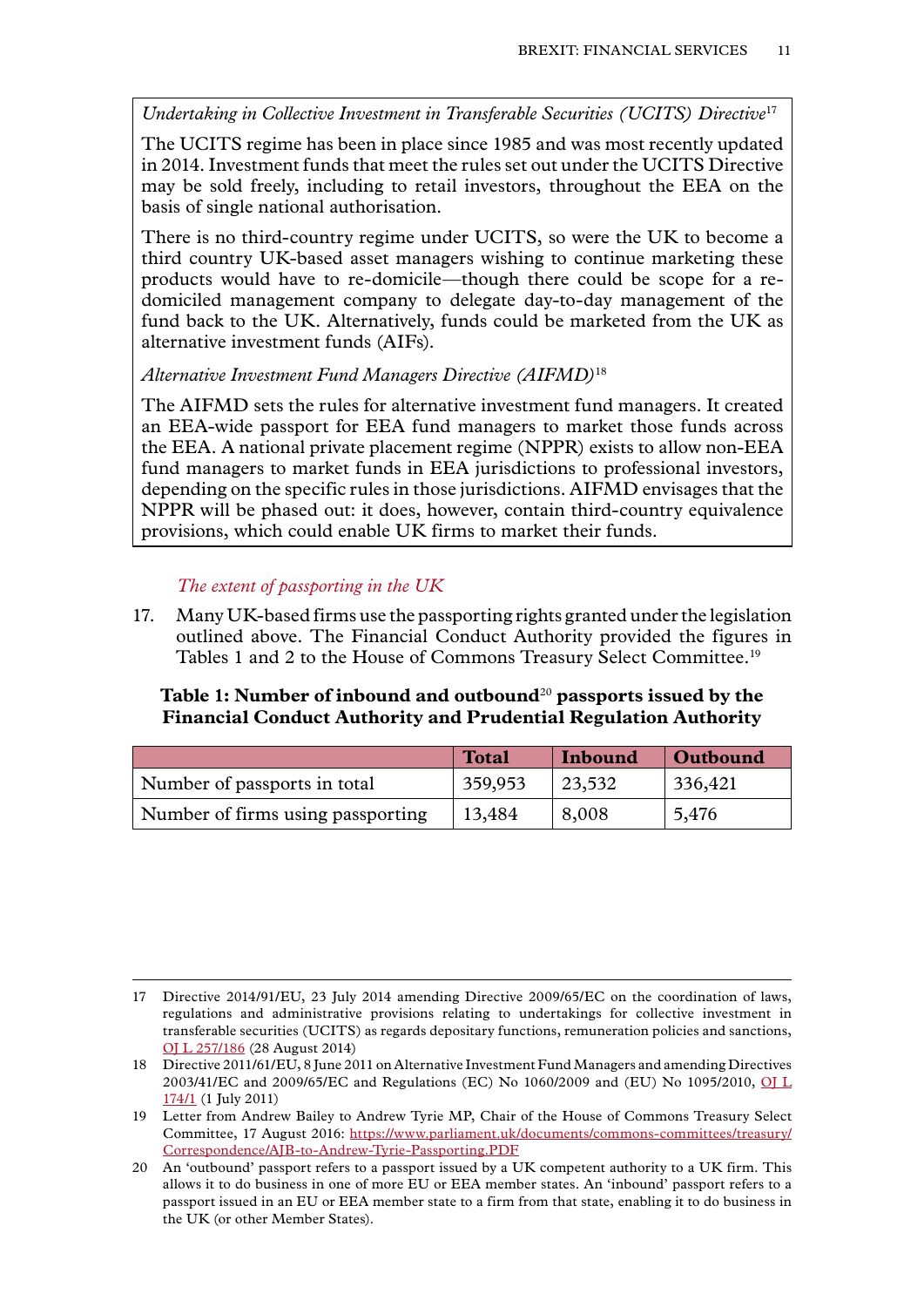| <b>Directive</b>                                                 | Outbound | Inbound  |
|------------------------------------------------------------------|----------|----------|
| <b>Alternative Investment Fund Managers Directive</b><br>(AIFMD) | 212      | 45       |
| Insurance Mediation Directive (IMD)                              | 2758     | 5727     |
| Markets in Financial Instruments Directive (MiFID)               | 2250     | 988      |
| Mortgage Credit Directive (MCD)                                  | 12       | $\Omega$ |
| Payment Services Directive (PSD)                                 | 284      | 115      |
| <b>UCITS</b> Directive                                           | 32       | 94       |
| <b>Electronic Money Directive</b>                                | 66       | 27       |
| Capital Requirements Directive IV (CRD IV)                       | 102      | 552      |
| <b>Solvency II Directive</b>                                     | 220      | 726      |

<span id="page-13-0"></span>

| Table 2: Number of firms with at least one passport under each directive |  |
|--------------------------------------------------------------------------|--|
|--------------------------------------------------------------------------|--|

- 18. As we have noted, it is possible for a firm to have more than one passport in order to provide different services under different directives. It is also possible for a firm to hold more than one passport under the same directive. In reality, more EU companies than UK companies hold passports, but more passports in total are held by UK companies.
- 19. The figures provided by the FCA indicate very broadly the extent of passporting and the scale of the job of unpicking exactly how much use is made of it by UK businesses. The analysis published by Oliver Wyman, summarised in Table 3, provides a further indication, in cash terms.

#### **Table 3: Sectoral breakdown of UK financial services revenues 2015, segmented by source of revenue**

| <b>Sector</b>                         | <b>Domestic</b><br><b>business</b><br>earned from<br><b>UK</b> clients | International and<br>wholesale business<br>not related to the<br>EU | <b>International</b><br>and wholesale<br>business related<br>to the EU |
|---------------------------------------|------------------------------------------------------------------------|---------------------------------------------------------------------|------------------------------------------------------------------------|
| Banking                               | $\text{\textsterling}65-70$ billion                                    | $\text{\textsterling}20-25$ billion                                 | $\text{\textsterling}23-27$ billion                                    |
| Asset<br>management                   | N/A <sup>21</sup>                                                      | £15–18 billion                                                      | £5–6 billion                                                           |
| Insurance and<br>reinsurance          | $\angle$ (27–29 billion                                                | $\angle$ 7–10 billion                                               | $\text{\textsterling}3-5$ billion                                      |
| Market<br>infrastructure<br>and other | $n/a^{22}$                                                             | $f(13-15)$ billion                                                  | $f(9-12)$ billion                                                      |

*Source: Oliver Wyman, The impact of the UK's exit from the EU on the UK-based financial services sector, October 2016, p 6.*

<sup>21</sup> Portfolio management for UK client funds included in the international and wholesale business not related to the EU.

<sup>22</sup> All 'market infrastructure and other' is considered potentially internationally portable. There is  $f_{10}$ -14 billion of UK client business included in the International and wholesale business not related to the EU category.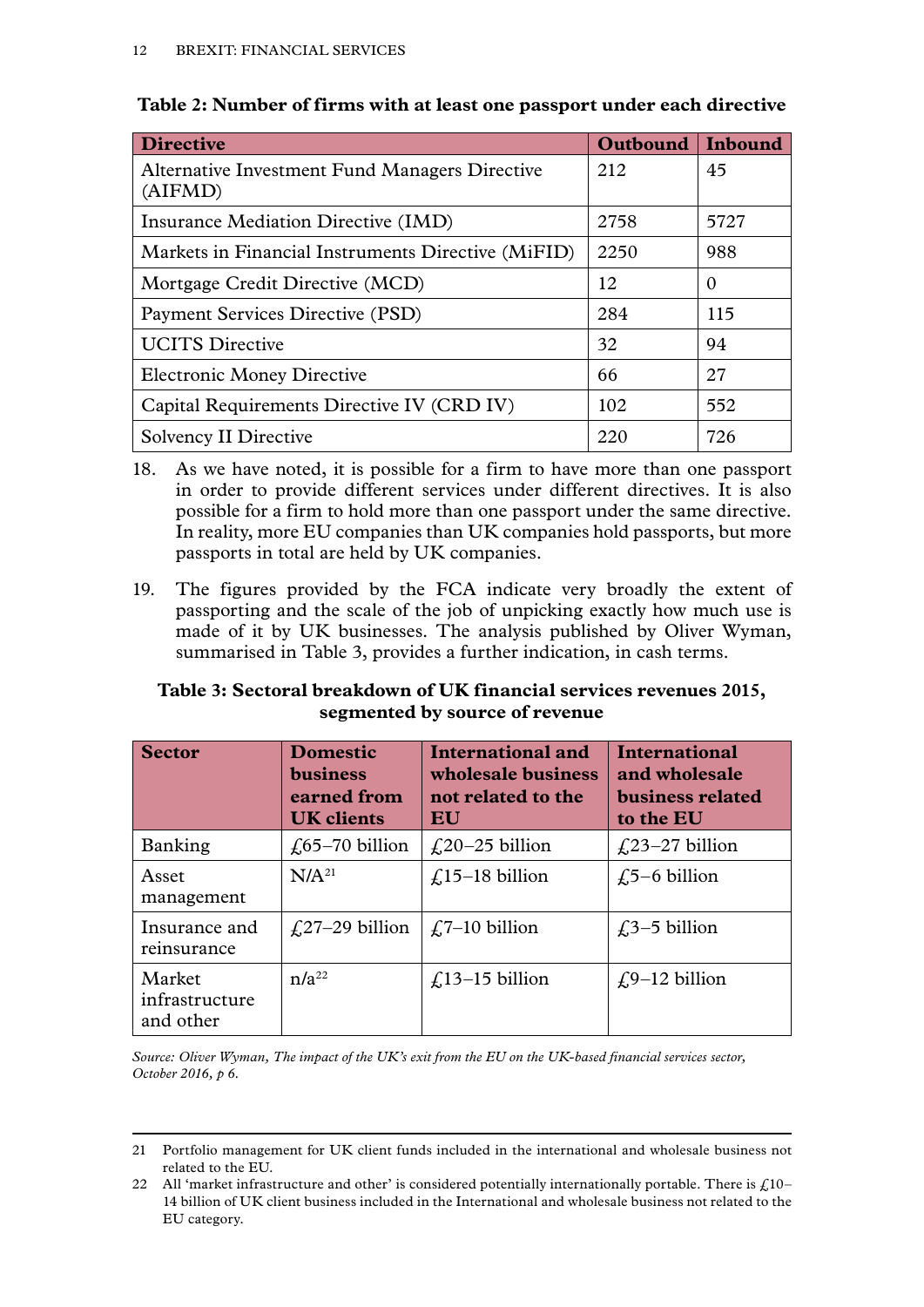<span id="page-14-0"></span>20. These figures suggest that around a quarter of revenues in banking and asset management, and nearly half of revenues in market infrastructure and others, are related to the EU.23 Insurance is less reliant on EU revenues. In total, Oliver Wyman estimated that a 'low access' scenario following Brexit would result in a loss of  $\frac{1}{2}$ 18–20 billion in revenues.<sup>24</sup>

#### *The impact of passporting*

21. Notwithstanding the analysis published by Oliver Wyman, witnesses urged caution, suggesting that it was difficult to read much into these bare numbers. As Sir Jon Cunliffe, Deputy Governor of the Bank of England for Financial Stability, told us:

"It is quite difficult to go from the number of passports and firms to the amount of what I would call economic activity. In some areas like insurance, where passports are used, they are very cheap and easy to get. Passports are used for relatively small volumes of business such as selling travel insurance cross-border."<sup>25</sup>

- 22. The extent and complexity of passporting add to the difficulty in assessing the impact of Brexit. Douglas Flint, Group Chairman HSBC, told us that "Everyone is affected by passporting rights to a greater or lesser degree",26 while Elizabeth Corley, Vice Chair, Allianz Global Investors, told us that, in the asset management sector, passporting was variable and only part of the equation.27 Sir Jon Cunliffe, while acknowledging the Oliver Wyman estimate of the impact of a 'low access' scenario, said that firms needed to be asked: "Which of your business lines, which of the transaction chains and which of the bundles of services you operate use some or all of the passporting permissions?"28
- 23. Anthony Browne described some of the activities that relied upon passports:

"If a German company was trying to raise  $\epsilon$ 500 million for an investment to build a factory, it might do so by raising a bond with, in addition, a syndicated loan, and then hedge that in respect of foreign exchange payments, currency risk and interest rate risk. Those are three different products. The company would come to London for that. All of that is based on passporting rights. If passporting rights were lost, the company would not be able to come to London for bonds, for a syndicated debt or for hedging foreign exchange or interest rate risk. If we got equivalence, under MiFID and EMIR, it might be able to come for the bond and to get some hedging, under EMIR, but it would not be able to get the syndicated debt, because there is no provision for lending under any of the existing regulations. So banks based in London would only be able to provide a narrower range of services. They would not be able to be the sort of one-stop shop that they are at the moment."29

- 24 Oliver Wyman, *[The Impact of the UK's exit from the EU on the UK-based financial services sector](http://www.oliverwyman.com/content/dam/oliver-wyman/global/en/2016/oct/OW%20report_Brexit%20impact%20on%20Uk-based%20FS.pdf)*, p 14
- 25 Q [41](http://data.parliament.uk/writtenevidence/committeeevidence.svc/evidencedocument/eu-financial-affairs-subcommittee/brexit-financial-services/oral/41227.html)
- 26 Q [19](http://data.parliament.uk/writtenevidence/committeeevidence.svc/evidencedocument/eu-financial-affairs-subcommittee/brexit-financial-services/oral/38487.html)
- 27 Q [19](http://data.parliament.uk/writtenevidence/committeeevidence.svc/evidencedocument/eu-financial-affairs-subcommittee/brexit-financial-services/oral/38487.html)
- $28 \overline{041}$  $28 \overline{041}$  $28 \overline{041}$
- 29 Q [11](http://data.parliament.uk/writtenevidence/committeeevidence.svc/evidencedocument/eu-financial-affairs-subcommittee/brexit-financial-services/oral/37867.html)

<sup>23</sup> Taking the higher figures for non-EU related business with the lower for EU, and vice versa, this works out as 19–24% for banking, 22–29% for asset management, 7–13% for insurance and 38–48% for market infrastructure and others. Domestic revenue for asset management and market infrastructure is included in 'international and wholesale'.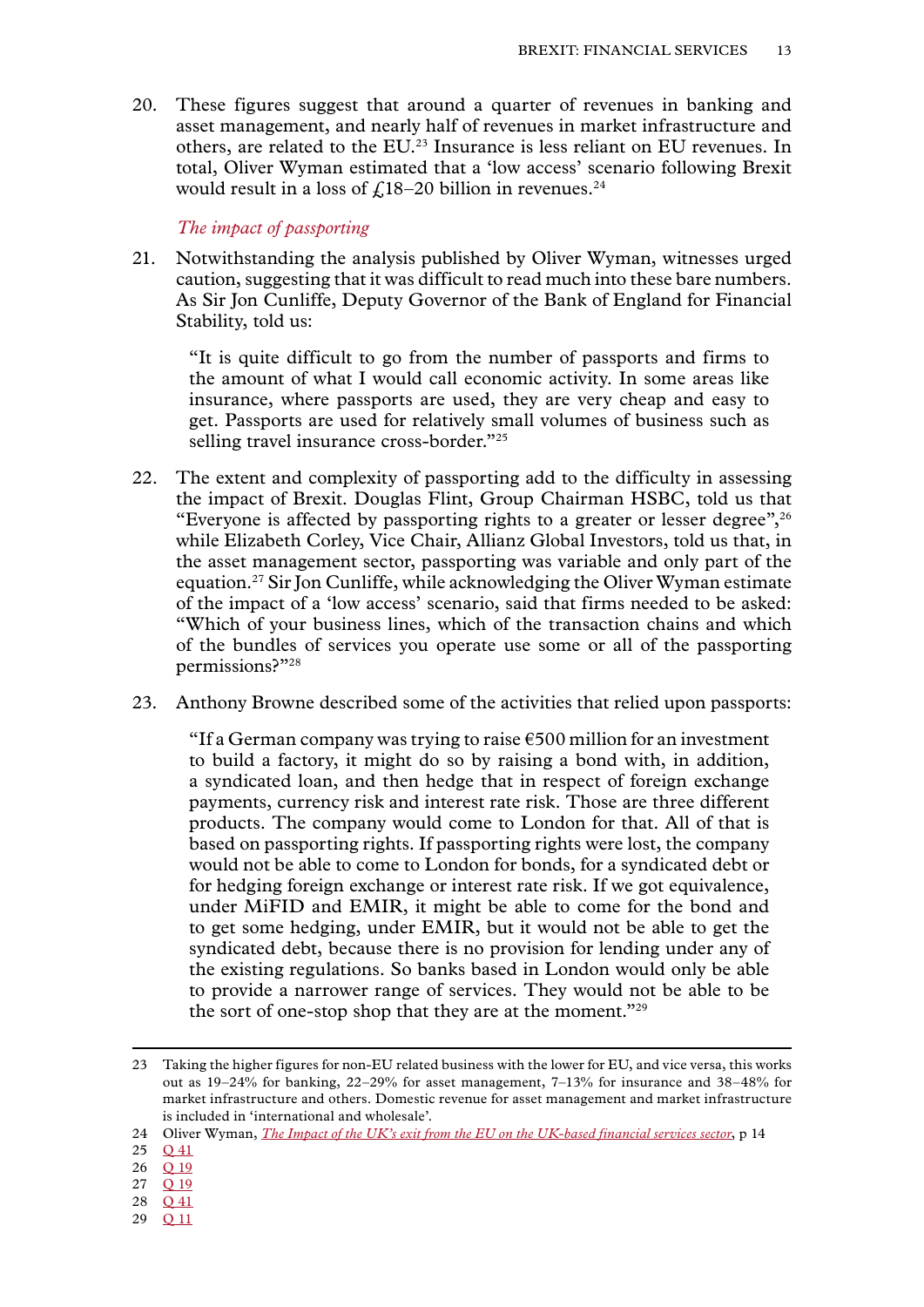- <span id="page-15-0"></span>24. Huw Evans, Director General, Association of British Insurers, said that the extent to which his members relied on passports was still being worked out: "it is not something we have ever had to know before, or overanalyse". He warned that any estimates of the value of passporting were "either rubbished as too low or viewed as not specific enough in what they can actually relate to". This situation may not apply across the wider insurance sector and Mr Evans pointed to a recent announcement by Lloyd's of London, that about 11% of its revenues were at risk from the loss of passporting, but noted that it was "a very big deal for the firms it affects [but] does not have that big an impact on others".<sup>30</sup>
- 25. Sir Charles Bean, Professor of Economics, London School of Economics, said that reliance on passporting would depend on whether "the firm in question is mainly operating in wholesale financial services where it can sell its services crossborder or whether it needs to connect with retail consumers. If you need to connect with retail consumers, you basically need to physically operate in the member state, and the loss of passporting rights will essentially mean that firms will need to set up subsidiaries over there." He added that many major non-EU banks headquartered in London already had subsidiaries in other parts of the EU. The question was the extent to which those banks needed to transfer activities to another Member State.<sup>31</sup>
- 26. In written evidence, the Association of Foreign Banks noted that banks were more or less concerned, depending on their country of origin. UK branches of EEA banks, providing both wholesale and retail services, were concerned about the loss of passporting (more so for retail services) while UK branches of non-EEA banks and UK-incorporated subsidiaries of overseas banks did not view passporting as a central issue.<sup>32</sup>

#### *Conclusions and recommendations*

- 27. **The legislation underpinning access to the EU market is based largely on the regulation of activities, and does not map easily onto the business structures of many firms. A better evidence-base is needed, and it is imperative that the Government gains a detailed understanding of how firms are likely to be affected by changes to their rights of access to EU markets, building where possible on the work undertaken by the firms themselves.**
- 28. **It is striking that some firms do not themselves appear to be aware of their reliance on the current passporting arrangements. It would be in the interests of the firms themselves, as well as in the national interest, if they were to cooperate with the Government and the regulators to determine the true extent of such reliance, so as to inform the Government's negotiating position.**

<sup>30</sup> Q [51](http://data.parliament.uk/writtenevidence/committeeevidence.svc/evidencedocument/eu-financial-affairs-subcommittee/brexit-financial-services/oral/41228.html)

<sup>31</sup> [Q](http://data.parliament.uk/writtenevidence/committeeevidence.svc/evidencedocument/eu-financial-affairs-subcommittee/brexit-financial-services/oral/37866.html) 3

<sup>32</sup> Written evidence from the Association of Foreign Banks ([BFS0004\)](http://data.parliament.uk/writtenevidence/committeeevidence.svc/evidencedocument/eu-financial-affairs-subcommittee/brexit-financial-services/written/42495.html)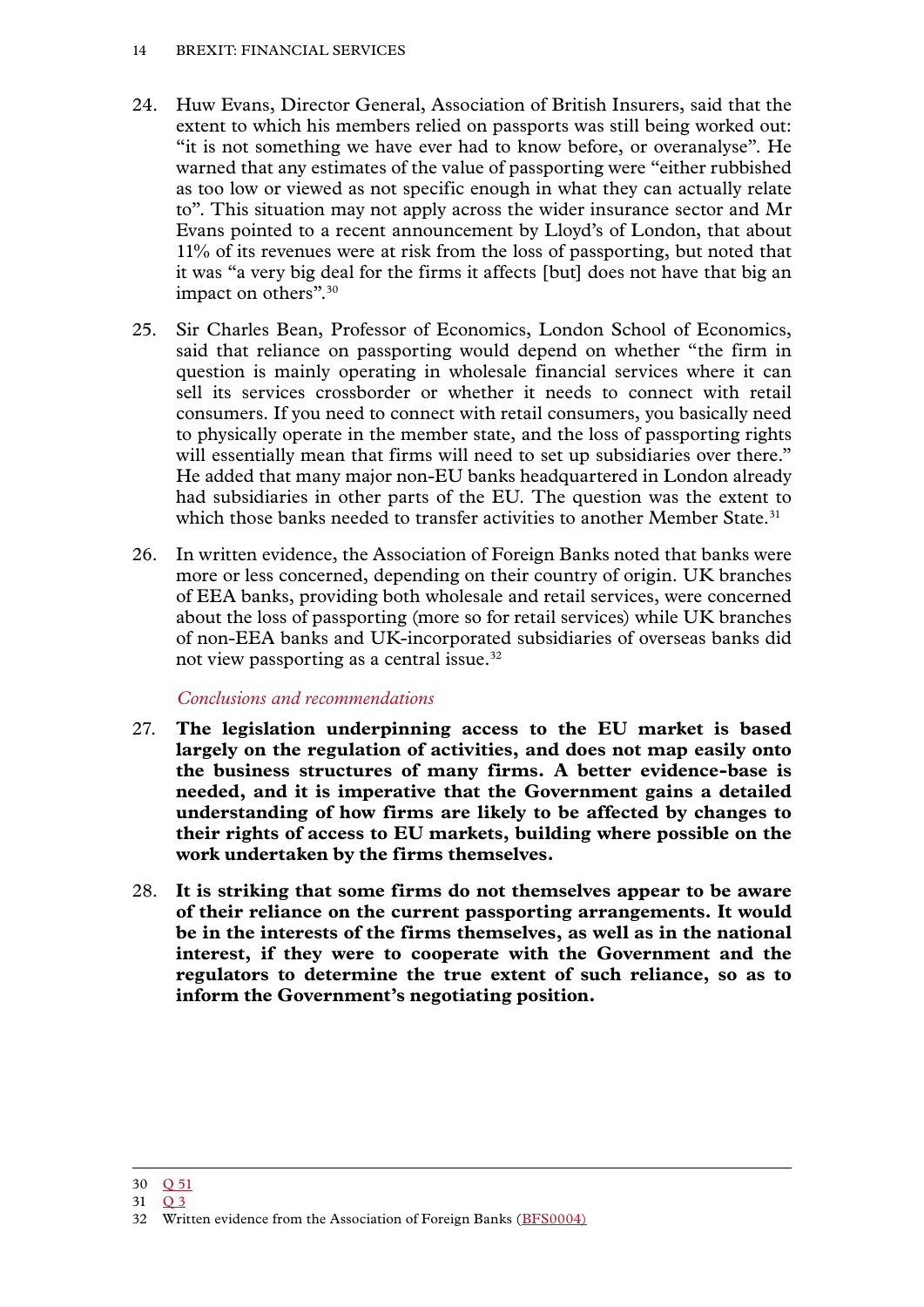#### <span id="page-16-0"></span>**Chapter 3: THE IMPACT OF THE LOSS OF PASSPORTING**

#### **The 'ecosystem'**

29. Such is the size, complexity and interconnectedness of the UK financial services sector that many of our witnesses described it as an 'ecosystem'. In the words of Douglas Flint, Group Chairman, HSBC:

"The principal priorities of our regulators and public policymakers [since 2009] have been to eliminate risk through consolidation, central counterparties and more transparent arrangements. That has led to an ever greater concentration of financial activity into the major centres of the world. What takes place in the ecosystem, the cluster that operates in London as one of the world's greatest financial ecosystems … means that our biggest concern is to understand whether financial stability in the ecosystem can be preserved if you start playing with the range of activities that can be conducted from a single location."33

30. Andrew Gray, Global Financial Services Brexit Leader, PwC, explained that "It is not just about banking in isolation or asset management in isolation. You need to look at financial services holistically". He added that "any forms of fragmentation of the existing way in which financial services are structured will have implications. You need to be clear about what those implications are before decisions are made". Alex Wilmot-Sitwell, EMEA President, Bank of America Merrill Lynch, put it more graphically:

"It is not a Lego set in which little pieces can be built up and put somewhere else. The interconnectedness is very significant and … we need to be assured that whatever happens from this point forward, the consequences and implications of any steps are understood."34

31. Simon Gleeson, Partner, Clifford Chance, imagined a banker explaining his services to a corporate client:

"I sell the entirety of the product range of the bank, everything from payment systems to lending to foreign exchange hedging, you name it. I cannot tell you what my position would be if I lost the right to offer one of those products but not the others."35

32. The ecosystem effect provides the background against which any assessment of the impact of Brexit has to be made, and makes that assessment particularly complicated. Katherine Braddick, Director of Financial Services,<sup>36</sup> HM Treasury, told us that ecosystem effects, or the network effects of having a concentration of financial services in the UK, had "defied quantitative analysis for a very long time. The industry can explain how it works, but we find it difficult to translate that into what the impact scenarios would

<sup>33</sup> Q [18](http://data.parliament.uk/writtenevidence/committeeevidence.svc/evidencedocument/eu-financial-affairs-subcommittee/brexit-financial-services/oral/38487.html)

<sup>34</sup> Q [18](http://data.parliament.uk/writtenevidence/committeeevidence.svc/evidencedocument/eu-financial-affairs-subcommittee/brexit-financial-services/oral/38487.html)

<sup>35</sup> Q [31](http://data.parliament.uk/writtenevidence/committeeevidence.svc/evidencedocument/eu-financial-affairs-subcommittee/brexit-financial-services/oral/38488.html)

<sup>36</sup> On 24 October 2016 Katherine Braddick was appointed Director General, Financial Services at HM Treasury.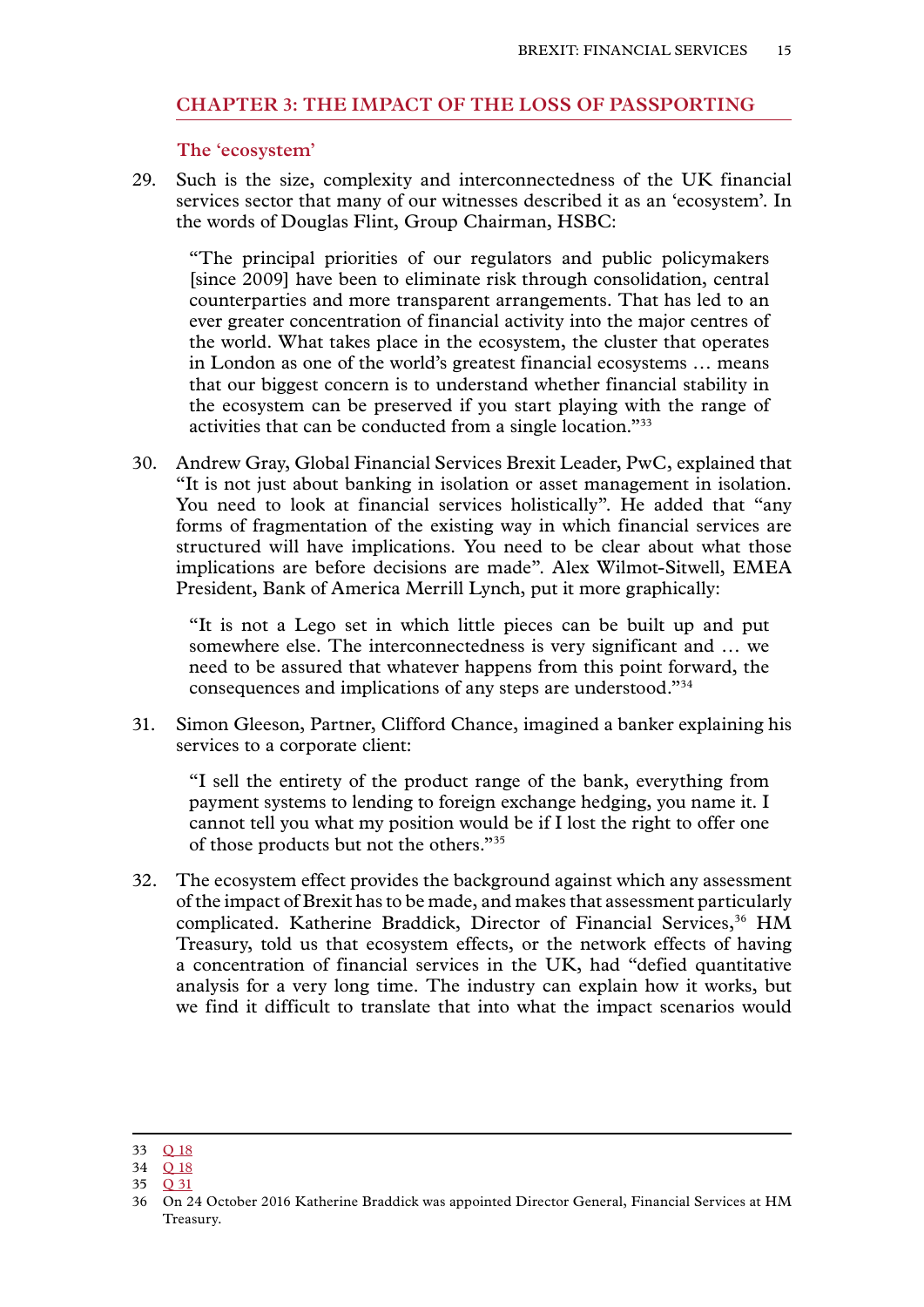look like. That is more difficult, and I do not think it is a nut we can crack analytically for these purposes and in this timescale."37

33. This complexity works both ways: analysing the impact on the City is hard, but replicating such an interconnected system may be harder. Simon Gleeson thought that it was not possible to create a rival financial centre to London "precisely because of that ecosystem":

"An asset manager employs half a dozen portfolio managers; there are 200 skilled people ranging from accountants to consultants to lawyers. The fact that you have a big pool of those to draw on means that that is where you put the business. So the fundamental position that, almost whatever happens, London will remain the financial centre of the continent of Europe precisely because of the depth of that pool is correct. Therefore, it is also correct that that should be an important factor for the European Union in discussing future arrangements."38

- 34. Other witnesses spoke of London's advantages as a financial hub. Miles Celic, Chief Executive, TheCityUK, said: "It is very difficult to identify another individual smaller financial centre in Europe that has anything like the sort of advantages that London has. Indeed, in some sectors of the financial and related professional services industry, London has an even stronger advantage than somewhere like, say, New York". He gave the FinTech industry as an example: London had the creative, regulatory, legislative, funding and technology centres in one place. He described the ecosystem effect as a "virtuous circle that has kept feeding itself. It has led to greater competition, greater innovation and reduced costs. The risk of fragmentation is that you reduce that."39
- 35. Sir Jon Cunliffe also thought that London's role was unlikely to be replicated elsewhere in Europe in the foreseeable future. He noted, however, that a similar system already existed in New York, which benefited from similar "economies of scale, scope, information-sharing and ancillary services", and he thought that some business currently conducted in London could go there.<sup>40</sup>
- 36. The Minister, Simon Kirby MP, described the possibility of an important element of the financial services industry moving to New York as "a very bad place for all of us, not only in the UK but for everyone in Europe".41 The European and global impact of a fundamental relocation of activity was also expressed by Douglas Flint:

"If the benefits that come from consolidation allowing people to bring all the risk into one place and get the compression effects of risk management and offsets were fragmented, we would risk an element of financial stability as it adjusts, we would make the system more

41 Q [60](http://data.parliament.uk/writtenevidence/committeeevidence.svc/evidencedocument/eu-financial-affairs-subcommittee/brexit-financial-services/oral/41565.html)

 $37 \quad Q$  [58.](http://data.parliament.uk/writtenevidence/committeeevidence.svc/evidencedocument/eu-financial-affairs-subcommittee/brexit-financial-services/oral/41565.html) It should be noted, however, that Oliver Wyman has attempted to calculate the impact of 'low access' and 'high access' scenarios, taking into account the ecosystem effect. Its estimate of the first order effects of a low access scenario is the loss of  $f_118-20$  billion in revenues and 31,000-35,000 jobs. When the ecosystem effect is taken into account it estimates that £32–38 billion of revenues and 65–70,000 jobs are 'at risk'. Its estimate of the 'high access' impact is a loss of around  $f<sub>1</sub>2$  billion. Oliver Wyman, *[The impact of the UK's exit from the EU on the UK-based financial services sector](http://www.oliverwyman.com/content/dam/oliver-wyman/global/en/2016/oct/OW%20report_Brexit%20impact%20on%20Uk-based%20FS.pdf)*

<sup>38</sup> Q [33](http://data.parliament.uk/writtenevidence/committeeevidence.svc/evidencedocument/eu-financial-affairs-subcommittee/brexit-financial-services/oral/38488.html)

<sup>39</sup> Q [54](http://data.parliament.uk/writtenevidence/committeeevidence.svc/evidencedocument/eu-financial-affairs-subcommittee/brexit-financial-services/oral/41228.html)

<sup>40</sup> Q [41](http://data.parliament.uk/writtenevidence/committeeevidence.svc/evidencedocument/eu-financial-affairs-subcommittee/brexit-financial-services/oral/41227.html)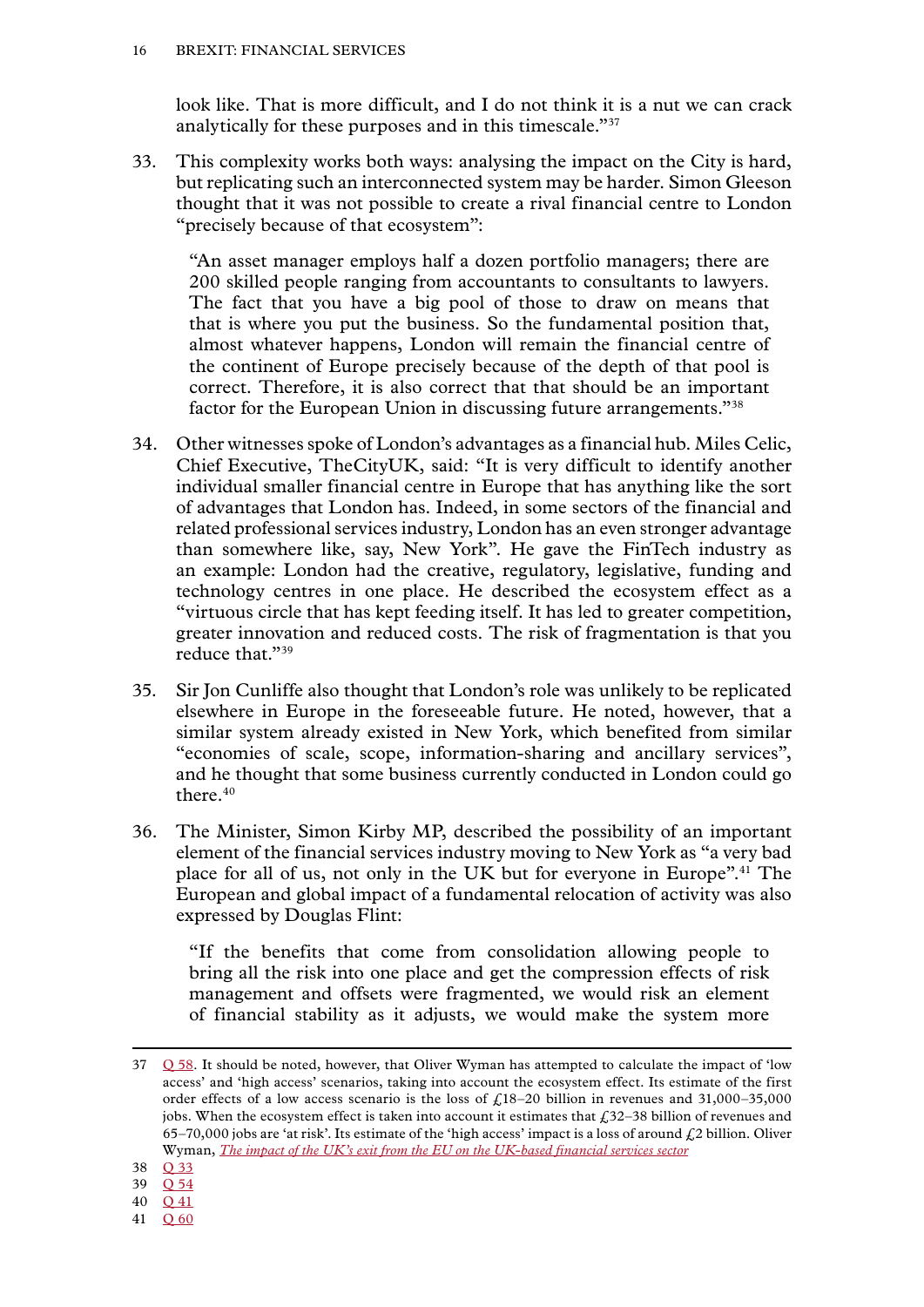<span id="page-18-0"></span>expensive and we probably do not know where the system ends up if it gets fragmented. Does it get split over a number of centres or does it find some other place in the world that can offer the consolidated benefits that come from the system that exists today in the UK?"42

- 37. **The UK has a number of advantages as a financial services hub. The concentration of activity allows for economies of scale and a depth of capital market activity that cannot be easily replicated, except possibly in an existing major centre such as New York. Our evidence suggested that it would be to the EU's advantage that such a system should remain intact.**
- 38. **The interconnectedness of the UK financial system presents serious difficulties for firms and the Government in determining the impact of changes to the relationship between the EU and the UK. Unless it is extended, the two-year period of the Article 50 negotiations would appear to be insufficient to resolve the uncertainty. We therefore recommend, both for the business environment and for financial stability, a considered and orderly transition to any new relationship. The earlier any aspects of this new relationship can be agreed the easier it will be to determine the impact on each sector of the industry.**

#### **Third-country equivalence**

- 39. Unless a deal is struck granting firms market access along the lines of the current passporting system the UK may find itself seeking third-country equivalence under provisions in EU legislation (see above, paragraphs 15– 16). Equivalence allows for third-country firms to operate in EEA Member States on similar terms to those granted by the financial passport, as long as the third country's regulation and supervision arrangements have been found to be equivalent to the EU's. This type of access is, though, available to a smaller number of activities than those able to use the passport, and entails a potentially laborious equivalence process, which is vulnerable to political influence.
- 40. Some of the major activities covered by third-country equivalence provisions are:
	- Cross-border provision of investment services to wholesale clients or counterparties (MiFID II/MiFIR);
	- Permitted execution venue for shares and over-the-counter (OTC) derivatives<sup>43</sup> subject to trading mandate (MiFID II/MiFIR);
	- Non-discriminatory access to trading venues, CCPs and benchmarks (MiFID II/MiFIR);
	- Establishment of CCPs and trade repositories (EMIR);
	- Marketing of Alternative Investment Funds (AIFMD);
	- Reinsurance (Solvency II).

<sup>42</sup> Q [19](http://data.parliament.uk/writtenevidence/committeeevidence.svc/evidencedocument/eu-financial-affairs-subcommittee/brexit-financial-services/oral/38487.html)

<sup>43</sup> Over-the-counter (OTC) derivatives are securities traded in a context other than on a formal exchange, such as through a dealer network.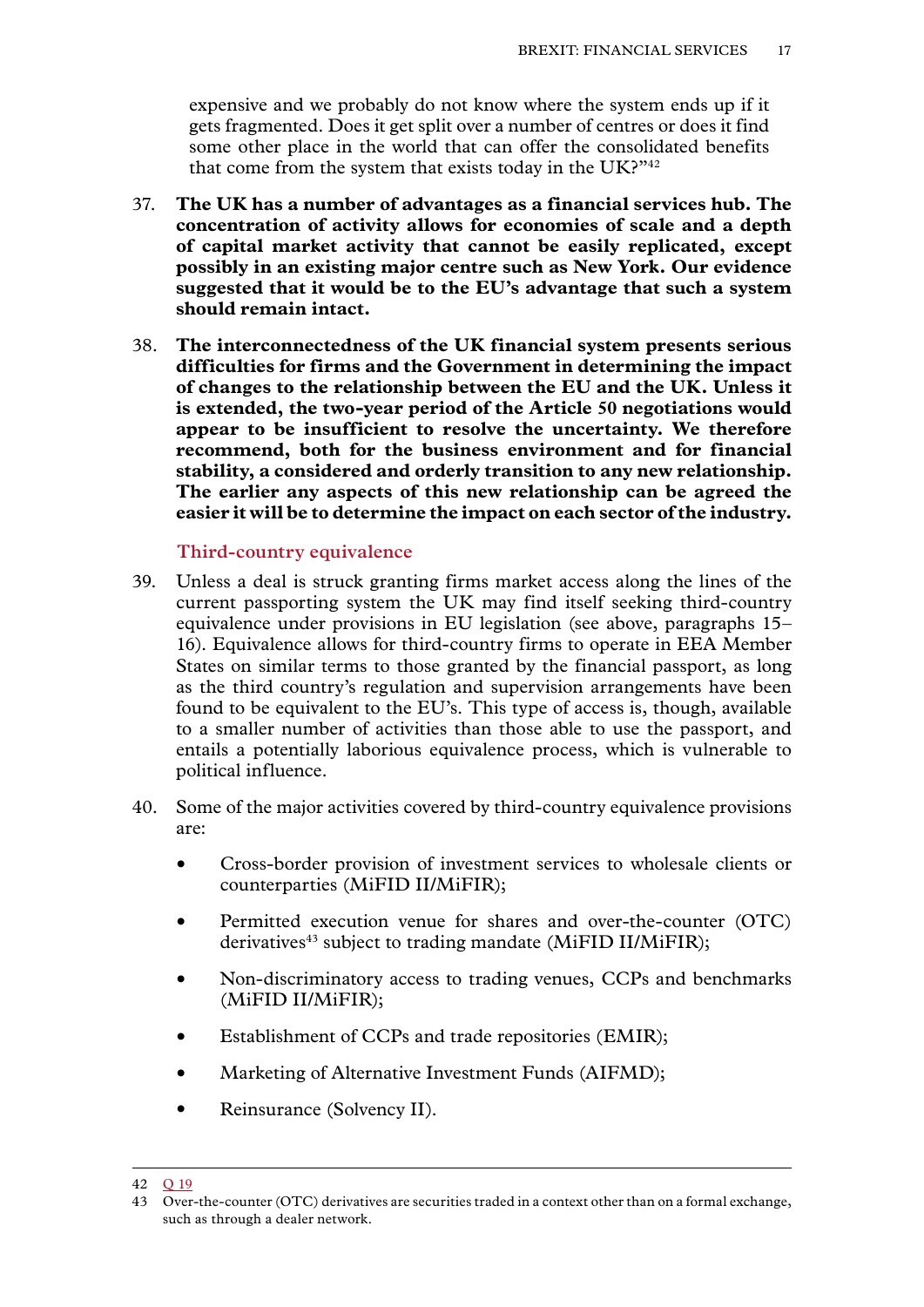41. Other major areas of activity are not covered by equivalence provisions. Simon Gleeson told us that the most important omissions were the provision of banking services such as lending and deposit-taking, under the Capital Requirements Directive (CRD IV), and retail asset management, under UCITS.44 Professor Eilís Ferran, Professor of Company and Securities Law, University of Cambridge, echoed this caution, particularly with regard to payment services:

"We should be careful about assuming that there will be equivalence solutions across the board. There are not. There are key areas that are not covered by equivalence. For example, the area of payment systems is one that is critically important and not covered. If we look at MiFID and MiFIR, yes, it is true that wholesale services will be covered under the new regime, but retail will not, and indeed that will depend on a member state by state permission to provide retail services."<sup>45</sup>

- 42. Professor Ferran also referred to complications in the position of the asset management industry. UK-based fund managers would not be able to market UCITS funds, and would instead rely on the equivalence provisions under the AIFMD. She described those provisions as "one of the most complicated and unsatisfactory sets of EU post-crisis law"—compliance with that regime would be "a heavy price".<sup>46</sup>
- 43. Professor Ferran was more optimistic about the longer term, suggesting that "there will be opportunities to do things differently while remaining equivalent and while remaining within the bounds of international financial regulation. We can more easily be super-equivalent, for example, and we can be a first mover in solving new problems that come along."<sup>47</sup>
- 44. Katherine Braddick said that it was difficult to assess the value of equivalence, as the regimes were new and many of them had not yet been used. She noted that the Government was analysing the difference between the current passporting arrangements and equivalence, both in terms of what equivalence made it legally possible to do and what was commercially viable.<sup>48</sup>
- 45. Anthony Browne described equivalence provisions as "relatively untried and untested … uncertain and limited in scope"; they could be "removed at relatively short notice", and were "subject to change in the future, if there are changes to regulation either side of the Channel".49 Elizabeth Corley made a related point: "In financial services one needs a dynamic and agile means of regulation and supervision … anything that assumes a static status quo will not work in practice".50

- 45 [Q](http://data.parliament.uk/writtenevidence/committeeevidence.svc/evidencedocument/eu-financial-affairs-subcommittee/brexit-financial-services/oral/37866.html) 3 46 [Q](http://data.parliament.uk/writtenevidence/committeeevidence.svc/evidencedocument/eu-financial-affairs-subcommittee/brexit-financial-services/oral/37866.html) 3
- 47 [Q](http://data.parliament.uk/writtenevidence/committeeevidence.svc/evidencedocument/eu-financial-affairs-subcommittee/brexit-financial-services/oral/37866.html) 9
- 48 Q [63](http://data.parliament.uk/writtenevidence/committeeevidence.svc/evidencedocument/eu-financial-affairs-subcommittee/brexit-financial-services/oral/41565.html)
- 49 Q [11](http://data.parliament.uk/writtenevidence/committeeevidence.svc/evidencedocument/eu-financial-affairs-subcommittee/brexit-financial-services/oral/37867.html)
- 50 Q [22](http://data.parliament.uk/writtenevidence/committeeevidence.svc/evidencedocument/eu-financial-affairs-subcommittee/brexit-financial-services/oral/38487.html)

<sup>44</sup> Q [29](http://spire:8082/SPIREWEBDAV/Fileplan/SCRUTINY/HL/EU%20SUB-COMMITTEE%20A/COMMITTEE%20MEETINGS/2016-2017/Agendas/27-37%20http:/data.parliament.uk/writtenevidence/committeeevidence.svc/evidencedocument/eu-financial-affairs-subcommittee/brexit-financial-services/oral/38488.html)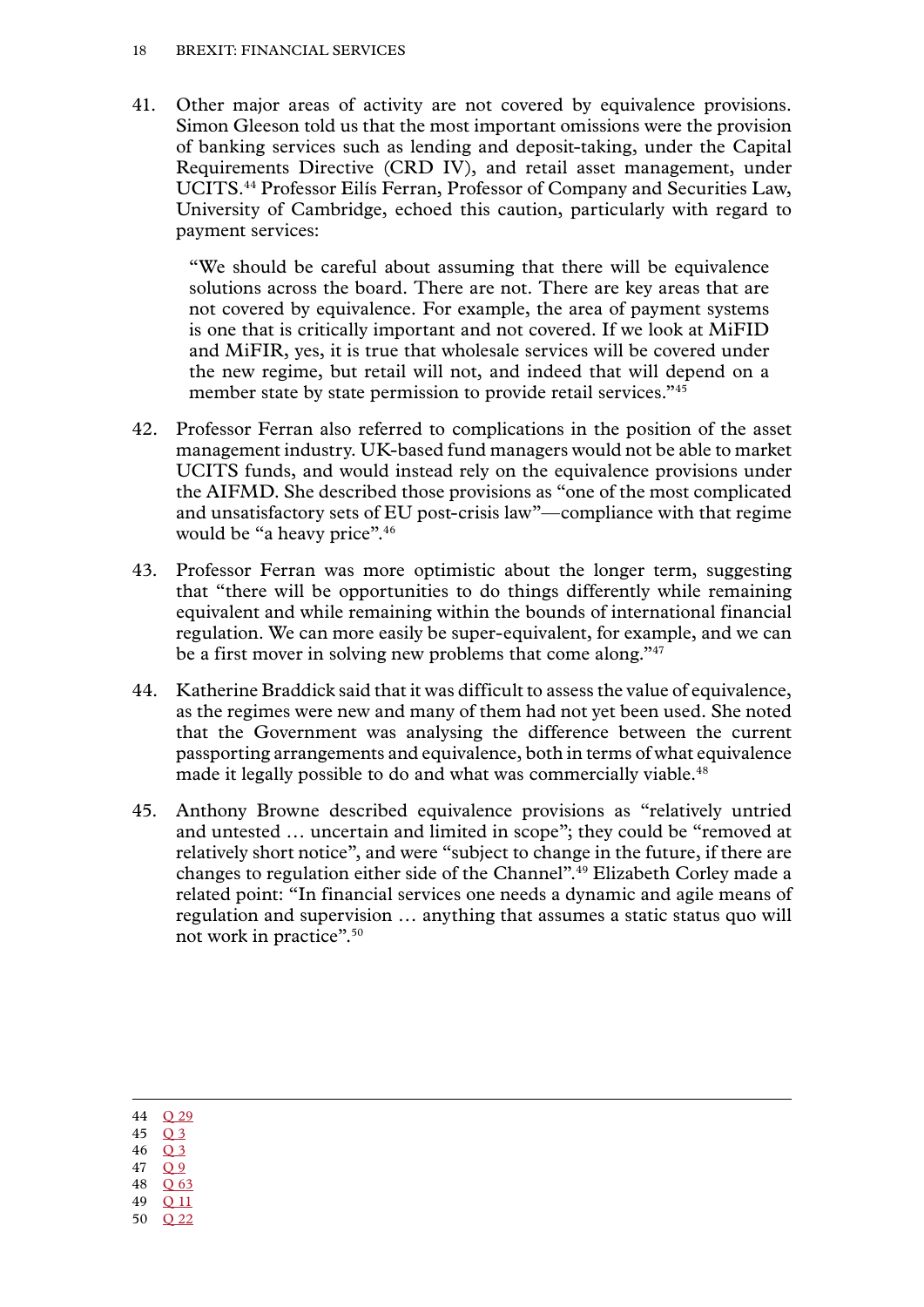46. As well as highlighting the narrow scope and potential unreliability<sup>51</sup> of the equivalence regimes, many of our witnesses raised concerns about the process of demonstrating equivalence. On 2 October 2016 the Prime Minister announced plans for a 'Great Repeal Bill', to be introduced in 2017. The Bill would ensure that all existing EU law that is currently given effect in the UK through UK domestic law would still apply after Brexit, with the result that UK regulation and supervision would presumably be, at least initially, equivalent to that in the EU. That equivalence will, however, have to be signed off at the EU level. Katherine Braddick noted that the "process for deciding equivalence differs from one piece of legislation to the next", and highlighted the complexities of equivalence decisions under MiFID II:

"That is a Commission decision. The parameters for that decision are not terribly clear; they are quite open. The way the Commission can make the decision is open to interpretation. There are no time limits for how long the Commission has to take to make a decision. Then there is a further process where, if it wants to give equivalence, it has to go through a committee of member states, and then the European Securities and Markets Authority has to [register] each individual firm from that jurisdiction. They do not approve them but they have to register them. That registration can be withdrawn and the equivalence can be withdrawn."52

- 47. Professor Ferran, while noting that a recent equivalence decision in relation to US clearing houses had been slow, was confident that such decisions could be taken "pretty efficiently, provided that politics does not get in the way".<sup>53</sup> She thought mutual interest and a common commitment to open markets would ensure that politics did not intrude. She also pointed to a history of regulatory cooperation between the UK and the EU, and to the technical role of the European Supervisory Authorities in providing a "buffer zone" and a "shield against political interference".54
- 48. Professor Ferran's passing reference to the possibility of politics getting in the way was developed by other witnesses. George Hay, European Financial Editor, Breakingviews, Reuters, agreed that, in technical terms, there was no reason why Europe should not grant equivalence, but pointed to forthcoming elections in France and Germany as a possible "check on being too generous to the UK".<sup>55</sup>
- 49. Miles Celic also thought it could be "a political as much as a technical decision".56 Simon Gleeson, referring to the US clearing houses decision, said it had been "fairly notorious that the regulatory experts took less than six months to conclude that they broadly were [equivalent], and there was then two and a half years of discussion before the recognition was actually

- 55 Q [14](http://data.parliament.uk/writtenevidence/committeeevidence.svc/evidencedocument/eu-financial-affairs-subcommittee/brexit-financial-services/oral/37867.html)
- 56 Q [55](http://data.parliament.uk/writtenevidence/committeeevidence.svc/evidencedocument/eu-financial-affairs-subcommittee/brexit-financial-services/oral/41228.html)

<sup>51</sup> Though our witnesses were generally discussing the equivalence regime as it currently exists, the various legislative provisions granting third country access could themselves be altered to the UK's detriment. A recent Financial Times article suggests that the European Commission is considering making the process more rigorous. 'EU reconsiders financial market access rules', *Financial Times* (6 November 2016): <https://www.ft.com/content/838d084c-a19d-11e6-86d5-4e36b35c3550> [accessed 14 November 2016]

<sup>52</sup> Q [63](http://data.parliament.uk/writtenevidence/committeeevidence.svc/evidencedocument/eu-financial-affairs-subcommittee/brexit-financial-services/oral/41565.html)

<sup>53</sup> [Q](http://data.parliament.uk/writtenevidence/committeeevidence.svc/evidencedocument/eu-financial-affairs-subcommittee/brexit-financial-services/oral/37866.html) 5

<sup>54</sup> *Ibid.*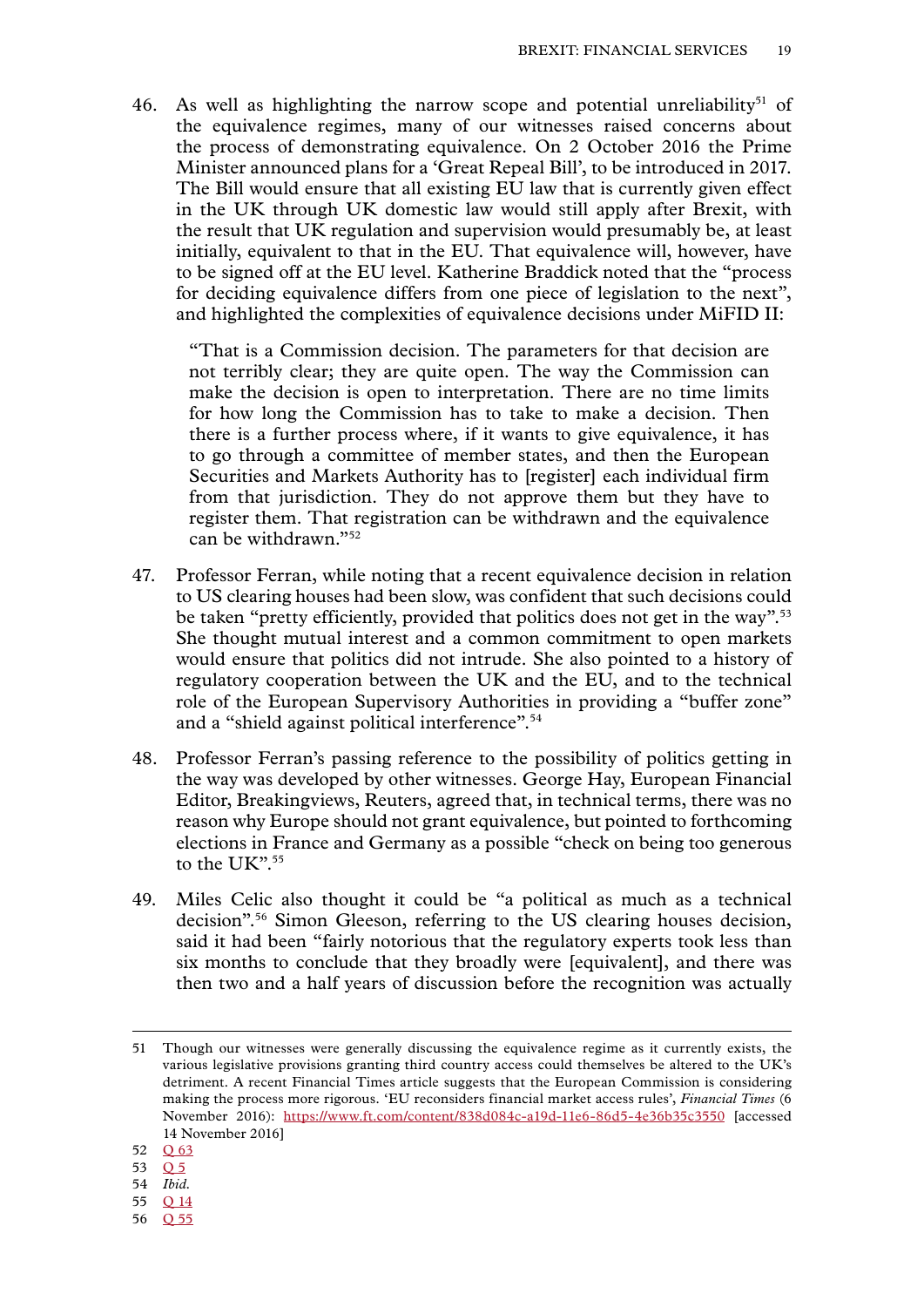made". He thought that the latter discussion "happened almost entirely at a political rather than a technical level".<sup>57</sup>

- 50. Stefan Hoffman, Head of European Affairs, Swiss Bankers' Association, suggested that the UK and Switzerland could be allies in pressing for the EU to establish "an EU equivalence regime or process that is streamlined and more structured, in the sense that in the end you would get a right to be granted EU equivalence when you met certain conditions". In contrast, there was currently no right to be judged equivalent: "You really depend on the mercy, so to speak, of the Commission".58
- 51. Sir Jon Cunliffe acknowledged that equivalence decisions could "conceivably" be politicised, but noted that the issue went wider than equivalence between the UK and EU. The EU's equivalence regimes were relatively new, but responded to a lesson of the financial crisis: "If we want globalised financial services, we all have to have confidence in each other's regulatory and supervisory machinery". He pointed to the importance of international standards and noted that, while the EU and the US treated the issue of prudential capital for banks differently, both regimes were equivalent, in that they were implementing a Basel international standard. Equivalence regimes were easier to establish when they were based on such international standards.59 Although Sir Jon did not make this point, we also note that, to the extent that the UK already benefits from equivalence regimes between the EU and the US, such as that for CCPs, new agreements between the UK and US will be needed following Brexit.
- 52. Though he accepted that the UK would lose influence in setting the EU regulatory regime post-Brexit, Sir Jon believed that the UK was and would remain influential at the international level. The UK had "much of the machinery and investment in international standard-setting". As for the EU, he said that "to the extent that we are able to show that we have analysis, good evidence-based approaches to dealing with financial service regulation and practical ideas, I think we will continue to have an influence".<sup>60</sup>
- 53. Officials from HM Treasury endorsed Sir Jon's approach. Katherine Braddick referred to the UK's "massive intellectual capital through the regulation and supervision of some of the most complex markets in the world", which had "given us a lot of influence in international fora". Lowri Khan, Director of Financial Stability, pointed to the UK's level of engagement in the Basel Committee and the Financial Stability Board.<sup>61</sup>
- 54. Huw Evans, though, questioned the ability of the UK to use international standards to manage equivalence from outside the EU. He said that there was a "much less well-developed international architecture for insurance than

<sup>57</sup> Q [29](http://data.parliament.uk/writtenevidence/committeeevidence.svc/evidencedocument/eu-financial-affairs-subcommittee/brexit-financial-services/oral/38488.html)

<sup>58</sup> Q [55](http://data.parliament.uk/writtenevidence/committeeevidence.svc/evidencedocument/eu-financial-affairs-subcommittee/brexit-financial-services/oral/41228.html)

<sup>59</sup> Q [45](http://data.parliament.uk/writtenevidence/committeeevidence.svc/evidencedocument/eu-financial-affairs-subcommittee/brexit-financial-services/oral/41227.html)

<sup>60</sup> Q [46](http://data.parliament.uk/writtenevidence/committeeevidence.svc/evidencedocument/eu-financial-affairs-subcommittee/brexit-financial-services/oral/41227.html)

<sup>61</sup> Q [63](http://data.parliament.uk/writtenevidence/committeeevidence.svc/evidencedocument/eu-financial-affairs-subcommittee/brexit-financial-services/oral/41565.html). The UK is represented on the Financial Stability Board by HM Treasury, the Bank of England and the Financial Conduct Authority. The Bank represents the UK on the Basel Committee on Banking Supervision (BCBS) while the FCA represents the UK on the International Organization of Securities Commissions (IOSCO).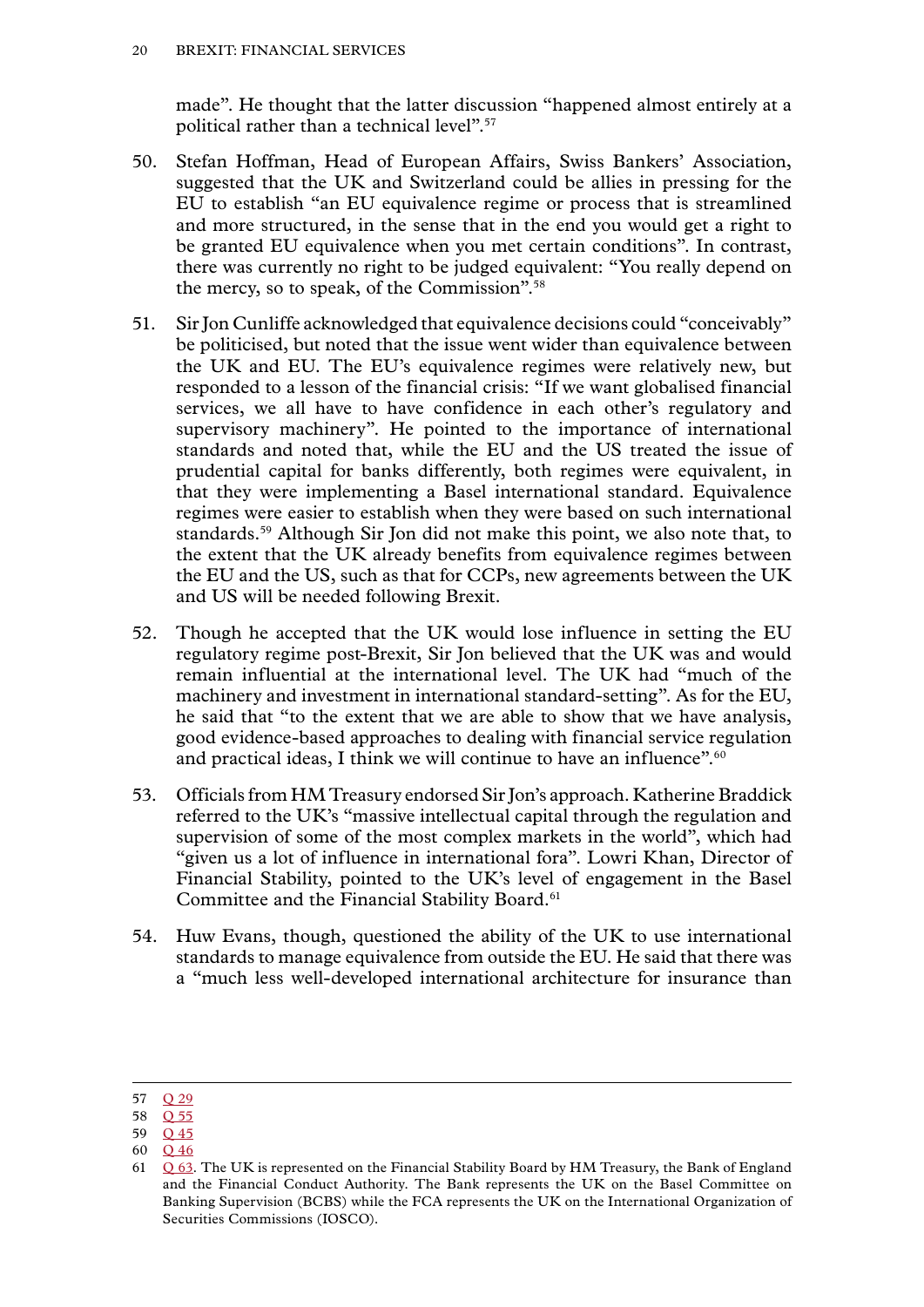there is for banking", and pointed to significant differences in the attitudes of the US and EU to regulating insurance.<sup>62</sup>

- 55. **The existing third-country equivalence regimes in certain pieces of EU legislation are an inadequate substitute for the financial passport. They do not cover the full range of financial services activities, excluding in particular deposit-taking and lending, retail asset management and payment services. As they are agreed at a point in time, and are static, they may also be vulnerable should regulation change to respond to the development of the financial system. The process of updating them as EU-wide regulation changes would be laborious and time-consuming.**
- 56. **We endorse the Government's work in analysing the difference between the opportunities afforded by passporting and thirdcountry equivalence. That analysis will be problematic, thanks to the complexity and newness of the regimes, but it will be crucial in determining the true impact of third-country status on the financial services industry. The priority should be to establish at an early stage the extent of the lacunae in the regimes, the likely restructuring that will have to be undertaken by businesses to adapt to changed circumstances, and the consequent effects of such adaptations on the financial services sector and the wider UK economy.**
- 57. **If the Great Repeal Bill successfully ensures that the UK continues to apply EU legislation post Brexit the UK will, on a technical level, have a regulatory regime that is initially identical to that in the EU. However, it will remain for the European Commission to decide whether the UK is equivalent for the purposes of retaining market access. This process could be lengthy and could be politicised: the Government should seek agreement prior to withdrawal that the UK will be determined to be equivalent at the point of withdrawal, to avoid damaging disruption to financial services providers.**
- 58. **While the UK might be deemed equivalent at the point of withdrawal, there is no guarantee that it will remain so. Regulation must adapt to changes in the financial services system, raising the risk of regulatory divergence between the UK and the EU, and indeed between the UK and the US. The UK's influence on international standard-setting bodies, such as the Basel Committee and the Financial Stability Board, will be crucial to ensuring that changes to regulation are consistent internationally. But it is in the UK's and EU's mutual interest that the UK should maintain direct influence within the EU, especially in areas such as certain types of insurance, where there are less well-developed international standards. The Government should encourage direct regulatory cooperation between UK and EU authorities and, as part of its negotiation, should seek UK input to EU regulation-setting upstream.**

<sup>62</sup> Q [50.](http://data.parliament.uk/writtenevidence/committeeevidence.svc/evidencedocument/eu-financial-affairs-subcommittee/brexit-financial-services/oral/41228.html) Though it should be noted that a forum analagous to the BCBS and IOSCO exists for insurance: the International Association of Insurance Supervisors (IAIS). The three organisations meet jointly as the Joint Forum and are represented on the Financial Stability Board.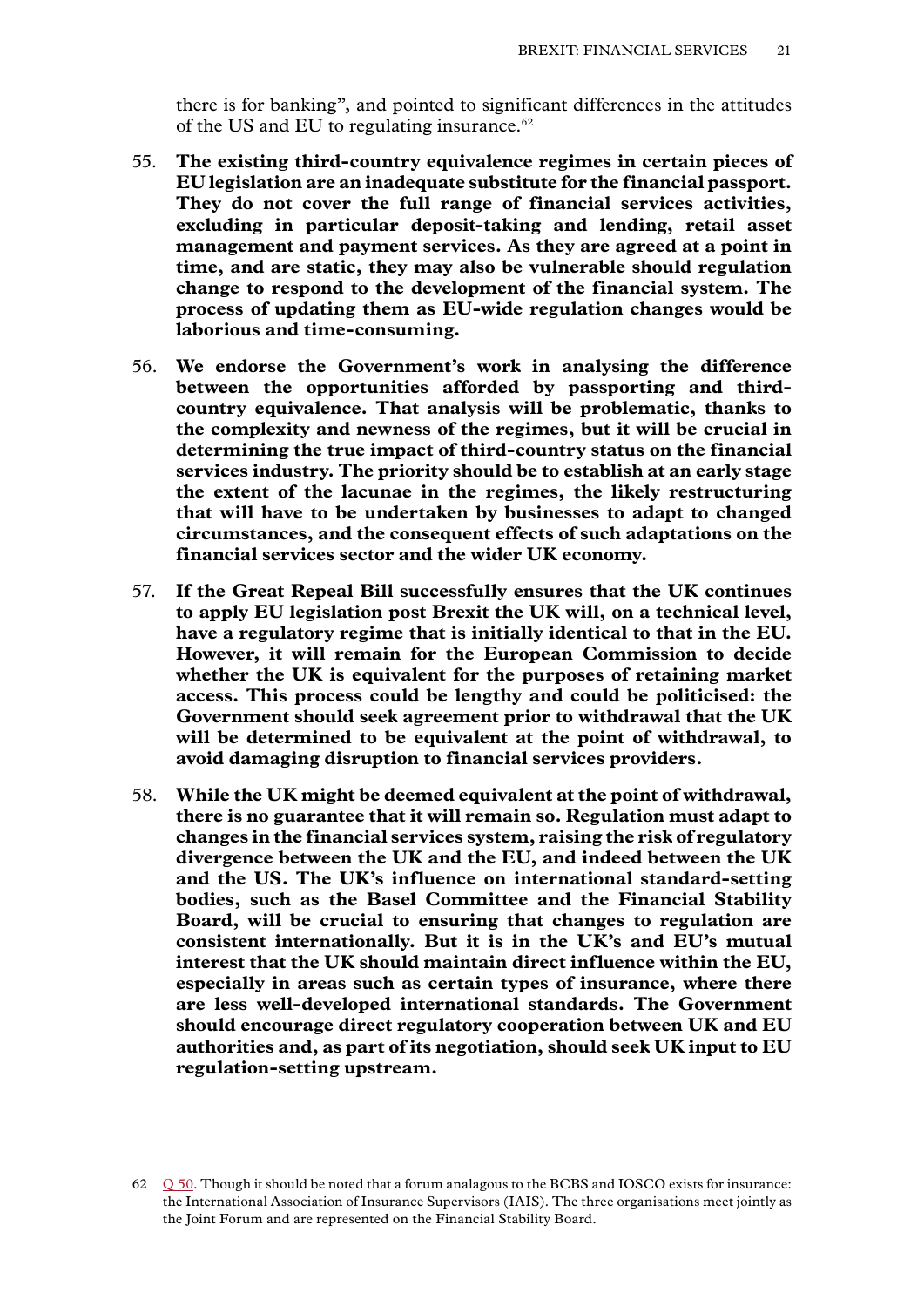#### **Euro clearing**

- <span id="page-23-0"></span>59. When a trade takes place in financial instruments, such as equities, derivatives or bonds, a central counterparty (CCP) or clearing house sits between the buyer and seller. It acts as the buyer to every seller and the seller to every buyer: if either party defaults the CCP owns the risk and becomes accountable for the defaulter's liabilities. As part of the process the CCP collects collateral, or 'margin', from buyers and sellers. This process aids financial stability and introduces efficiencies to the market, as buyers and sellers can make transfers to the clearing house rather than to each entity with which they trade.
- 60. Following the financial crisis of 2007–08 the role of CCPs became more prominent, and G20 leaders introduced a requirement for certain over the counter (OTC) derivatives to be centrally cleared.63 At EU level this requirement is contained in the 2012 European Market Infrastructure Regulation (EMIR).
- 61. The UK is a major centre of OTC derivatives activity and central clearing, accounting for around half of global activity in interest rate derivatives, and over a third of global activity in foreign exchange derivatives contracts. The UK's share of such activity is illustrated in Charts 1 and 2.





<sup>63</sup> See footnote 43.

<sup>64</sup> Bank of England, 'Over-the-counter (OTC) derivatives, central clearing and financial stability', p 286 <http://www.bankofengland.co.uk/publications/Documents/quarterlybulletin/2015/q306.pdf>[accessed 29 November 2016]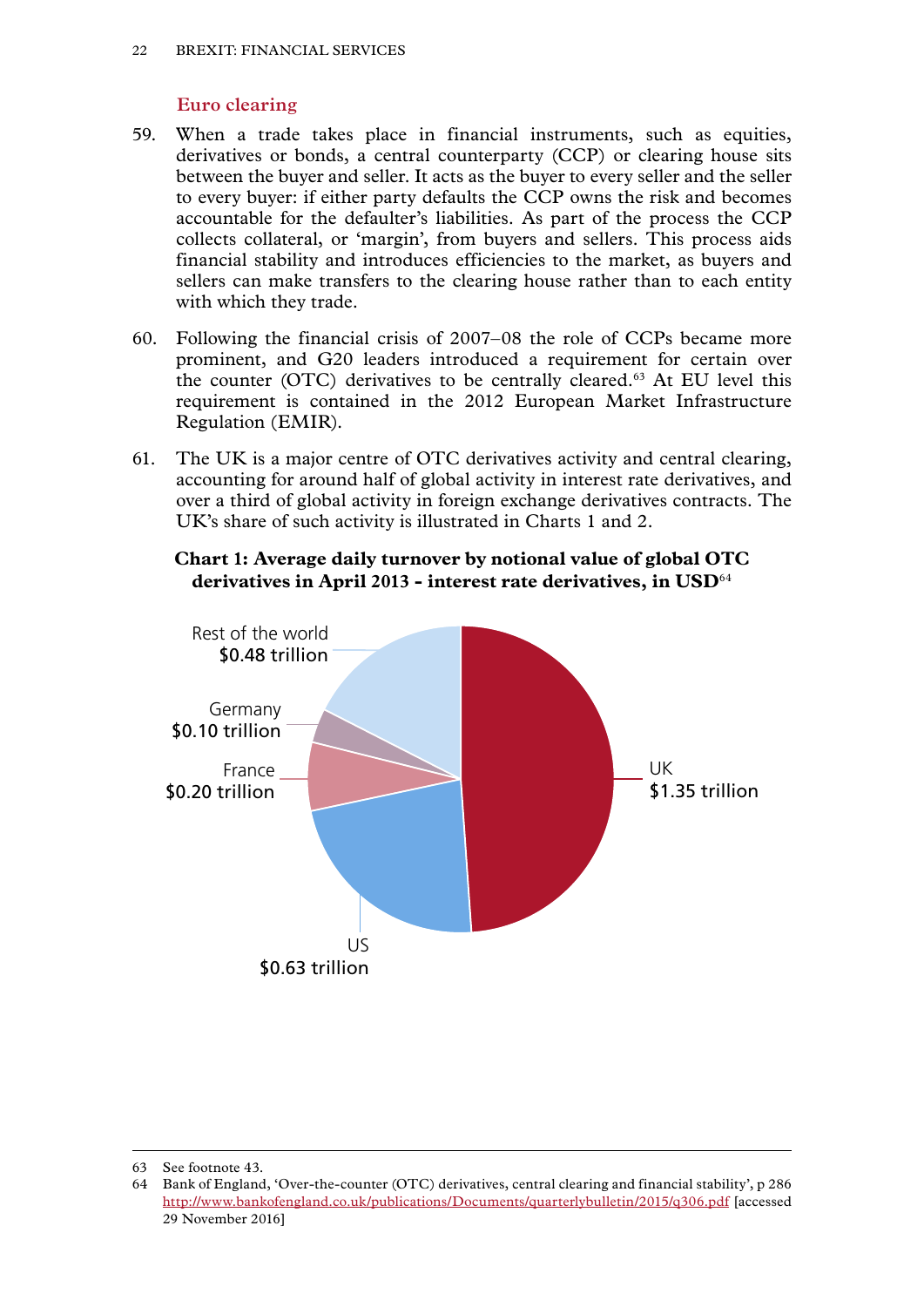<span id="page-24-0"></span>

#### **Chart 2: Average daily turnover by notional value of global OTC derivatives in April 2013 - FX derivatives, in USD**<sup>65</sup>

62. The UK also dominates euro-denominated clearing, as illustrated in Charts 3 and 4.

**Chart 3: Top five euro-denominated OTC foreign exchange markets trading in euros, daily turnover in April 2013 in EUR**<sup>66</sup>



<sup>65</sup> Bank of England, 'Over-the-counter (OTC) derivatives, central clearing and financial stability', p 286 <http://www.bankofengland.co.uk/publications/Documents/quarterlybulletin/2015/q306.pdf>[accessed 29 November 2016]

<sup>66</sup> Bank for International Settlements, *Triennial Central Bank Survey—Global foreign exchange market turnover in 2013,* (February 2014), table 6.2: <http://www.bis.org/publ/rpfxf13fxt.pdf> [accessed 29 November 2016]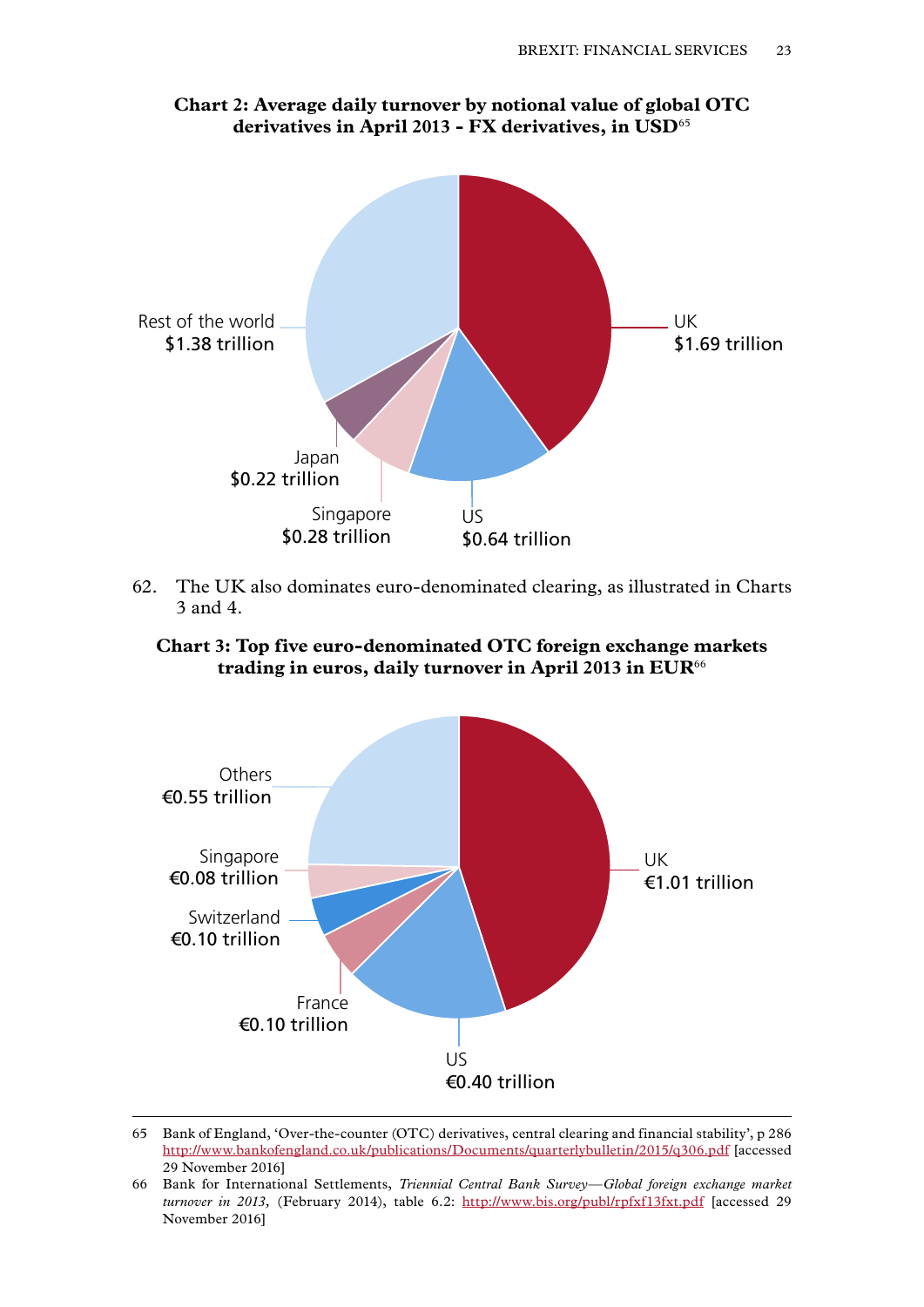

#### <span id="page-25-0"></span>**Chart 4: Top five OTC interest rate derivatives markets trading in euros, daily turnover in April 2013, in EUR**<sup>67</sup>

- 63. The UK's dominance in this area has drawn the attention of European politicians and the European Central Bank (ECB). In 2011 the ECB launched its Eurosystem Oversight Policy Framework, or 'location policy', under which it would have refused to provide liquidity support to any CCPs dealing above a certain threshold of euro-denominated transactions that were not legally incorporated and run from the eurozone. The UK challenged this policy at the Court of Justice of the European Union, and in 2015 the General Court annulled the requirement for CCPs to be located in the eurozone, on the ground that the ECB's competence was limited to regulating "payment systems" alone, by virtue of Article 127(2) TFEU and Article 22 of the ECB Statute, and that this competence did not extend to the activity of securities clearing systems.
- 64. Following the referendum on 23 June the issue was re-opened. For example, President François Hollande of France said on 28 June that that the City should be prevented from clearing euros, describing such a step as "an example for those who seek the end of Europe … It can serve as a lesson."68
- 65. Professor Ferran noted that the UK had previously been able to use its position as a Member State to resist the ECB's location policy, but thought the ECB would return to the issue following Brexit.<sup>69</sup> Sir Charles Bean went further: "I will not say that it is likely that we will lose it: I will say that it is certain that we will lose it."70

69 [Q](http://data.parliament.uk/writtenevidence/committeeevidence.svc/evidencedocument/eu-financial-affairs-subcommittee/brexit-financial-services/oral/37866.html) 3

<sup>67</sup> Bank for International Settlements, *Triennial Bank Survey—Interest rate derivatives market turnover in 2013* (December 2013), table 3.2: <http://www.bis.org/publ/rpfxf13irt.pdf> [accessed 29 November 2016]

<sup>68</sup> 'Francois Hollande rules out City's euro clearing role', *Financial Times* (28 June 2016): [https://www.](https://www.ft.com/content/e8e0c44a-3d89-11e6-9f2c-36b487ebd80a) [ft.com/content/e8e0c44a-3d89-11e6-9f2c-36b487ebd80a](https://www.ft.com/content/e8e0c44a-3d89-11e6-9f2c-36b487ebd80a) [accessed 29 November 2016]

<sup>70</sup> *Ibid*.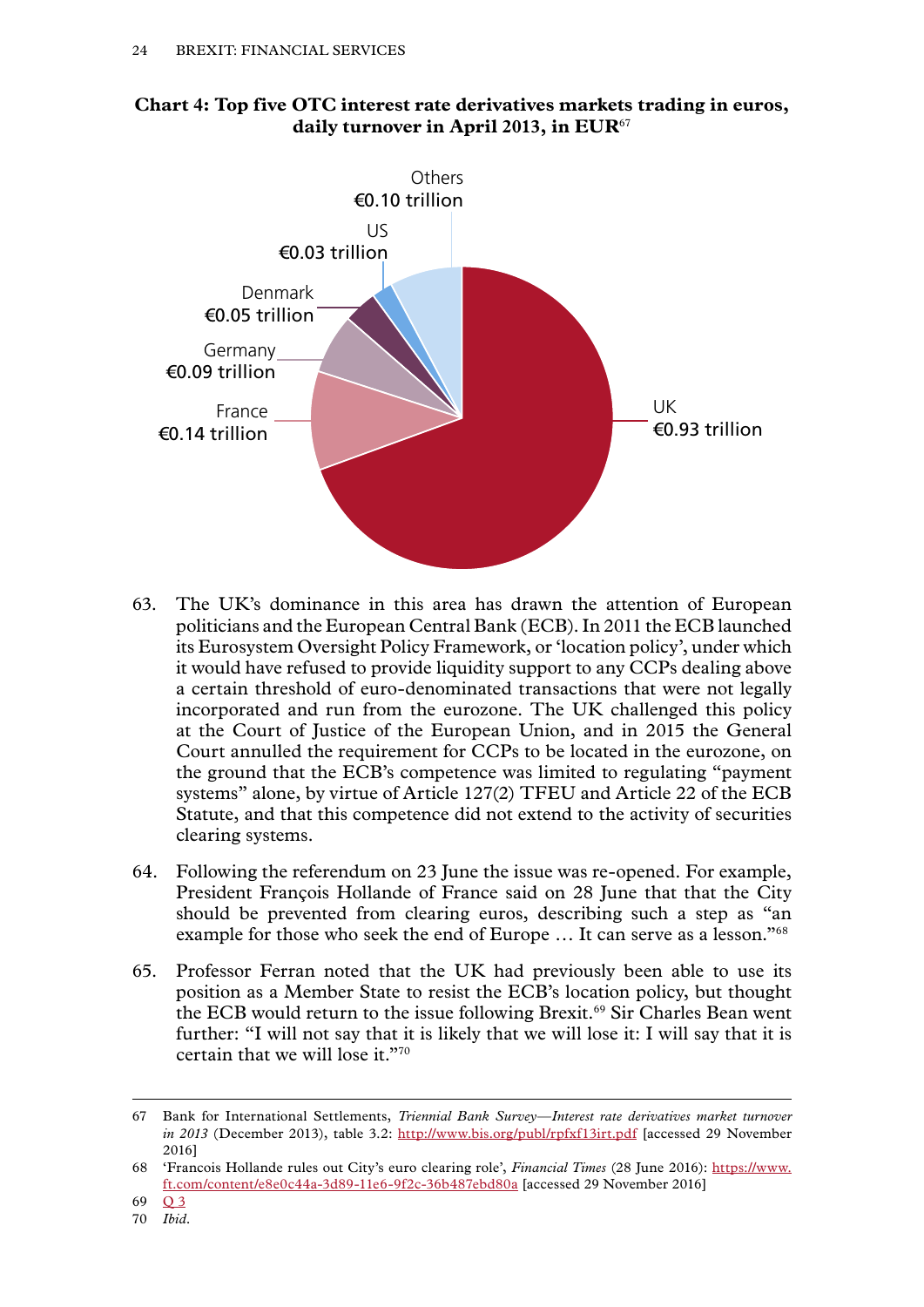- 66. Sir Jon Cunliffe accepted that the political weight attached to euro clearing might determine the outcome. While he would not speculate on the politics, he helpfully outlined some of the technical considerations. The benefit of the post-crisis move towards central clearing was that the margin provided against changes in the value of derivatives contracts was provided centrally and transparently, so regulators could look at the models that generated the amount of margin required. Concentration of central clearing allowed firms to net their risk: "A firm that has some contracts with a plus direction and some with a minus direction with different counterparties can put them into central clearing and only has to take the margin cost of the net rather than the gross positions. That is a huge reduction in the margin that they would otherwise have to post."71
- 67. Sir Jon noted that because clearing was a multi-currency infrastructure firms could net in different currencies: "you can take the pluses on your dollardenominated interest rate stocks and the minuses on your yen-denominated ones. It all goes in and it comes together." This reduced costs, a benefit that would be lost if the system were fragmented. If one followed the argument that clearing had to take place in the jurisdiction of the relevant currency the multi-currency system would break down. Central clearing was thus an important contributor to financial stability.72
- 68. Xavier Rolet, Chief Executive of the London Stock Exchange Group, which owns the LCH.Clearnet clearing house, provided figures for this netting effect. In 2015 LCH's SwapClear engine "cleared the equivalent in US dollars across 17 currencies of \$555 trillion of interest rate swaps. Through its compression service, which is done across all these currencies, it compressed \$328 trillion, which enabled LCH to eliminate \$110 trillion net of risk … that saved our customers the equivalent of \$25 billion of regulatory capital."73 Mr Rolet pointed to a study by Clarus Financial Technology Group, which had shown that the disaggregation of the euro component of LCH's clearing engine would cost the financial services industry \$77 billion of additional margin.74 This would affect banks' balance sheets and their ability to lend to the real economy.75
- 69. Mr Rolet noted that other countries were keen for that business to migrate, but argued that clearing was "systemically relevant, and the migration of such businesses, while technically possible, also entails a number of nonfinancial risks, particularly operational ones, of a systemic nature that must be taken into consideration by all policy stakeholders".<sup>76</sup>

<sup>71</sup> Q [42](http://data.parliament.uk/writtenevidence/committeeevidence.svc/evidencedocument/eu-financial-affairs-subcommittee/brexit-financial-services/oral/41227.html)

<sup>72</sup> Q [42](http://data.parliament.uk/writtenevidence/committeeevidence.svc/evidencedocument/eu-financial-affairs-subcommittee/brexit-financial-services/oral/41227.html)

<sup>73</sup> Q [67.](http://data.parliament.uk/writtenevidence/committeeevidence.svc/evidencedocument/eu-financial-affairs-subcommittee/brexit-financial-services/oral/42745.html) SwapClear describes its compression services as allowing "members and clients to combine or offset trades with compatible economic characteristics, resulting in a reduction in notional outstanding. This simplifies portfolio management by allowing members and clients to reduce the number of individual positions in the portfolio, while maintaining the same risk profile. As a result, fewer reconciliations are needed, delivering more efficient portfolio transfers and, in some cases, lower capital requirements for financial institutions under Basel III." See: SwapClear, 'Compression Offerings' [http://www.swapclear.com/service/compression\\_offerings.html](http://www.swapclear.com/service/compression_offerings.html) [accessed 29 November 2016]

<sup>74</sup> Clarus Financial Technology, 'Moving Euro Clearing out of the UK: The \$77bn problem?' (28 September 2016): <https://www.clarusft.com/moving-euro-clearing-out-of-the-uk-the-77bn-problem/> [accessed 29 November 2016]

<sup>75</sup> Q [69](http://data.parliament.uk/writtenevidence/committeeevidence.svc/evidencedocument/eu-financial-affairs-subcommittee/brexit-financial-services/oral/42745.html)

<sup>76</sup> Q [67](http://data.parliament.uk/writtenevidence/committeeevidence.svc/evidencedocument/eu-financial-affairs-subcommittee/brexit-financial-services/oral/42745.html)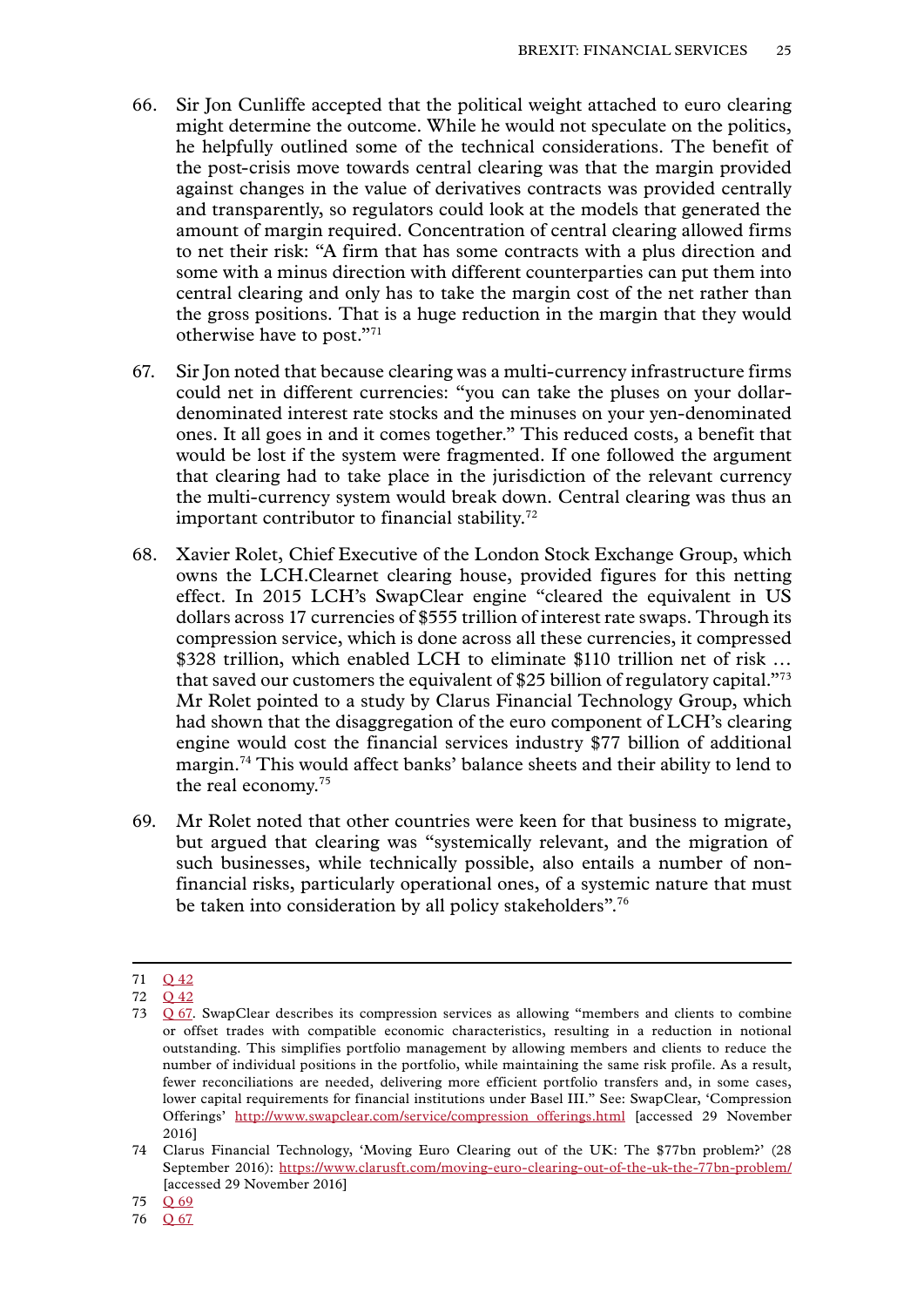- 70. Mr Rolet also thought that the compression benefits available in London were a key attraction for his clients. Clearing in euros could not be efficiently separated from other currencies, and if these benefits were lost then the "whole engine has to move"—he described New York as an attractive alternative location.<sup>77</sup> At the same time, Mr Rolet acknowledged that any attempt to repatriate euro clearing to the eurozone would prevent it taking place in New York as much as in London: he believed that such a move "would not be consistent with the existing agreement around equivalency in mutual recognition".78
- 71. The Minister suggested that the whole of Europe, including the UK, would be worse off if clearing were to be dismantled and redistributed across Europe. A move to New York would also be "a very bad place for all of us". He said that euro clearing would be an element in the negotiations, but continued: "Is it the most important element? Probably not, but it is a significant consideration … as things develop and when we are in a stronger place and have listened, and understood exactly what we are seeking, it will become more apparent how important that particular element is."79
- 72. In the General Court's judgment on the ECB's location policy it suggested that the ECB could revive its policy were its Statute to be amended to give it competence to regulate euro-denominated clearing:

"It must be pointed out that Article 129(3) TFEU provides for a simplified amendment mechanism—derogating from the mechanism in Article 48 TEU [Treaty revision]—in respect of certain provisions of the Statute, including Article 22. It enables the European Parliament and the Council, acting in accordance with the ordinary legislative procedure, and on a recommendation from the ECB or a proposal from the Commission, to amend those provisions."80

- 73. It thus appears that the legislative changes necessary to bring about repatriation of euro clearing could take place without recourse to treaty change. The UK, as a non-EU Member State post-Brexit, would not be able to challenge its lawfulness before the General Court. Other EU Member States could, of course, and it is notable that Sweden supported the UK challenge in 2015. A further consideration, however, is that, in order for UKbased CCPs to clear trades involving an EU firm, the UK would have to be found to be equivalent under EMIR and the relevant CCPs recognised by ESMA. The US has already been judged equivalent, in a process that took several years.
- 74. **The current clearing regime provides benefits to the wider economy by aiding financial stability through the compression of risk and therefore of the collateral required to support trades. These benefits, which depend in large part on the ability to conduct multi-currency clearing, are felt in Europe as well as the UK and internationally. The possibility of a new attempt to require euro clearing to be conducted within the eurozone thus presents significant risk to both the UK and EU economies. Nonetheless, the ECB has attempted to do so once**

<sup>77</sup> Q [74](http://data.parliament.uk/writtenevidence/committeeevidence.svc/evidencedocument/eu-financial-affairs-subcommittee/brexit-financial-services/oral/42745.html). New York is London's nearest competitor in the GFCI rankings. See Appendix 4.

<sup>78</sup> Q [74](http://data.parliament.uk/writtenevidence/committeeevidence.svc/evidencedocument/eu-financial-affairs-subcommittee/brexit-financial-services/oral/42745.html)

<sup>79</sup> Q [60](http://data.parliament.uk/writtenevidence/committeeevidence.svc/evidencedocument/eu-financial-affairs-subcommittee/brexit-financial-services/oral/41565.html)

<sup>80</sup> *United Kingdom of Great Britain and Northern Ireland v European Central Bank (ECB)*, Judgment of the General Court (Fourth Chamber, 4 March 2015) [T-496/11,](http://curia.europa.eu/juris/liste.jsf?language=en&num=t-496/11&td=ALL) para 108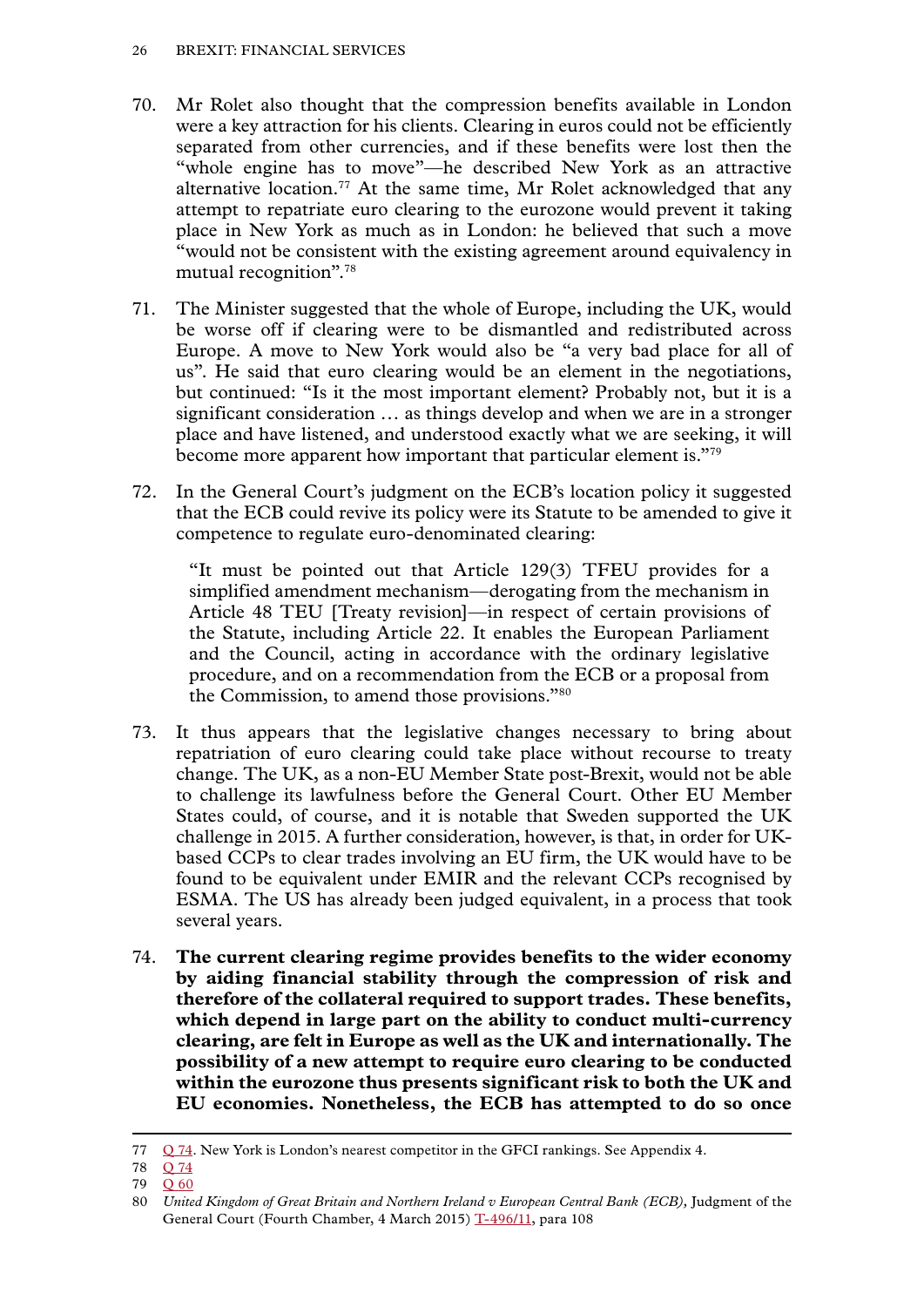**before and the risk of its doing so again should not be taken lightly, particularly in view of the jobs at risk.**

75. **New York has been suggested as a plausible alternative to London for clearing activity, but a move to 'repatriate' euro-denominated clearing to the eurozone would appear to rule out New York as well as London, notwithstanding the positive equivalence decision already granted to the US. The question is whether any eurozone location could provide the same benefits to the wider economy as London and New York, and whether a politically-driven attempt to repatriate euro clearing to the eurozone would invite retaliation by other noneurozone states, leading to the breakdown of the system of multicurrency clearing.**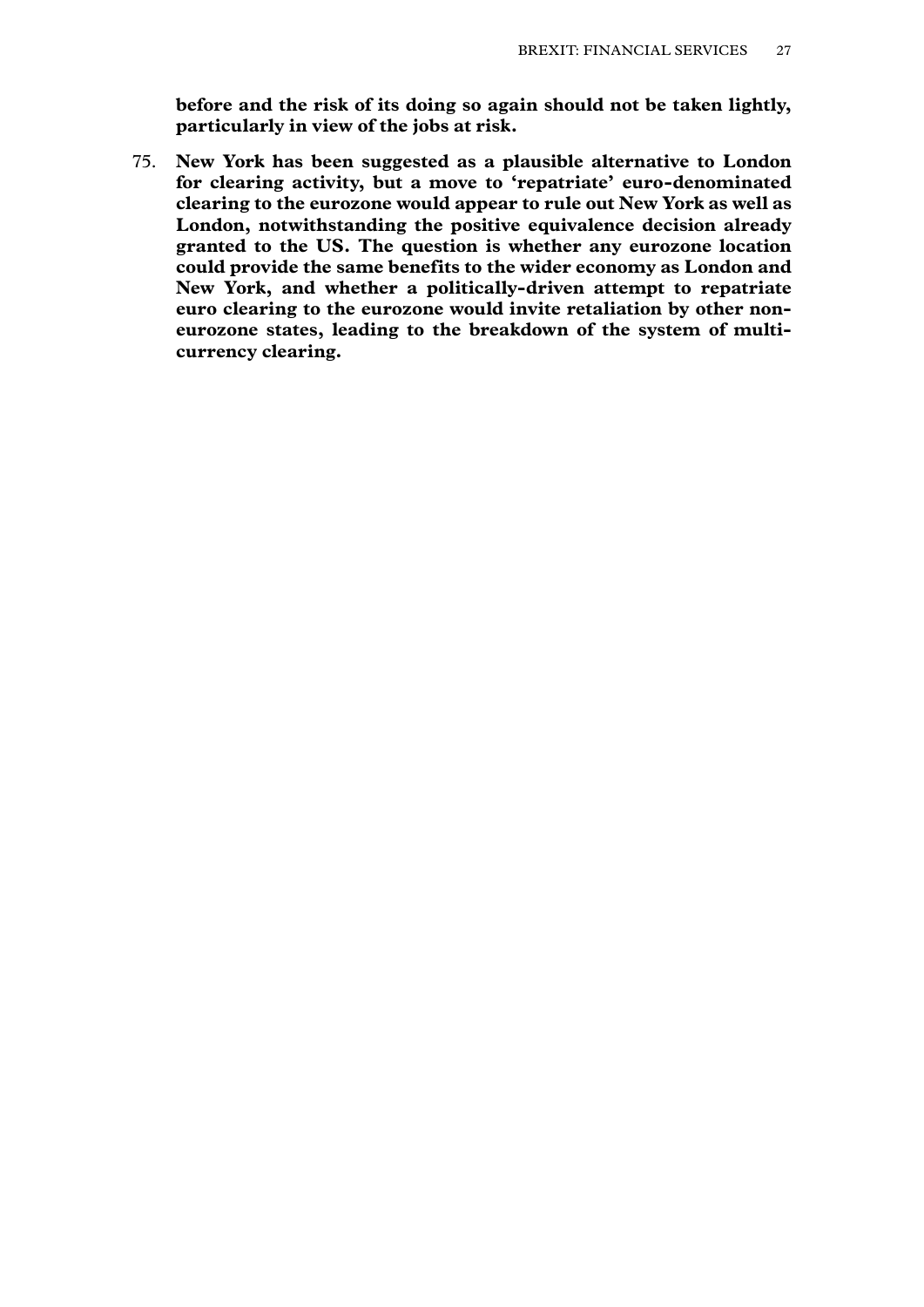### <span id="page-29-0"></span>**Chapter 4: BEYOND MARKET ACCESS—FREE MOVEMENT AND FINTECH**

#### **Free movement and recruitment**

- 76. The UK financial sector employs over a million people, of whom around 60,000 are EU nationals and 100,000 non-EU nationals. While these proportions are roughly in line with the workforce as a whole, financial services employs a greater proportion of highly-skilled migrants. Around 50% of the general workforce are educated to level 3 (equivalent to A-level) or above, while the figure is  $63\%$  in financial services.<sup>81</sup> When asked to provide reassurance that the financial services industry would continue to be able to recruit skilled staff, the Chancellor, Rt Hon Philip Hammond MP, said on 25 October that "I see no likelihood of our using powers to control migration into the UK to prevent companies from bringing highly skilled, highly paid workers here."82
- 77. Nevertheless, witnesses expressed concern over the ability of the financial services sector to recruit and retain staff. Sir Charles Bean said that access to a deep pool of skilled labour was one of the attractions of London. Financial services firms would want "to get the specialised labour that they need in a relatively efficient and smooth way." His worry was that "some heavy bureaucratic process is put in place that takes a very long time to operate and becomes very cumbersome".<sup>83</sup>
- 78. George Hay, of Breakingviews, Reuters, believed that concerns had subsided since the referendum:

"At that point, a lot of people in the financial sector were saying, 'We need an EEA model. We need a Norway model. Basically, we need freedom of movement, which would allow us to keep access to the single market and pretty much to keep the passport that we have'. Now there is probably a bit more realism that that is not going to be possible. There will have to be some kind of action on restricting on freedom of movement."<sup>84</sup>

Anthony Browne reported concerns in the industry, but noted that "we accept the verdict of the British public".<sup>85</sup> Huw Evans, on the other hand, said that "for the insurance and longterm savings sector it is something that comes up repeatedly from our CEOs".86

- 79. Andrew Gray echoed Sir Charles's point about bureaucracy. Financial services was "an industry that is used to moving its people internationally and doing so quickly. Again, there would be impediments to that movement."<sup>87</sup>
- 80. The issue of free movement goes wider than just the financial services industry, and a more detailed inquiry into possible models for UK-EU

- 86 Q [53](http://data.parliament.uk/writtenevidence/committeeevidence.svc/evidencedocument/eu-financial-affairs-subcommittee/brexit-financial-services/oral/41228.html)
- 87 Q [13](http://data.parliament.uk/writtenevidence/committeeevidence.svc/evidencedocument/eu-financial-affairs-subcommittee/brexit-financial-services/oral/37867.html)

<sup>81</sup> PwC, *Leaving the EU: Implications for the UK financial services sector (*April 2016): [https://www.thecityuk.](https://www.thecityuk.com/assets/2016/Reports-PDF/Leaving-the-EU-Implications-for-the-UK-FS-sector.pdf) [com/assets/2016/Reports-PDF/Leaving-the-EU-Implications-for-the-UK-FS-sector.pdf](https://www.thecityuk.com/assets/2016/Reports-PDF/Leaving-the-EU-Implications-for-the-UK-FS-sector.pdf) [accessed 29 November 2016]

<sup>82</sup> HC Deb, 25 October 2016, [col 134](https://hansard.parliament.uk/commons/2016-10-25/debates/676355D1-35E4-4E62-B4A5-75FE6CC92737/EconomicGrowth)

<sup>83</sup> [Q](http://data.parliament.uk/writtenevidence/committeeevidence.svc/evidencedocument/eu-financial-affairs-subcommittee/brexit-financial-services/oral/37866.html) 4

<sup>84</sup> Q [13](http://data.parliament.uk/writtenevidence/committeeevidence.svc/evidencedocument/eu-financial-affairs-subcommittee/brexit-financial-services/oral/37867.html)

<sup>85</sup> *Ibid.*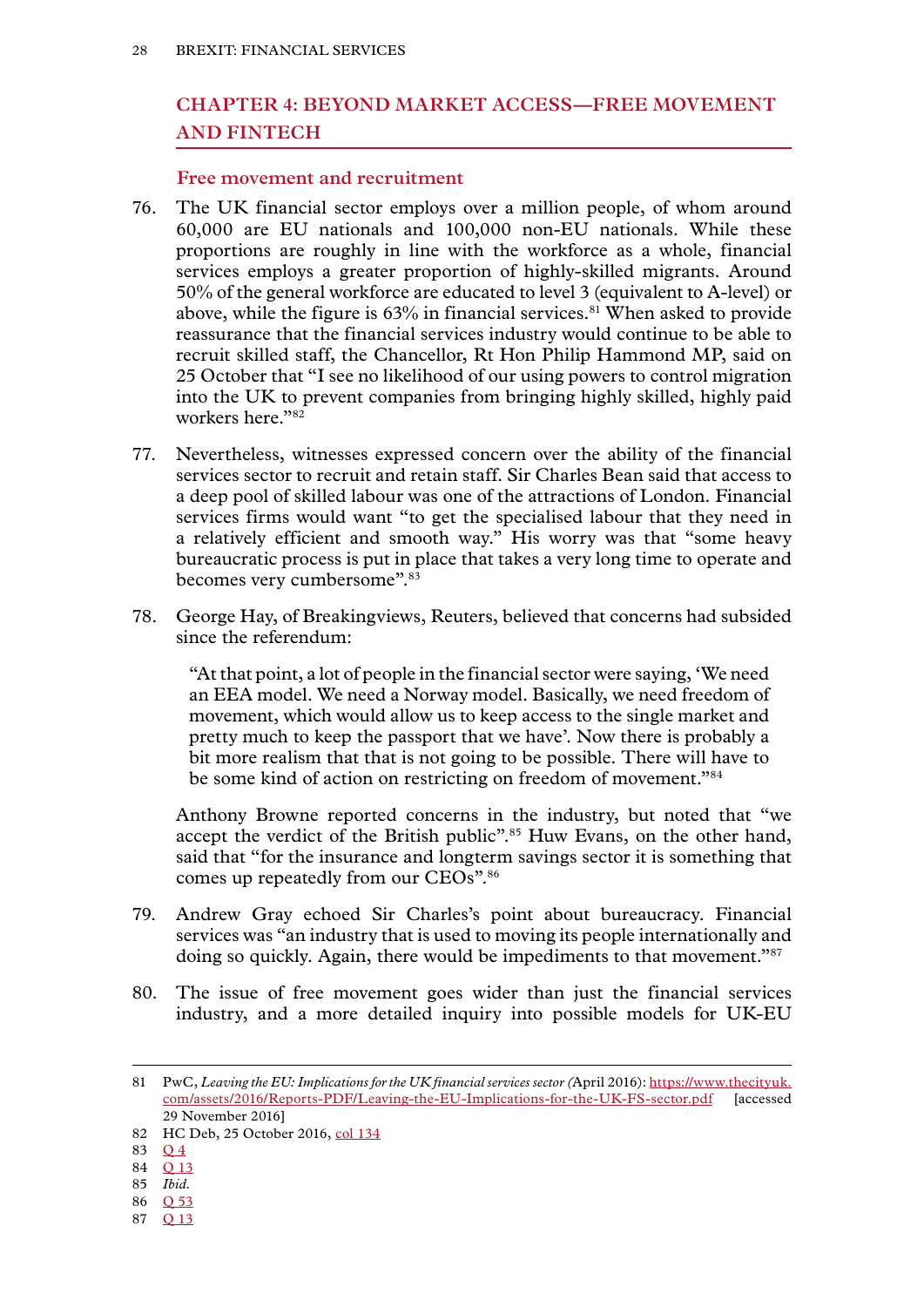<span id="page-30-0"></span>movement of people is being undertaken by the EU Home Affairs Sub-Committee, as part of the EU Committee's wider work programme.

81. **The ability to continue to access to highly qualified staff and the ability to transfer them between the UK and the EU is a key issue for the financial services industry. While we welcome the Chancellor's reassurance that highly skilled migrants will not be prevented from coming to the UK, as far as it goes, we note that maintaining appropriate labour market flexibility will be critical to the UK's longterm economic prosperity.**

#### **FinTech**

82. FinTech is a relatively small but growing part of the UK's financial services industry, estimated to generate annual revenues of around  $f$ , 20 billion.<sup>88</sup> FinTech covers a wide range of activities in which companies use technology to make financial services, enable financial services, or drive technological innovation in provision of financial services. They often compete directly with banks—through a process of disintermediation—to sell financial services and solutions to customers, examples of which include money transfer, lending, investment and payments (see Appendix 5). Daniel Morgan, Head of Policy and Regulation, Innovate Finance, described the area as an "amorphous space", within which "Brexit will hit each sector differently".<sup>89</sup>

#### *Attracting and retaining talent*

- 83. FinTech relies upon foreign staff to a greater degree than the wider financial services sector, and may thus be affected more acutely by any restrictions of movement of people following Brexit. Daniel Morgan told us that 30% of the founders of Innovate Finance's start-up member base were born overseas. FinTech was "inherently an international sector", where access to talent was particularly important. The sector relied on three types of talent: those with Science, Technology, Engineering and Maths (STEM) skills, financial services talent and entrepreneurial talent.<sup>90</sup> Giles Andrews, Chairman, Zopa, added that half his workforce was from outside the UK, mainly from the EU, and that he was "already finding less desire among bright eastern Europeans, Germans and French people to come and work in the UK". He felt that the UK was "underdeveloped in terms of its STEM education". <sup>91</sup>
- 84. Daniel Morgan was particularly concerned by the impact of a stricter immigration regime on entrepreneurial talent:

"Obviously there is an entrepreneurial visa, but you have to have a huge amount of capital already in place behind you or prove that you are about to set up a business. Many of our founders came here just with an idea, and with a smaller labour pool that talent will no longer gravitate here."92

Mr Morgan also felt that, if EU immigration were restricted, the UK would need to increase the numbers eligible to enter under a new visa regime, "or

92 *Ibid.*

<sup>88</sup> Ernst and Young for UK Trade and Investment, *Landscaping UK Fintech*: [https://www.gov.uk/](https://www.gov.uk/government/uploads/system/uploads/attachment_data/file/341336/Landscaping_UK_Fintech.pdf) [government/uploads/system/uploads/attachment\\_data/file/341336/Landscaping\\_UK\\_Fintech.pdf](https://www.gov.uk/government/uploads/system/uploads/attachment_data/file/341336/Landscaping_UK_Fintech.pdf) [accessed 29 November 2016]

<sup>89</sup> Q [75](http://data.parliament.uk/writtenevidence/committeeevidence.svc/evidencedocument/eu-financial-affairs-subcommittee/brexit-financial-services/oral/42747.html)

<sup>90</sup> *Ibid.*

<sup>91</sup> Q [78](http://data.parliament.uk/writtenevidence/committeeevidence.svc/evidencedocument/eu-financial-affairs-subcommittee/brexit-financial-services/oral/42747.html)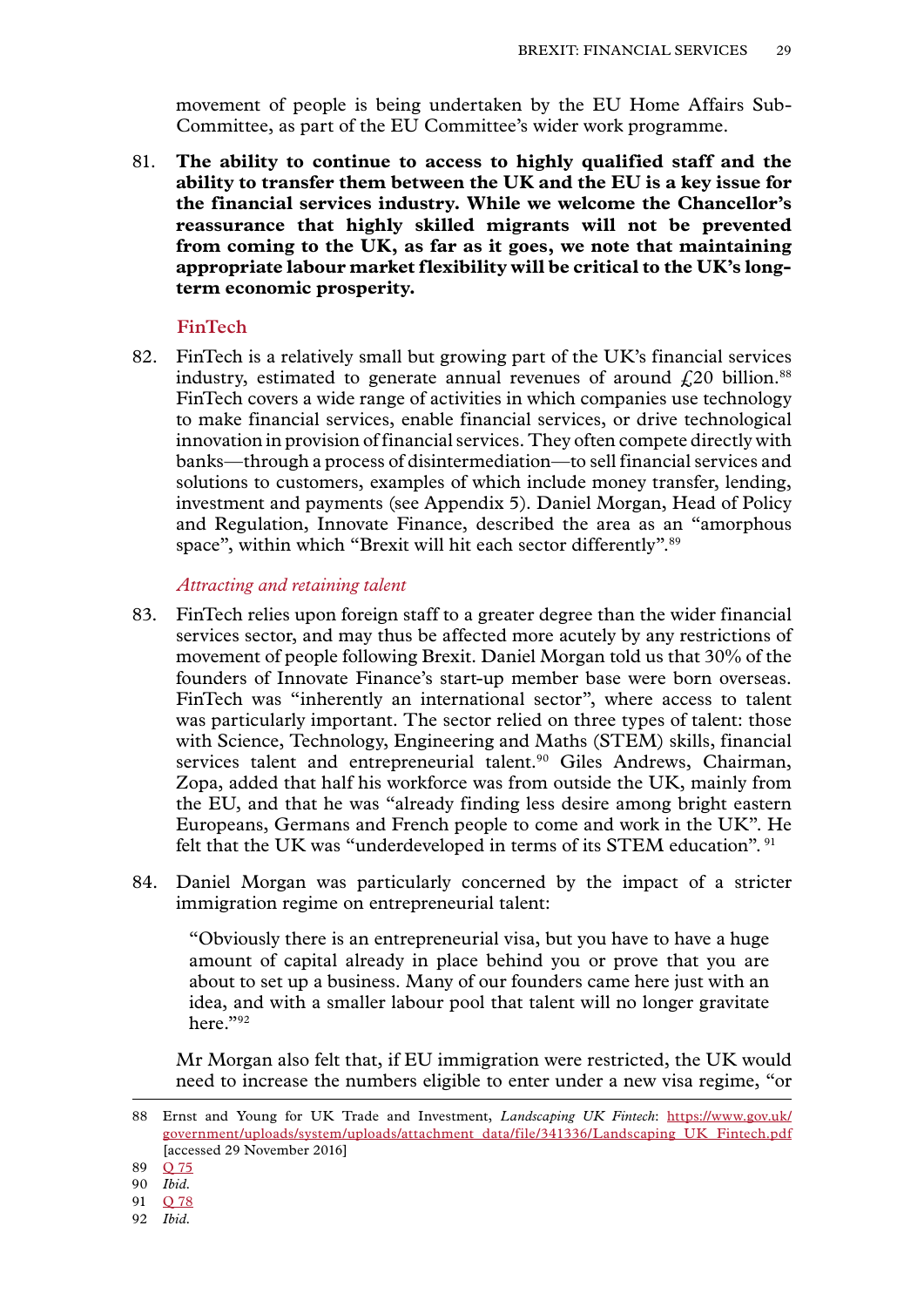<span id="page-31-0"></span>keep them open to review on a constant basis. We would have to be a lot more flexible in trying to address some of the skills shortages if we were going to do that."93

#### *Data*

- 85. Access to data is another key priority for the FinTech sector. Bruce Davis, Managing Director, Abundance Finance, said that the issue was about where it was stored and how it was shared. As a result, the arrangements for accessing data facilities would have to be re-examined. A lot of data was currently stored in Ireland, and it was "not straightforward to unravel all those different commercial agreements and what commercial providers are prepared to take in terms of risk within those agreements, as well as the political ones". There were two levels of complexity: what companies were prepared to do and what might have been agreed at a policy level. Mr Davis said that he was still working out how to unpick that complexity.<sup>94</sup>
- 86. Daniel Morgan pointed to the forthcoming implementation of the General Data Protection Regulation (GDPR).<sup>95</sup> It would be essential that, following Brexit, the UK continued to observe similar standards, so as to comply with the third-country equivalence regime: "Any extra layer of friction will have an impact on investment and business models, so it is critical that we do not go down our own path in terms of data processing given the size of the neighbour next to us". He also noted that FinTech companies with business models based in the Cloud would be affected disproportionately by any divergence, and supported continued equivalence with the Payment Services Directive II (PSD II), which would make customers' data available to third parties.96 Giles Andrews agreed, noting that, philosophically, the UK was closer to the EU than the US on issues of data sharing. It would be helpful to maintain a strong relationship with the EU on such matters. $97$

#### *London as a FinTech hub*

87. Other cities have been keen to attract FinTech companies from London, with Berlin particularly active.<sup>98</sup> Giles Andrews, while noting that London's position as a FinTech hub was helped by the close proximity of regulation, legislation, funding, research and advice, was concerned that entrepreneurs would be less likely to choose to start companies in London in the future.<sup>99</sup> Daniel Morgan highlighted the ecosystem effect: "If you take one vital part out of it, you do not know what the effect will be. Taking one part of the food chain out could be benign. It could readapt or it could crumble." On the other hand, FinTech had been successful in London largely because of its role as a financial services centre: "There is a venture capital community

<sup>93</sup> Q [78](http://data.parliament.uk/writtenevidence/committeeevidence.svc/evidencedocument/eu-financial-affairs-subcommittee/brexit-financial-services/oral/42747.html)

<sup>94</sup> Q [77](http://data.parliament.uk/writtenevidence/committeeevidence.svc/evidencedocument/eu-financial-affairs-subcommittee/brexit-financial-services/oral/42747.html)

<sup>95</sup> This package comprises Regulation (EU) 2016/679, 27 April 2016 on the protection of natural persons with regard to the processing of personal data and on the free movement of such data, and repealing Directive 95/46/EC (General Data Protection Regulation), [OJ L 119/1](http://eur-lex.europa.eu/legal-content/EN/TXT/?uri=uriserv:OJ.L_.2016.119.01.0001.01.ENG&toc=OJ:L:2016:119:TOC) (4 May 2016) and Directive (EU) 2016/680, 27 April 2016 on the protection of natural persons with regard to the processing of personal data by competent authorities for the purposes of the prevention, investigation, detection or prosecution of criminal offences or the execution of criminal penalties, and on the free movement of such data, and repealing Council Framework Decision 2008/977/JHA, [OJ L 119/89](http://eur-lex.europa.eu/legal-content/EN/TXT/?uri=uriserv:OJ.L_.2016.119.01.0089.01.ENG&toc=OJ:L:2016:119:TOC) (4 May 2016).

<sup>96</sup> Q [77](http://data.parliament.uk/writtenevidence/committeeevidence.svc/evidencedocument/eu-financial-affairs-subcommittee/brexit-financial-services/oral/42747.html)

<sup>97</sup> *Ibid.*

<sup>98</sup> 'Berlin claims post-Brexit success in luring start-ups', *Financial Times* (8 November 2016): [https://](https://www.ft.com/content/2c5334a0-a271-11e6-aa83-bcb58d1d2193) [www.ft.com/content/2c5334a0-a271-11e6-aa83-bcb58d1d2193](https://www.ft.com/content/2c5334a0-a271-11e6-aa83-bcb58d1d2193) [accessed 29 November]

<sup>99</sup> Q [80](http://data.parliament.uk/writtenevidence/committeeevidence.svc/evidencedocument/eu-financial-affairs-subcommittee/brexit-financial-services/oral/42747.html)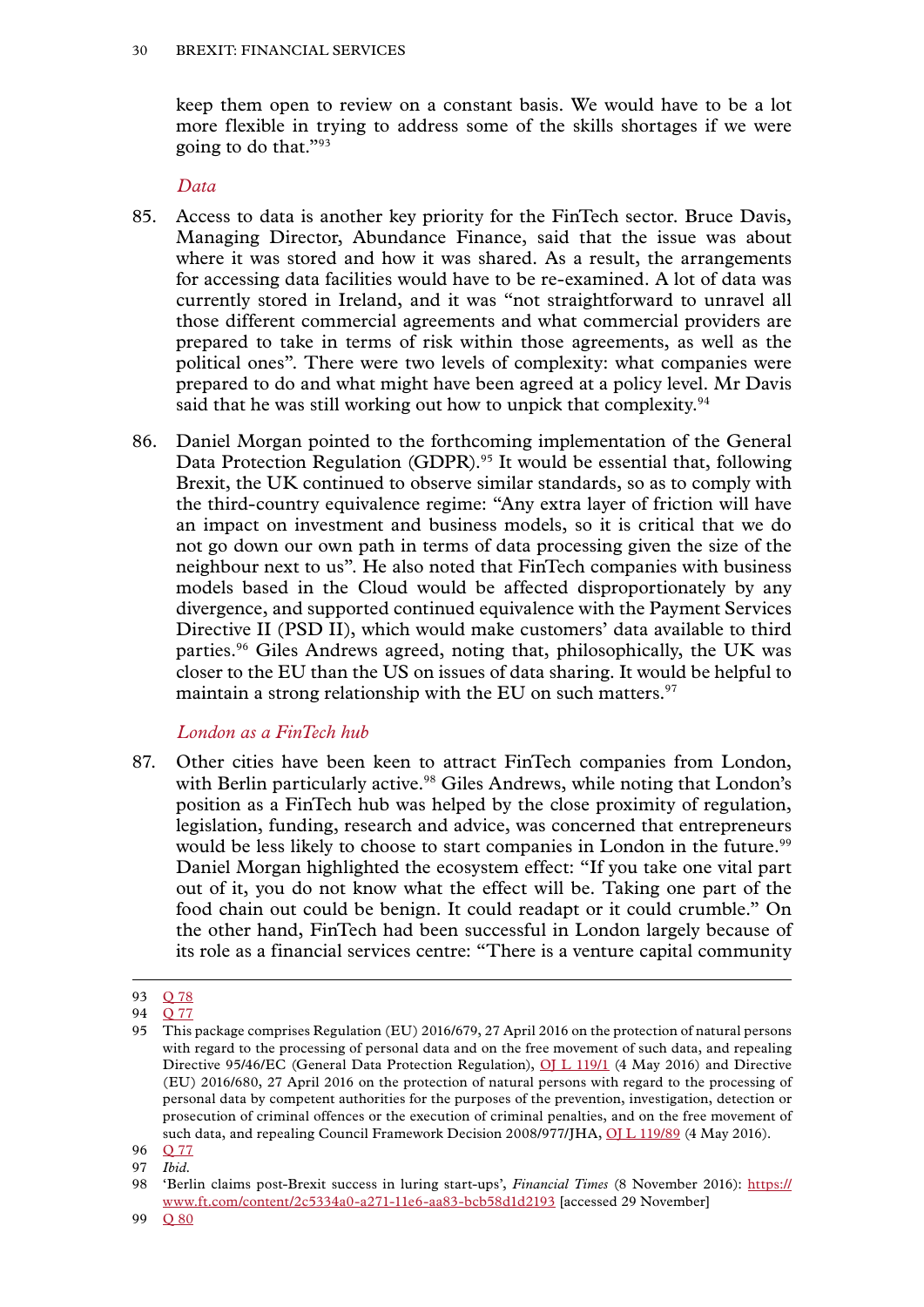that fed off a wider and older financial services ecosystem, which has meant that London is more of a natural home." He noted that the US FinTech industry, which had emerged in California, had recently moved to New York because of its financial services industry.100 Witnesses also praised the work of the FCA in creating a supportive regulatory regime.<sup>101</sup>

88. **The FinTech industry has thrived in London, but could potentially move elsewhere. We note the concerns of the industry over future adherence to the EU data protection regime, and over its ability to recruit adequately qualified staff, and to attract the entrepreneurial talent needed for innovative start-ups. The Government should be particularly mindful of the opportunities for FinTech to develop further in the UK and of the effects of Brexit on a promising industry.**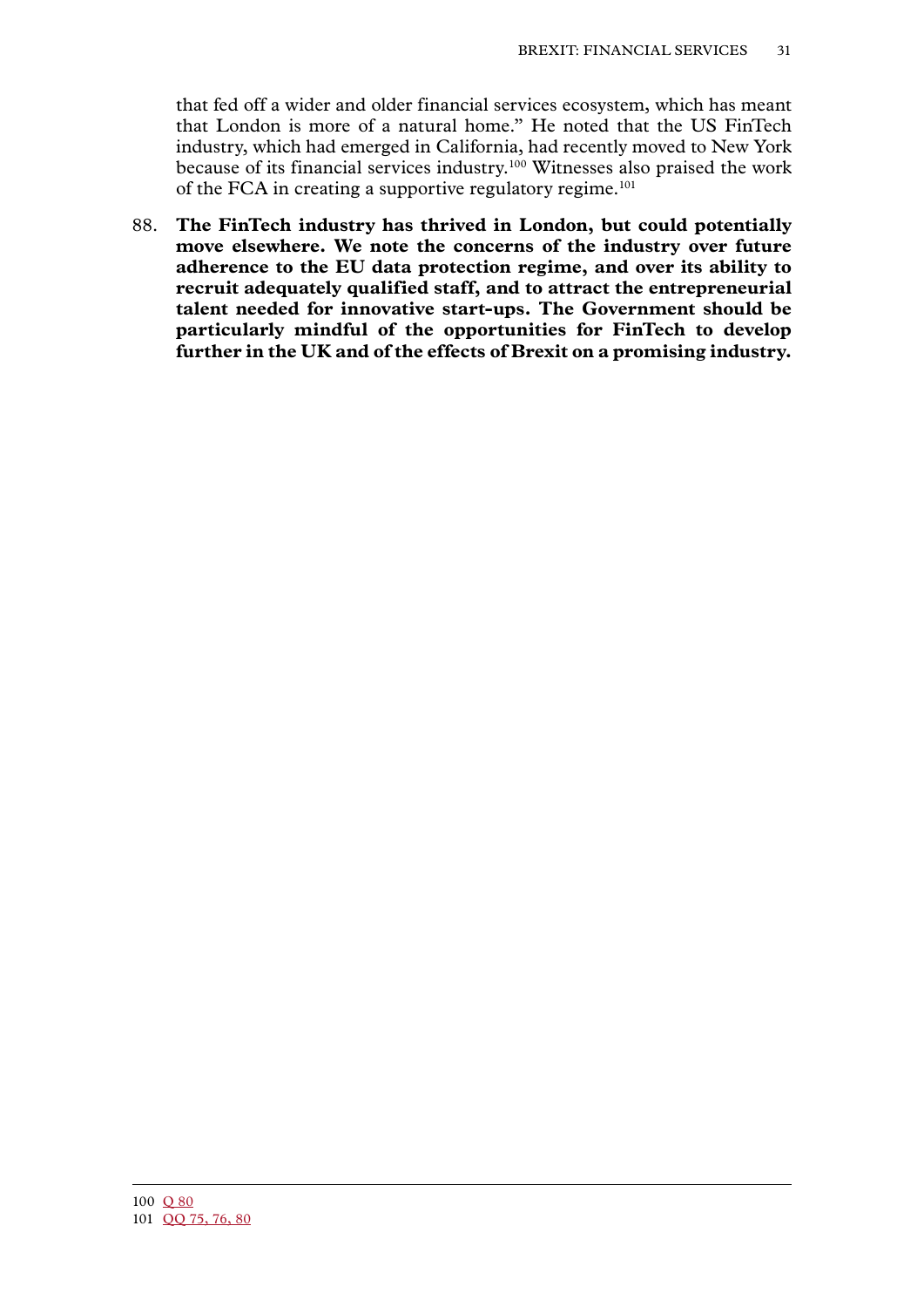#### <span id="page-33-0"></span>**Chapter 5: THE WAY FORWARD**

**A bespoke arrangement?**

- 89. Many of our witnesses, and the Government itself, have referred to the need for a 'bespoke' deal for the UK. This section addresses some of the key features of a bespoke deal, insofar as it could affect financial services.
- 90. It is clear that full membership of the EEA, providing full access to the single market, would be least disruptive to the financial services sector. If this is not on the table, it is equally clear, from the evidence we have heard, that a deal to bolster the existing equivalence provisions should be a high priority. George Hay told us that "the success of the negotiation will be whether we get a workable, bespoke equivalence regime. If we can get that, we will have succeeded."102 Miles Celic argued for a "bespoke equivalence regime as part of a broader bespoke agreement",<sup>103</sup> while Anthony Browne supported "some version of the passporting regime that we have—in the sense that, bilaterally, banks based in the UK can serve customers in Europe and vice versa—as well as some influence over future rule-making, and some predictability".104
- 91. Stefan Hoffmann, drawing on Swiss experience, said:

"All the equivalence rules will probably be applicable, but probably that will not be enough for a bespoke arrangement. You could try to arrange a sort of EU equivalence and, on top of that, at least part of EU passporting … I think it would be feasible to negotiate at least partially the passport rights that are in place at the moment, because there are certain passport rights that are applicable to third countries in the EU."105

- 92. Huw Evans also advocated a bespoke agreement. He argued that the current regimes did not guarantee market access, were based on political decisions, were temporary and did not respond to a changing regulatory environment. The last point was particularly relevant to the insurance and longterm savings industry, in light of the forthcoming review of Solvency II in 2018.<sup>106</sup>
- 93. Sir Jon Cunliffe provided an overview of the factors that would determine the success or failure of any bespoke deal:

"A bespoke arrangement is about understanding how those permissions are used and which parts of the financial services industry use them most … It would have to work out how they are used, where they are used and which are the most important, and what the alternatives are … Some of the alternatives involve doing things in a different way through different legally incorporated entities registered in the European Union. What are the extra costs of that? If you do the business that way—business used to be done that way, so we can go back—what is the extra cost and who pays that cost?"<sup>107</sup>

102 Q [16](http://data.parliament.uk/writtenevidence/committeeevidence.svc/evidencedocument/eu-financial-affairs-subcommittee/brexit-financial-services/oral/37867.html)

- 103 Q [55](http://data.parliament.uk/writtenevidence/committeeevidence.svc/evidencedocument/eu-financial-affairs-subcommittee/brexit-financial-services/oral/41228.html)
- 104 Q [16](http://data.parliament.uk/writtenevidence/committeeevidence.svc/evidencedocument/eu-financial-affairs-subcommittee/brexit-financial-services/oral/37867.html)
- 105 Q [48](http://data.parliament.uk/writtenevidence/committeeevidence.svc/evidencedocument/eu-financial-affairs-subcommittee/brexit-financial-services/oral/41228.html) 106 Q [55](http://data.parliament.uk/writtenevidence/committeeevidence.svc/evidencedocument/eu-financial-affairs-subcommittee/brexit-financial-services/oral/41228.html)
- 107 Q [40](http://data.parliament.uk/writtenevidence/committeeevidence.svc/evidencedocument/eu-financial-affairs-subcommittee/brexit-financial-services/oral/41227.html)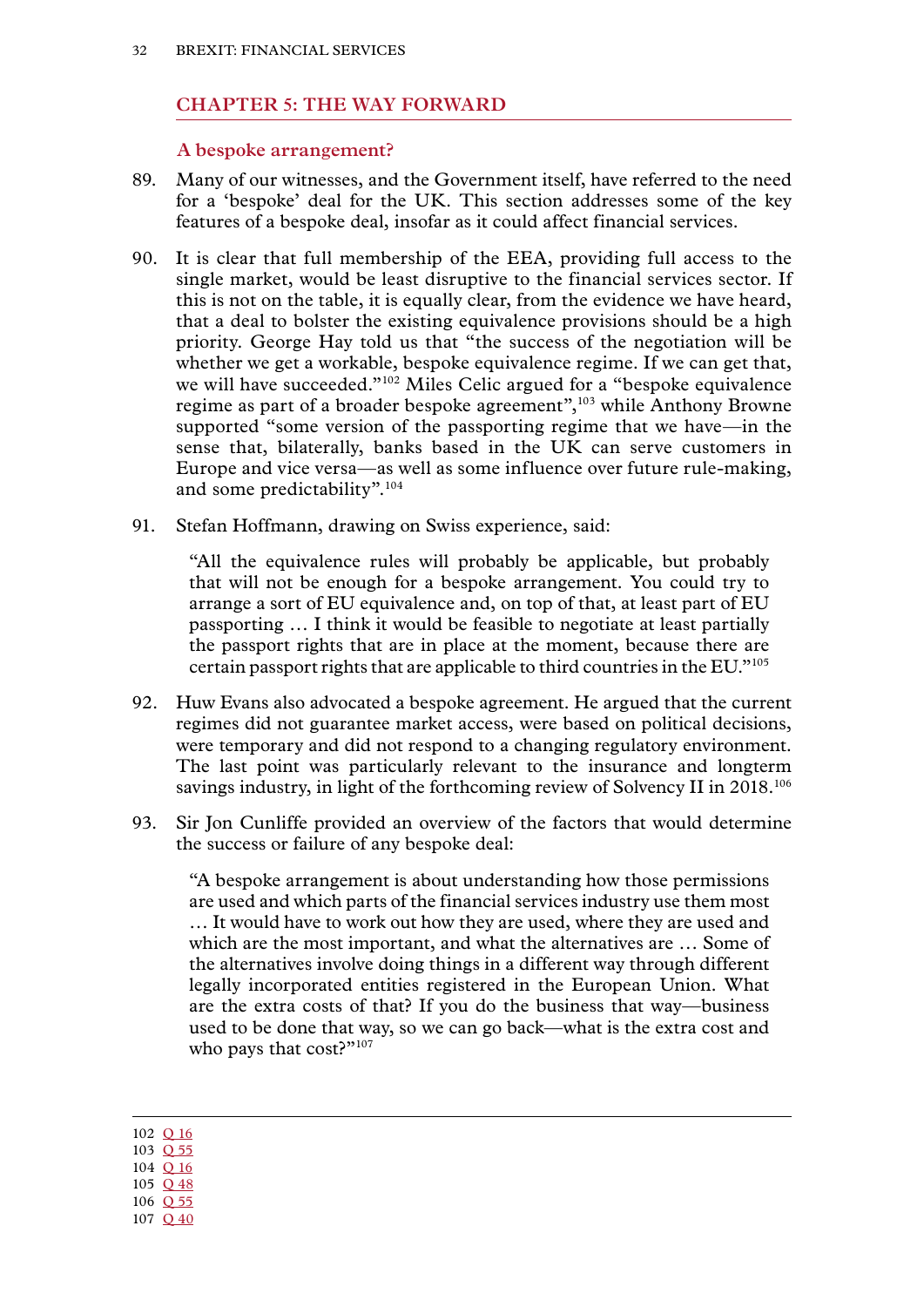- <span id="page-34-0"></span>94. The Minister, Simon Kirby MP, also acknowledged the complexity of the problem: "by its very nature it is very difficult to try to predict what the effect will be, because it is a moving target". Katherine Braddick, of HM Treasury, agreed that it was hard to model a bespoke arrangement: "firms themselves are in a dynamic environment in terms of their profit and business models. They already have plans for location and structure. Distinguishing effects to do with altering our relationship with Europe from planning that firms were doing in any case is quite difficult, both in real time and to forecast."108
- 95. **A main purpose of any bespoke agreement, so far as financial services is concerned, will be to supplement the current equivalence regimes to mitigate any loss of access, and to ensure the continuation of equivalence decisions in order to maintain that access. The Government has acknowledged the complexity of predicting the impact of a bespoke deal. Nonetheless, we urge the Government, as a priority, to model the effect of different scenarios as accurately as is possible in order to achieve the most appropriate bespoke deal.**

#### **Planning and transition**

- 96. Any significant change to business conditions is likely to cause disruption, and businesses will need to adapt to those new circumstances. Our witnesses were consistent in warning against the impact of a 'cliff edge', where the UK's relationship with the EU changed suddenly, for instance at the end of the Article 50 negotiations. They called for a suitable transition period, to allow sufficient time to plan and adapt. In the absence of certainty over the impact of Brexit, financial services firms are considering their business models in order to minimise disruption.
- 97. Douglas Flint told us that firms would need to decide how to configure themselves once the UK had left the EU in two or more years. They needed two pieces of information: "where are the Government aiming to get to in their fresh relationship with Europe and what is the bridge arrangement between leaving and getting to that arrangement—how long will it be and what will it encompass?" He described the process of moving large numbers of people to another country, setting up arrangements and getting licensed as a "non-trivial task".109
- 98. Peter Snowdon told us that many banks were waiting to see what happened, but that "the bigger ones may not have that luxury because the consequences of it not going in a way that suits them would result in an awful lot of work for them in restructuring their businesses". Anecdotally, he had heard that some of them were already thinking about restructuring.110 Anthony Browne, Chief Executive of the British Bankers' Association, told us that, if banks ended up needing to move operations, it could take "two, three or more years" to plan.<sup>111</sup>
- 99. Miles Celic said that "companies are going through scenario planning; they are making their plans at the moment. I have no sense that companies are saying that they will relocate."<sup>112</sup> This echoed the evidence of Sir Charles Bean, who said that "until you know exactly what the model is, it is a bit

<sup>108</sup> Q [59](http://data.parliament.uk/writtenevidence/committeeevidence.svc/evidencedocument/eu-financial-affairs-subcommittee/brexit-financial-services/oral/41565.html)

<sup>109</sup> Q [24](http://data.parliament.uk/writtenevidence/committeeevidence.svc/evidencedocument/eu-financial-affairs-subcommittee/brexit-financial-services/oral/38487.html)

<sup>110</sup> Q [31](http://data.parliament.uk/writtenevidence/committeeevidence.svc/evidencedocument/eu-financial-affairs-subcommittee/brexit-financial-services/oral/38487.html)

<sup>111</sup> Q [13](http://data.parliament.uk/writtenevidence/committeeevidence.svc/evidencedocument/eu-financial-affairs-subcommittee/brexit-financial-services/oral/37867.html)

<sup>112</sup> Q [53](http://data.parliament.uk/writtenevidence/committeeevidence.svc/evidencedocument/eu-financial-affairs-subcommittee/brexit-financial-services/oral/41228.html)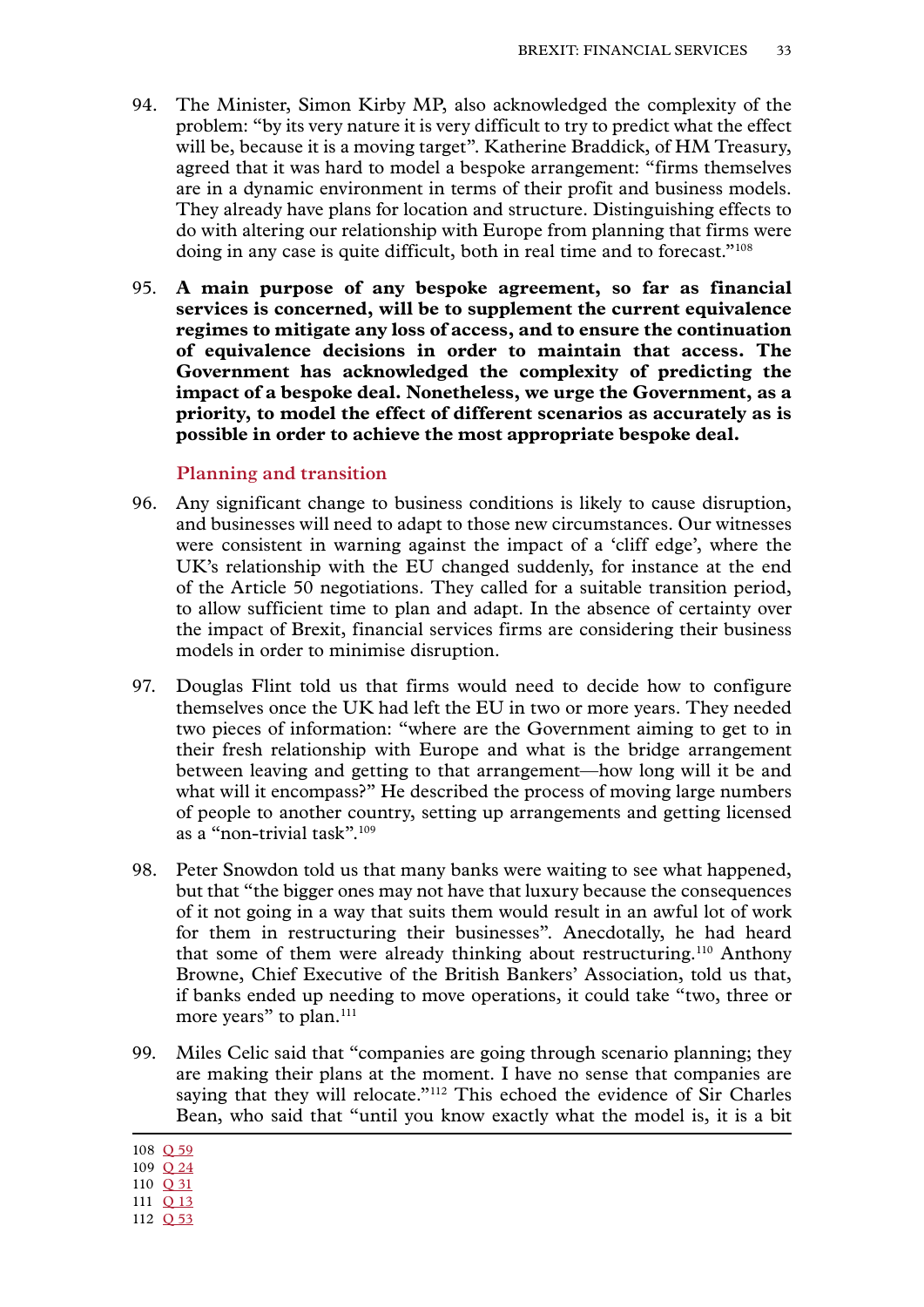<span id="page-35-0"></span>precipitate to take hard decisions to start moving". But Sir Charles added: "The more that you think that there will be a transition period after the actual implementation of Brexit, the less need you will have to move now."113

#### *Transitional arrangements*

- 100. The experience of EU trade negotiations suggests that it may not be possible to reach a bespoke agreement within the two-year period allowed for withdrawal negotiations under Article 50 TEU. Witnesses therefore consistently argued for a transitional period, to bridge the gap between withdrawal and conclusion of a comprehensive agreement. Professor Ferran supported "replicating as far as possible the current arrangements that we have with the EU, partly through equivalence, partly through bespoke provisions in the exit terms, and doing that as soon as possible so that we can avoid that cliff edge and businesses can start to plan." It was important to agree at an early stage on both equivalence and on issues of legal certainty, for instance in settlement finality, as quickly as possible.<sup>114</sup>
- 101. Simon Gleeson told us that it would take two years to move a significant part of the business of an investment bank—the same as the entire length of the Article 50 negotiations. Ideally, he said, the industry would be able to restructure itself in the knowledge of the final agreement made between the EU and the UK, and he therefore advocated a two-year transition period once the terms of that deal were agreed. He suggested that the Government and the European Commission issue a joint declaration that such a transitional period would be put in place. In the absence of such certainty "a rational bank should start moving its business on the day that the Article 50 notice is signed".<sup>115</sup>
- 102. Alex Wilmot-Sitwell agreed that the two-year Article 50 period was not enough to allow the industry to plan effectively, and a two to three year transition would be necessary. He described the transition as a bridge:

"If that bridge is not long enough or, indeed, if it is not even built in time, it is impossible to make that journey without incurring huge risks and harm to the participants. That does not mean us; it means the markets and our clients. These are very complex processes. Migrating huge businesses from one jurisdiction to another requires an enormous amount of work. It requires a huge amount of regulatory approvals; it requires an enormous amount of co-ordination with other participants, clients, counterparties and clearing houses. That process is very dangerous; it is fraught with risks. The materials that are being moved are risky. You do not move nuclear waste in a race; you do it in a carefully co-ordinated and managed process."116

103. Elizabeth Corley also spoke of a bridge, involving many spans: from now until Article 50 is triggered, the negotiation period, and then the transitional period leading to the end state. The first challenge would be to ensure "continuity of service and continuity of risk management and controls"; the second would involve "passporting, future business growth and growing from the status quo".117 Miles Celic noted that it was difficult to start building any

<sup>113</sup> O 8

<sup>114</sup> [Q](http://data.parliament.uk/writtenevidence/committeeevidence.svc/evidencedocument/eu-financial-affairs-subcommittee/brexit-financial-services/oral/37866.html) 4

<sup>115</sup> Q [36](http://data.parliament.uk/writtenevidence/committeeevidence.svc/evidencedocument/eu-financial-affairs-subcommittee/brexit-financial-services/oral/38488.html)

<sup>116</sup> Q [24](http://data.parliament.uk/writtenevidence/committeeevidence.svc/evidencedocument/eu-financial-affairs-subcommittee/brexit-financial-services/oral/38487.html)

<sup>117</sup> Q [25](http://data.parliament.uk/writtenevidence/committeeevidence.svc/evidencedocument/eu-financial-affairs-subcommittee/brexit-financial-services/oral/38487.html)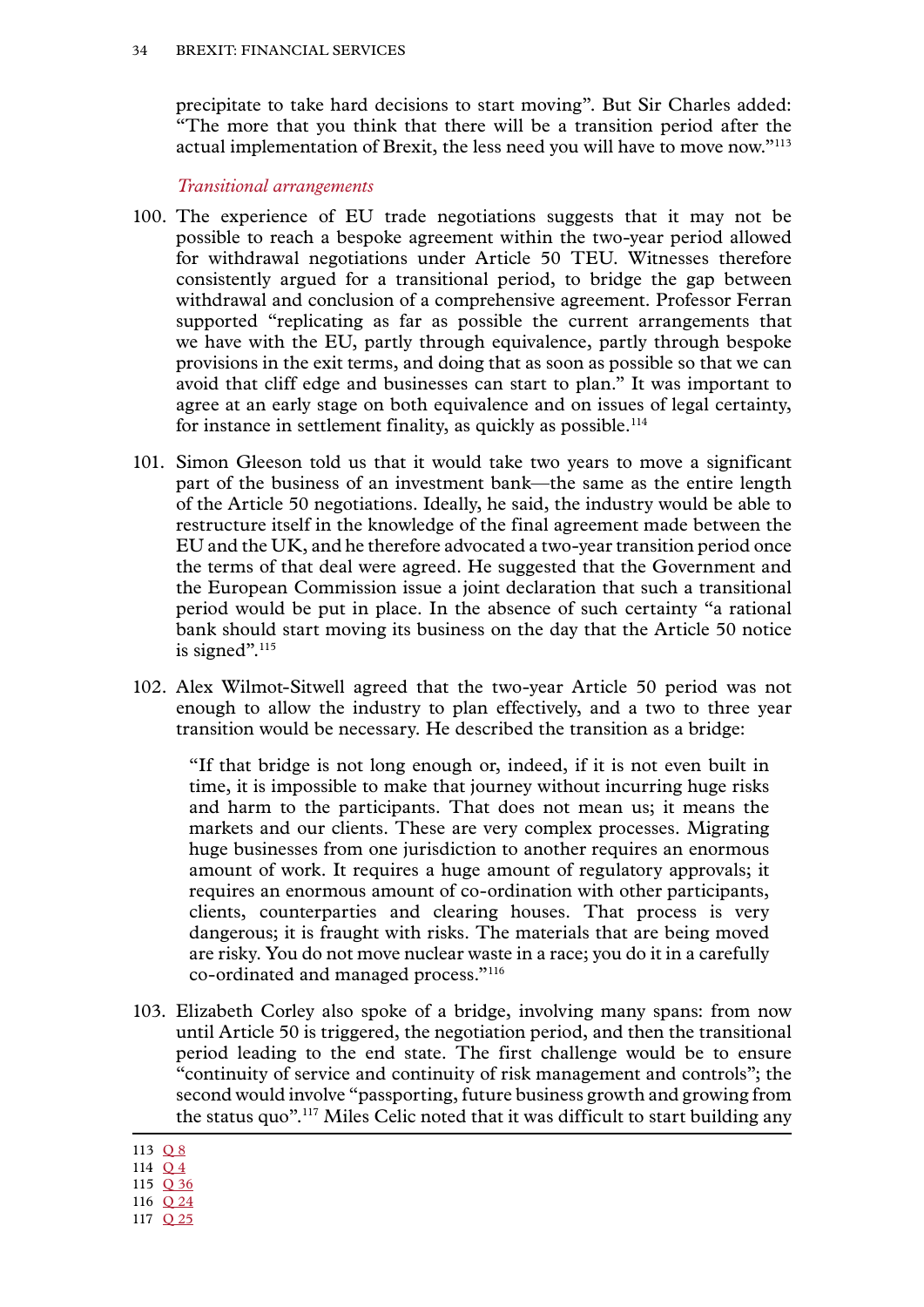bridge without knowing "what the bank on the other side is like: is it firm ground, soft ground, how far is it and how fast is the river moving?"118

- 104. Sir Jon Cunliffe commented that "political uncertainty is the most difficult thing for markets to calibrate". Transitional arrangements for trade deals normally came at the end of the process, but Sir Jon noted that normal trade deals were about increasing rather than decreasing market access. In the case of Brexit, he thought that it was "possible that [firms] will need more advance warning of what is going to happen, or what will happen in the transition, than when you are increasing trade access". There were different political ways in which this could be done, but the Bank's interest was in ensuring "a smooth and orderly progression from where we are to where we are going, wherever that is. That is to do with ensuring that firms are able to plan and to execute those plans."119
- 105. The Minister agreed that it was "important that we make sure that there is as smooth a journey ahead as possible and as little disruption as we can manage". At the same time, he argued that "businesses make money by analysing the risks, preparing contingency plans and making the best possible decision for their shareholders or owners. I do not think in any environment you can ever remove uncertainty."<sup>120</sup>
- 106. In our report on *The process of withdrawing from the European Union*,<sup>121</sup> we noted that two agreements between the UK and the EU will be necessary: one on the terms of withdrawal and another on the UK's future relationship with the EU. We considered it likely that these would be negotiated in parallel. Article 50(2) TEU requires the withdrawal agreement to take "account of the framework" of the withdrawing Member State's "future relationship with the Union", but the details of the future relationship might, at that point, remain uncertain. There are therefore at least two points at which a 'cliff edge' might make itself felt: the point of UK withdrawal following the Article 50 negotiations, and the point at which the future relationship came into effect.
- 107. **Negotiations on the UK's new relationship with the EU are likely to take longer than the withdrawal negotiations under Article 50. A transitional period will therefore be needed in relation to financial services following the completion of the Article 50 process, when the UK leaves the EU. This may need to be adapted and extended in the light of subsequent negotiations on a new long-term relationship with the EU. This will enable firms and others such as regulators to adapt to any new business conditions.**
- 108. **It will be vital, in the interests of all parties, to provide certainty as early as possible in the process. Negotiations on financial services should commence as early as possible after notification under Article 50 and the Government should pursue an early announcement on a transitional period. This period should extend through the negotiations on the new relationship and continue thereafter for a period sufficient to provide stability after that relationship is agreed.**

<sup>118</sup> O [49](http://data.parliament.uk/writtenevidence/committeeevidence.svc/evidencedocument/eu-financial-affairs-subcommittee/brexit-financial-services/oral/41228.html)

<sup>119</sup> [Q 43](http://data.parliament.uk/writtenevidence/committeeevidence.svc/evidencedocument/eu-financial-affairs-subcommittee/brexit-financial-services/oral/41227.html)

<sup>120</sup> Q [64](http://data.parliament.uk/writtenevidence/committeeevidence.svc/evidencedocument/eu-financial-affairs-subcommittee/brexit-financial-services/oral/41565.html)

<sup>121</sup> European Union Select Committee, *[The process of withdrawing from the European Union](http://www.publications.parliament.uk/pa/ld201516/ldselect/ldeucom/138/13802.htm)* (11th Report, Session 2015–16, HL Paper 138)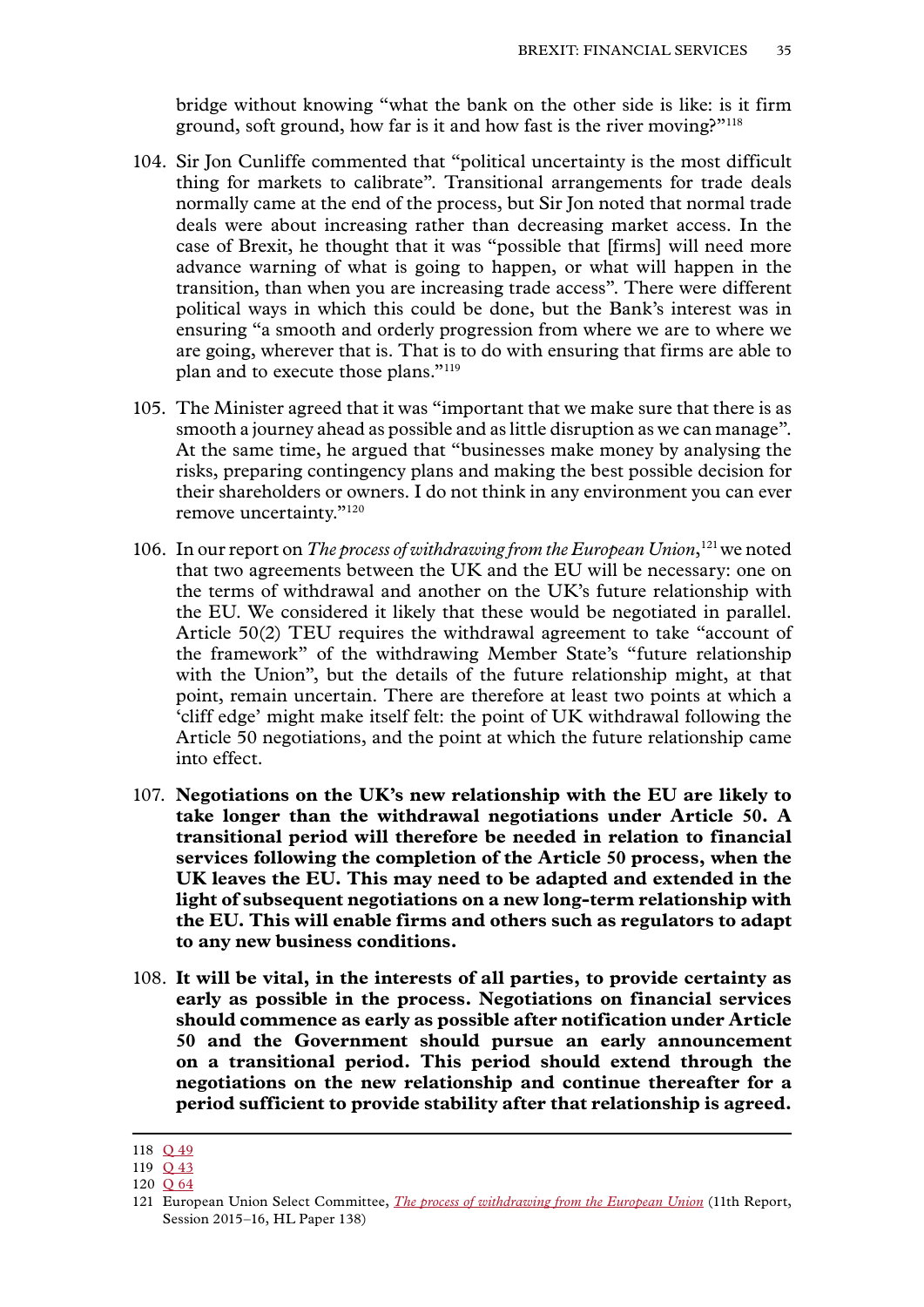<span id="page-37-0"></span>**The more the new relationship departs from the status quo the longer any further transitional period may need to be.**

- 109. **We are concerned that, in the absence of clarity over the future relationship, firms may pre-empt uncertainty by relocating or restructuring, for instance by establishing subsidiaries or transferring staff, even though such changes may ultimately prove to be unnecessary. This would not be in the interests of the industry or the UK.**
- 110. **An orderly transition to a new relationship, whatever it may be, would ensure continuity of service to clients and the wider economy and would provide time for regulators and supervisors to adapt to changes in business practices adopted by firms. Avoiding a cliff-edge when the UK leaves the EU will benefit financial stability, and should be in the interests of the EU as well as the UK**

**The role of the Government**

- 111. We noted in Chapter 3 that modelling the impact of Brexit would be difficult, given the range of business activities involved, the complexity of EU legislation underpinning those activities, and the range of scenarios for a future relationship. It will be a considerable undertaking for the Government to arrive at a robust analysis to support its negotiating strategy.
- 112. The Minister emphasised that "There have been extensive consultations not only at Treasury level but across government with interested stakeholders". He also said that "We are very much in listening mode". At the same time, he was hesitant when asked on which department would lead in negotiations on financial services. First he said that "It would be reasonable to suppose that the Treasury would lead on the negotiations for financial services, but the deal is there to be done"; then he said that "The Treasury is responsible for financial services, and you might suppose that it would have a very strong interest in the negotiations that directly affected that policy area"; before finally he confirmed that HM Treasury was leading and coordinating the financial services elements of the negotiation.<sup>122</sup>
- 113. **In the interests of stakeholders across all sectors, the Government should provide clarity on the division of responsibility for the negotiations between departments. While the negotiating strategy must be agreed as a whole across Government, we are clear that HM Treasury is best placed to lead on financial services.**
- 114. While Brexit is understandably the priority for the Government as a whole, we heard some evidence that it may be distracting the Treasury in particular from other matters. Giles Andrews mentioned a piece of mis-drafting in a peer-to-peer lending regulation, which he ascribed to "a lack of bandwidth" in the Treasury and the FCA: "We found, before Brexit, that considerable time and energy was put into working with our industry and we have noticed a fall-off in that, which is perhaps not surprising given the stretch in resources that is being taken up by activities such as this."123
- 115. **We were concerned to hear that Brexit might already be having an effect, through diversion of resources, on the quality of legislation**

<sup>122</sup> Q [58](http://data.parliament.uk/writtenevidence/committeeevidence.svc/evidencedocument/eu-financial-affairs-subcommittee/brexit-financial-services/oral/41565.html)

<sup>123</sup> Q [75](http://data.parliament.uk/writtenevidence/committeeevidence.svc/evidencedocument/eu-financial-affairs-subcommittee/brexit-financial-services/oral/42747.html)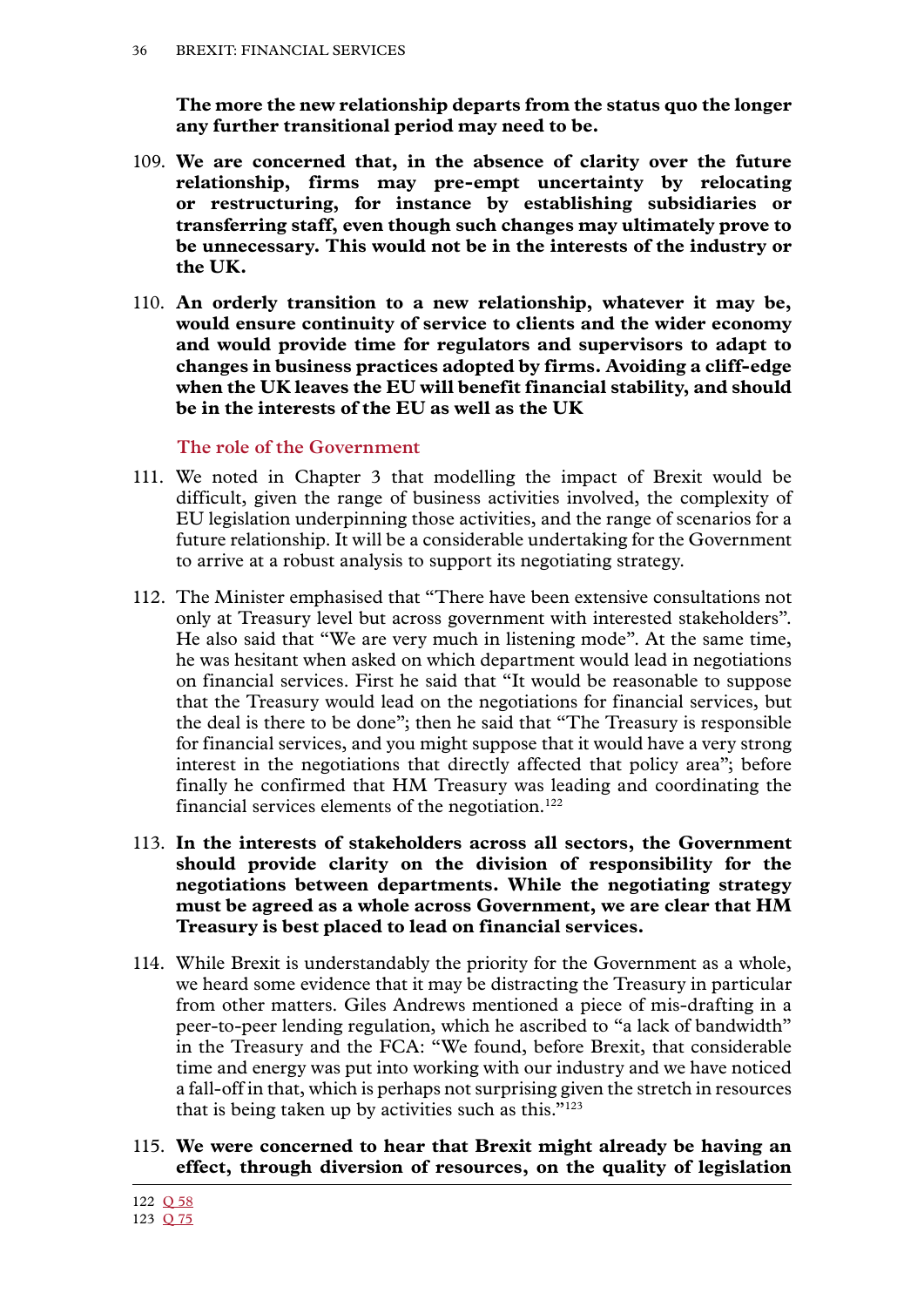#### <span id="page-38-0"></span>**produced by the Government. Brexit is rightly the Government's top priority, but not to the exclusion of other important responsibilities.**

#### **EU reliance on UK financial services**

- 116. The Oliver Wyman analysis, cited above at paragraph 4, suggests that £40–50 billion of UK financial services revenues relate to the EU. That analysis put the trade surplus for financial services for 2014 at  $\ell$  19 billion. These figures, while they underline the importance of EU markets to the industry, also demonstrate the extent to which the EU relies on the services provided by the UK.
- 117. Katherine Braddick admitted the Government's statistics were scattered, but said it was clear that "banks based in the UK lend very material quantities into the real economy in European member states. It is also clear that the asset management industry in the UK manages very significant proportions of the funds of investors who are based in the EU." She added that the compression effect of UK-based CCPs offered "a very cost-efficient and lowfriction way for capital to move and trades to occur in Europe".<sup>124</sup>
- 118. Douglas Flint said that EU businesses had consolidated their financial services requirements in the UK. Such an efficient service could not be replicated in one place, nor could the individual pieces be replicated "other than in a fragmented way over a long period of time". Europe would want to ensure that the economy received the financial support it needed during a period of transition to a new model.<sup>125</sup>
- 119. Alex Wilmot-Sitwell touched on the difference, to which we have already referred, between political and economic interests across the EU: "corporate clients, institutional clients and other market participants want the most efficient access to products and services at the most effective cost. At the moment, having that hubbed substantially in one place, which happens to be London, is a great benefit to those clients and the users of such services. Clearly there is a potentially different political agenda."126
- 120. Could a system as efficient as that in the UK be replicated elsewhere? Sir Jon Cunliffe was sceptical, at least in the short term:

"It is pretty unlikely that what we call London … will be replicated in the foreseeable future in one place in the European Union. It takes an awful lot of time and human capital. It is based around the interaction of financial services and other services. A great deal of the business is not to do with the European Union; in fact, only a minority of the business is to do with the European Union. The idea that this ecosystem is transplanted somewhere else into Europe in the foreseeable future is highly unlikely to me; over time, I do not know."<sup>127</sup>

121. The Minister related London's status to a wider point about financial stability: "There are places across Europe that perhaps do not have an immediate benefit from London and the UK, but are very focused on our not having financial instability because it would be absolutely the last thing

<sup>124</sup> Q [60.](http://data.parliament.uk/writtenevidence/committeeevidence.svc/evidencedocument/eu-financial-affairs-subcommittee/brexit-financial-services/oral/41565.html) See also footnote 73 for an explanation of compression services.

<sup>125</sup> Q [20](http://data.parliament.uk/writtenevidence/committeeevidence.svc/evidencedocument/eu-financial-affairs-subcommittee/brexit-financial-services/oral/38487.html)

<sup>126</sup> Q [20](http://data.parliament.uk/writtenevidence/committeeevidence.svc/evidencedocument/eu-financial-affairs-subcommittee/brexit-financial-services/oral/38487.html)

<sup>127</sup> Q [40](http://data.parliament.uk/writtenevidence/committeeevidence.svc/evidencedocument/eu-financial-affairs-subcommittee/brexit-financial-services/oral/41227.html)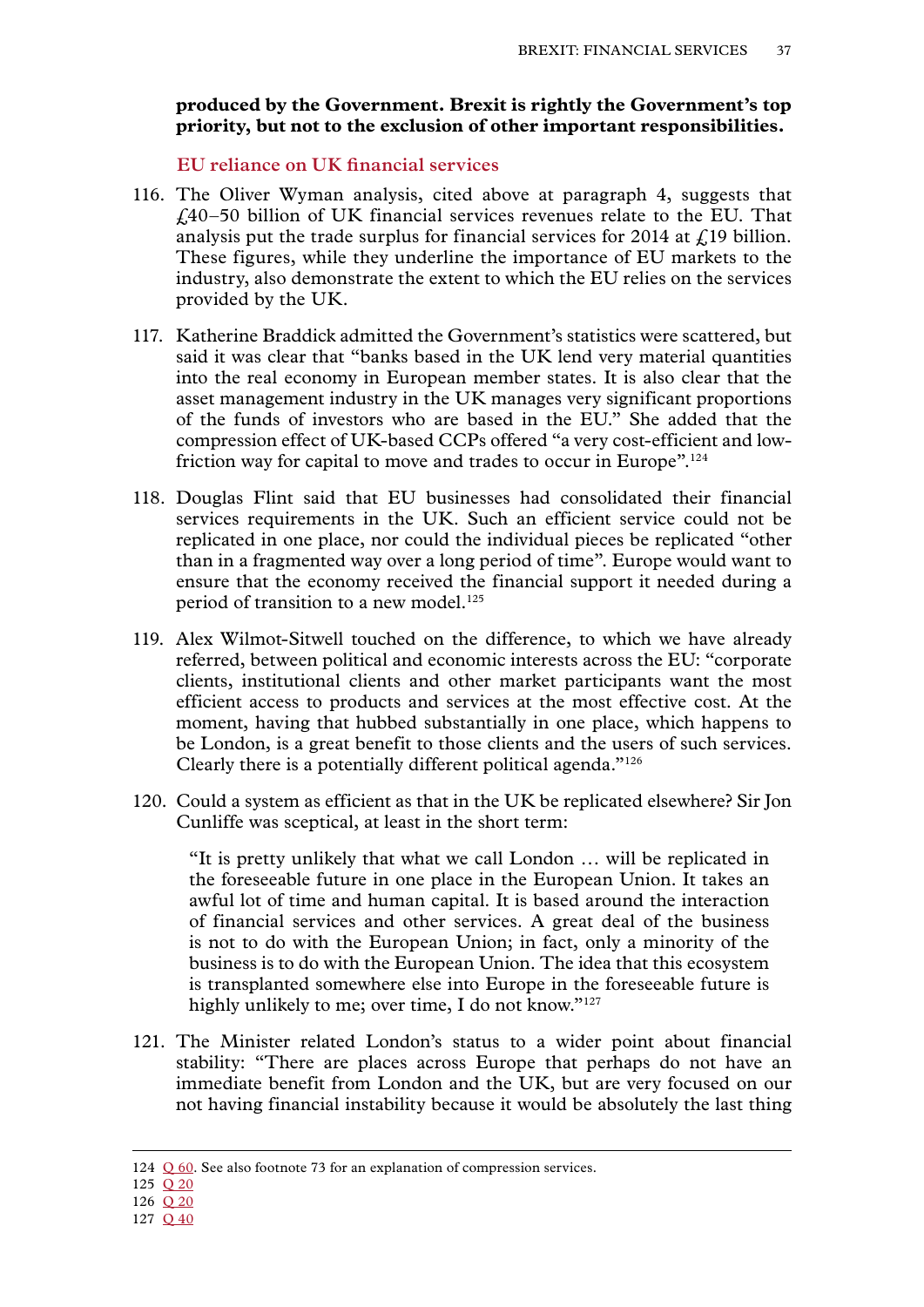they would want."128 Lowri Khan developed a similar point: "German motor manufacturers have very large finance companies attached to them, so these issues will inevitably come together. Industry does not segment itself neatly into the buckets that policy necessarily does."129

- 122. This underlies the interdependency between the financial sector and the wider economy. As Douglas Flint said of the motor industry: "You do not sell a bit of metal; you sell a financial contract which is secured by cars." He believed that European manufacturers would continue to require access to UK financial services. This represented "a huge mutuality of interest in preserving access to finance to make the underlying business work".130
- 123. **The UK currently has a significant trade surplus in financial services with the EU, and it is to be expected that EU governments may wish to attract some of that business to their own territories. The efficiencies provided by the UK financial services industry, the reliance of EU firms on the services it provides, and the interdependencies between financial services and other EU businesses, mean that such efforts could be as harmful to the wider EU economy as to the UK economy. The Government should go into the negotiations armed with robust analysis of the economic impact on the EU of an attempt to dismantle and relocate UK financial services.**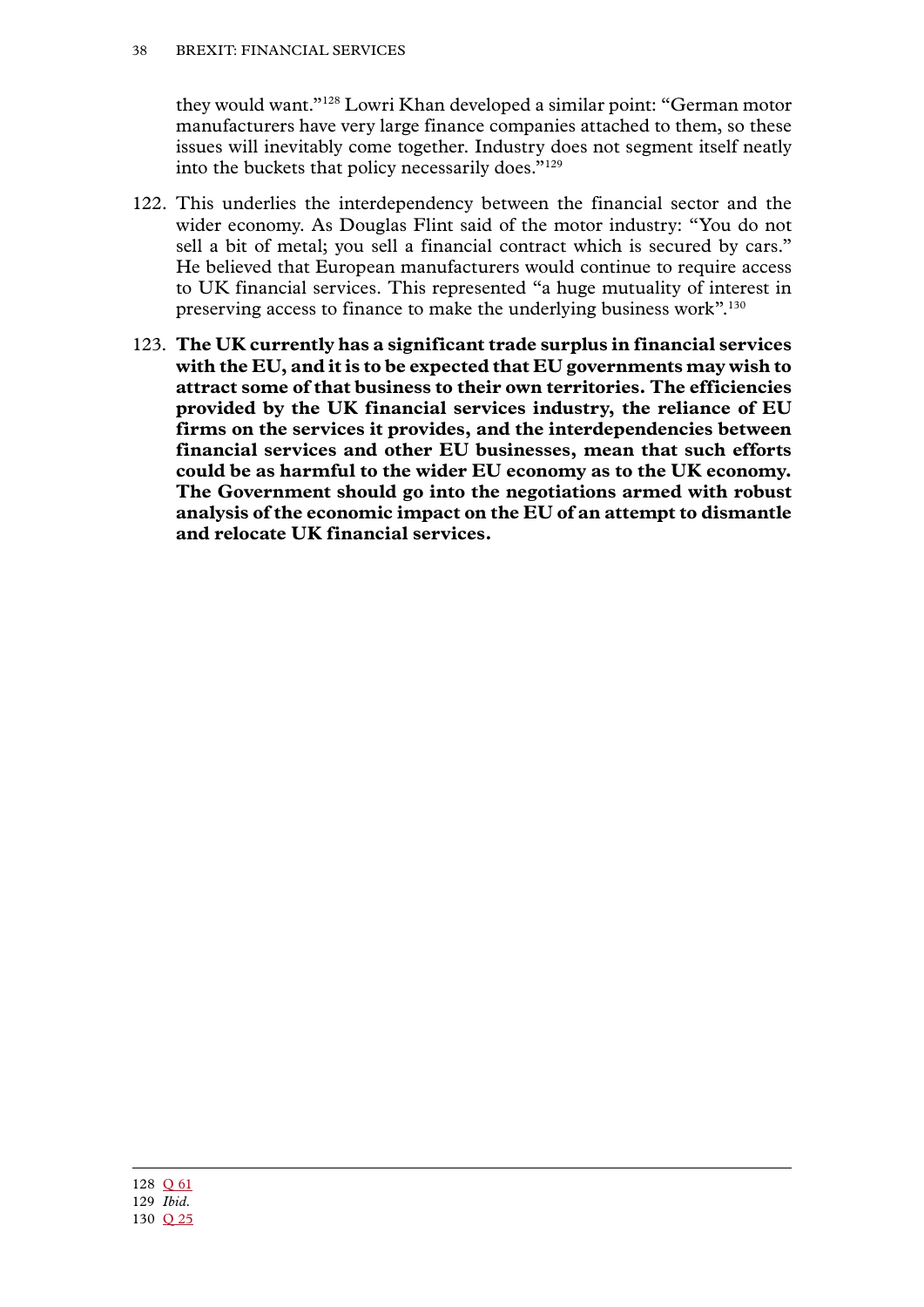#### **SUMMARY OF CONCLUSIONS AND RECOMMENDATIONS**

- <span id="page-40-0"></span>1. The legislation underpinning access to the EU market is based largely on the regulation of activities, and does not map easily onto the business structures of many firms. A better evidence-base is needed, and it is imperative that the Government gains a detailed understanding of how firms are likely to be affected by changes to their rights of access to EU markets, building where possible on the work undertaken by the firms themselves. (Paragraph 27)
- 2. It is striking that some firms do not themselves appear to be aware of their reliance on the current passporting arrangements. It would be in the interests of the firms themselves, as well as in the national interest, if they were to cooperate with the Government and the regulators to determine the true extent of such reliance, so as to inform the Government's negotiating position. (Paragraph 28)
- 3. The UK has a number of advantages as a financial services hub. The concentration of activity allows for economies of scale and a depth of capital market activity that cannot be easily replicated, except possibly in an existing major centre such as New York. Our evidence suggested that it would be to the EU's advantage that such a system should remain intact. (Paragraph 38)
- 4. The interconnectedness of the UK financial system presents serious difficulties for firms and the Government in determining the impact of changes to the relationship between the EU and the UK. Unless it is extended, the two-year period of the Article 50 negotiations would appear to be insufficient to resolve the uncertainty. We therefore recommend, both for the business environment and for financial stability, a considered and orderly transition to any new relationship. The earlier any aspects of this new relationship can be agreed the easier it will be to determine the impact on each sector of the industry. (Paragraph 39)
- 5. The existing third-country equivalence regimes in certain pieces of EU legislation are an inadequate substitute for the financial passport. They do not cover the full range of financial services activities, excluding in particular deposit-taking and lending, retail asset management and payment services. As they are agreed at a point in time, and are static, they may also be vulnerable should regulation change to respond to the development of the financial system. The process of updating them as EU-wide regulation changes would be laborious and time-consuming. (Paragraph 56)
- 6. We endorse the Government's work in analysing the difference between the opportunities afforded by passporting and third-country equivalence. That analysis will be problematic, thanks to the complexity and newness of the regimes, but it will be crucial in determining the true impact of thirdcountry status on the financial services industry. The priority should be to establish at an early stage the extent of the lacunae in the regimes, the likely restructuring that will have to be undertaken by businesses to adapt to changed circumstances, and the consequent effects of such adaptations on the financial services sector and the wider UK economy. (Paragraph 57)
- 7. If the Great Repeal Bill successfully ensures that the UK continues to apply EU legislation post Brexit the UK will, on a technical level, have a regulatory regime that is initially identical to that in the EU. However, it will remain for the European Commission to decide whether the UK is equivalent for the purposes of retaining market access. This process could be lengthy and could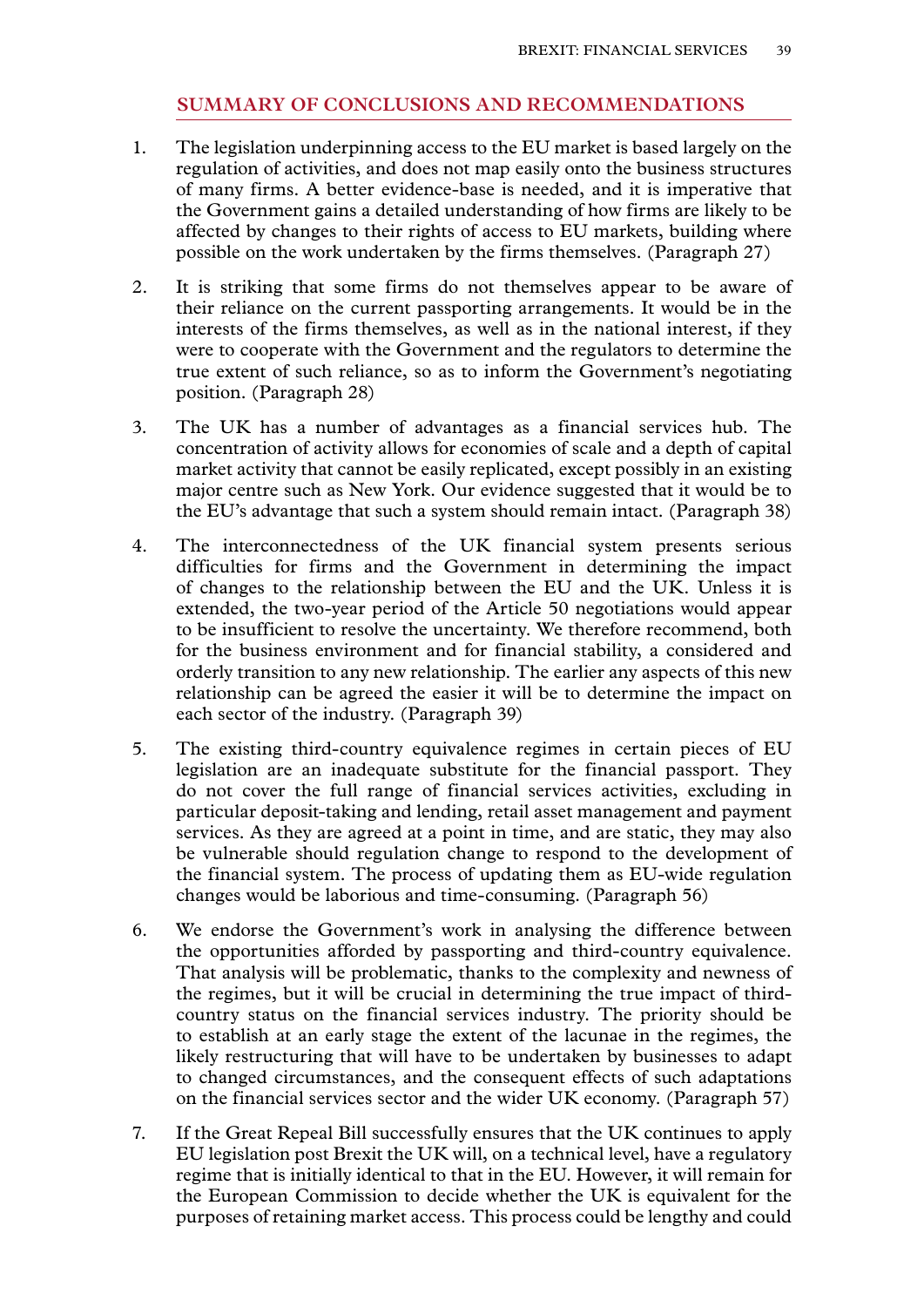#### 40 Brexit: financial services

be politicised: the Government should seek agreement prior to withdrawal that the UK will be determined to be equivalent at the point of withdrawal, to avoid damaging disruption to financial services providers. (Paragraph 58)

- 8. While the UK might be deemed equivalent at the point of withdrawal, there is no guarantee that it will remain so. Regulation must adapt to changes in the financial services system, raising the risk of regulatory divergence between the UK and the EU, and indeed between the UK and the US. The UK's influence on international standard-setting bodies, such as the Basel Committee and the Financial Stability Board, will be crucial to ensuring that changes to regulation are consistent internationally. But it is in the UK's and EU's mutual interest that the UK should maintain direct influence within the EU, especially in areas such as certain types of insurance, where there are less well-developed international standards. The Government should encourage direct regulatory cooperation between UK and EU authorities and, as part of its negotiation, should seek UK input to EU regulation-setting upstream. (Paragraph 59)
- 9. The current clearing regime provides benefits to the wider economy by aiding financial stability through the compression of risk and therefore of the collateral required to support trades. These benefits, which depend in large part on the ability to conduct multi-currency clearing, are felt in Europe as well as the UK and internationally. The possibility of a new attempt to require euro clearing to be conducted within the eurozone thus presents significant risk to both the UK and EU economies. Nonetheless, the ECB has attempted to do so once before and the risk of its doing so again should not be taken lightly, particularly in view of the jobs at risk. (Paragraph 75)
- 10. New York has been suggested as a plausible alternative to London for clearing activity, but a move to 'repatriate' euro-denominated clearing to the eurozone would appear to rule out New York as well as London, notwithstanding the positive equivalence decision already granted to the US. The question is whether any eurozone location could provide the same benefits to the wider economy as London and New York, and whether a politically-driven attempt to repatriate euro clearing to the eurozone would invite retaliation by other non-eurozone states, leading to the breakdown of the system of multi-currency clearing. (Paragraph 76)
- 11. The ability to continue to access to highly qualified staff and the ability to transfer them between the UK and the EU is a key issue for the financial services industry. While we welcome the Chancellor's reassurance that highly skilled migrants will not be prevented from coming to the UK, as far as it goes, we note that maintaining appropriate labour market flexibility will be critical to the UK's long-term economic prosperity. (Paragraph 82)
- 12. The FinTech industry has thrived in London, but could potentially move elsewhere. We note the concerns of the industry over future adherence to the EU data protection regime, and over its ability to recruit adequately qualified staff, and to attract the entrepreneurial talent needed for innovative startups. The Government should be particularly mindful of the opportunities for FinTech to develop further in the UK and of the effects of Brexit on a promising industry. (Paragraph 89)
- 13. A main purpose of any bespoke agreement, so far as financial services is concerned, will be to supplement the current equivalence regimes to mitigate any loss of access, and to ensure the continuation of equivalence decisions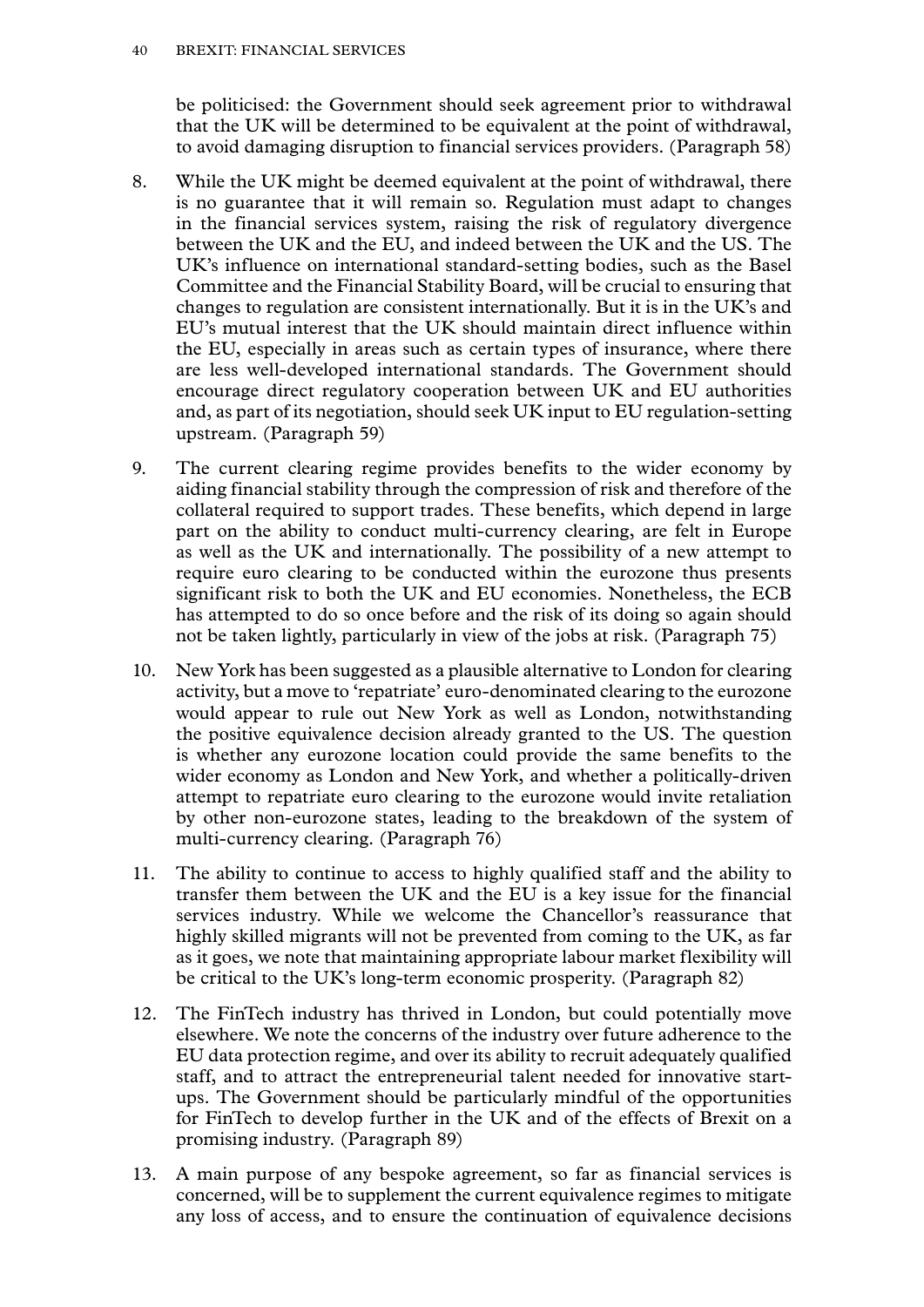in order to maintain that access. The Government has acknowledged the complexity of predicting the impact of a bespoke deal. Nonetheless, we urge the Government, as a priority, to model the effect of different scenarios as accurately as is possible in order to achieve the most appropriate bespoke deal. (Paragraph 96)

- 14. Negotiations on the UK's new relationship with the EU are likely to take longer than the withdrawal negotiations under Article 50. A transitional period will therefore be needed in relation to financial services following the completion of the Article 50 process, when the UK leaves the EU. This may need to be adapted and extended in the light of subsequent negotiations on a new long-term relationship with the EU. This will enable firms and others such as regulators to adapt to any new business conditions. (Paragraph 108)
- 15. It will be vital, in the interests of all parties, to provide certainty as early as possible in the process. Negotiations on financial services should commence as early as possible after notification under Article 50 and the Government should pursue an early announcement on a transitional period. This period should extend through the negotiations on the new relationship and continue thereafter for a period sufficient to provide stability after that relationship is agreed. The more the new relationship departs from the status quo the longer any further transitional period may need to be. (Paragraph 109)
- 16. We are concerned that, in the absence of clarity over the future relationship, firms may pre-empt uncertainty by relocating or restructuring, for instance by establishing subsidiaries or transferring staff, even though such changes may ultimately prove to be unnecessary. This would not be in the interests of the industry or the UK. (Paragraph 110)
- 17. An orderly transition to a new relationship, whatever it may be, would ensure continuity of service to clients and the wider economy and would provide time for regulators and supervisors to adapt to changes in business practices adopted by firms. Avoiding a cliff-edge when the UK leaves the EU will benefit financial stability, and should be in the interests of the EU as well as the UK (Paragraph 111)
- 18. In the interests of stakeholders across all sectors, the Government should provide clarity on the division of responsibility for the negotiations between departments. While the negotiating strategy must be agreed as a whole across Government, we are clear that HM Treasury is best placed to lead on financial services. (Paragraph 114)
- 19. We were concerned to hear that Brexit might already be having an effect, through diversion of resources, on the quality of legislation produced by the Government. Brexit is rightly the Government's top priority, but not to the exclusion of other important responsibilities. (Paragraph 116)
- 20. The UK currently has a significant trade surplus in financial services with the EU, and it is to be expected that EU governments may wish to attract some of that business to their own territories. The efficiencies provided by the UK financial services industry, the reliance of EU firms on the services it provides, and the interdependencies between financial services and other EU businesses, mean that such efforts could be as harmful to the wider EU economy as to the UK economy. The Government should go into the negotiations armed with robust analysis of the economic impact on the EU of an attempt to dismantle and relocate UK financial services. (Paragraph 124)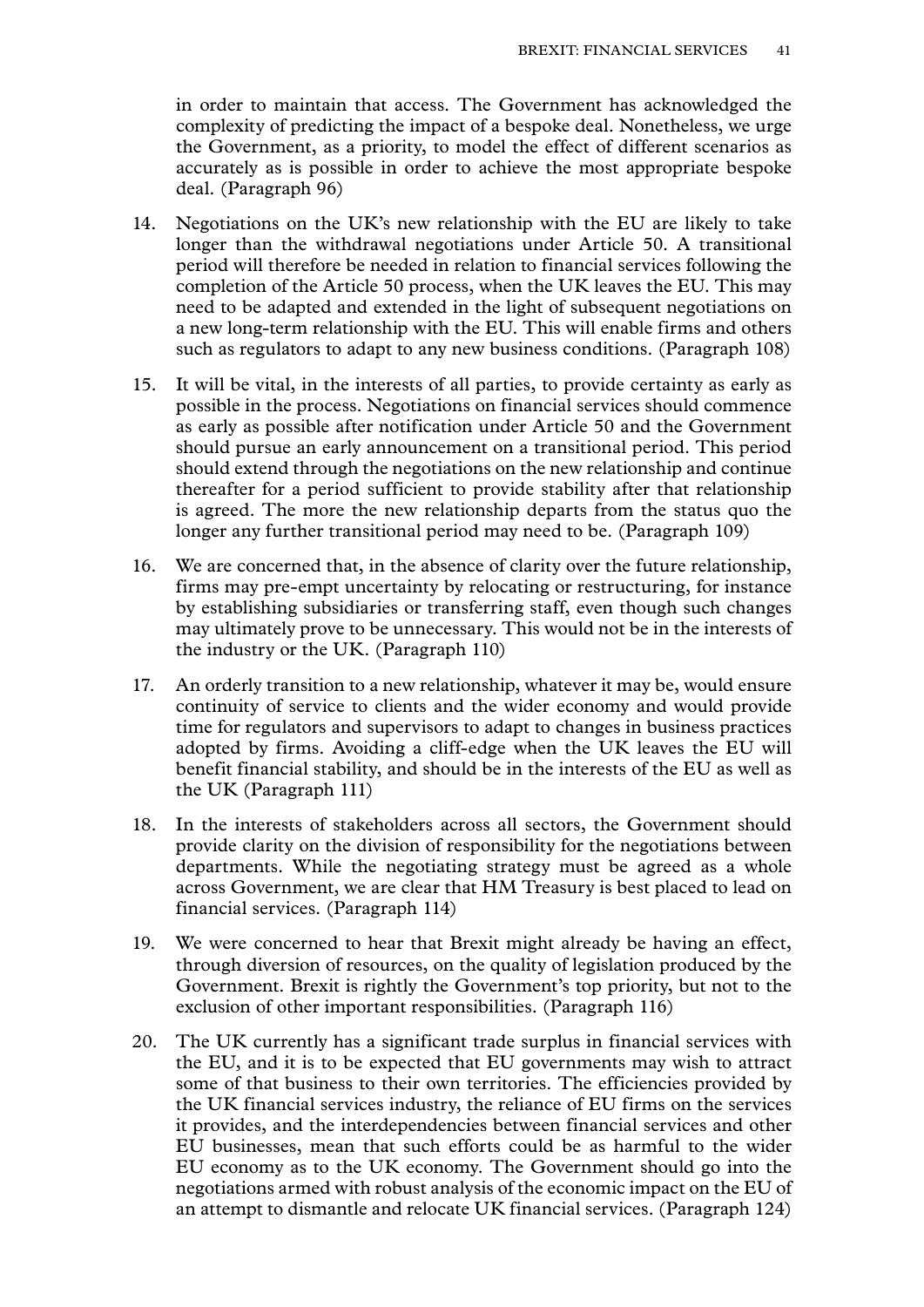#### <span id="page-43-0"></span>**Appendix 1: LIST OF MEMBERS AND DECLARATIONS OF INTEREST**

#### **Members**

Lord Butler of Brockwell Lord Callanan Lord De Mauley Lord Desai Baroness Falkner of Margravine (Chairman) Lord Fink (from 12 September 2016 until 18 November 2016) Lord Haskins Earl of Lindsay Lord Shutt of Greetland Lord Skidelsky The Duke of Wellington (from 22 November 2016) Lord Woolmer of Leeds

#### **Declarations of Interest**

Lord Butler of Brockwell *Adviser to TT International* Lord Callanan *Director, ML Associates (Europe) Ltd Consultant, New Direction* Lord De Mauley *No relevant interests declared* Lord Desai *Chairman, Advisory Board of Official Monetary and Financial Institutions Forum (OMFIF)* Baroness Falkner of Margravine (Chairman) *No relevant interests declared* Lord Fink *No relevant interests declared* Lord Haskins *Chairman, Humber Local Enterprise Partnership (LEP) Director, JSR Farms Ltd Director, Quarryside Farms Ltd* Earl of Lindsay *Chairman, BPI Pension Trustees Ltd* Lord Shutt of Greetland *Shareholding in Bank of Ireland (Spouse)* Lord Skidelsky *No relevant interests declared* The Duke of Wellington\* *Director, RIT Capital Partners plc Shareholding in Lloyds Bank* Lord Woolmer of Leeds *No relevant interests declared*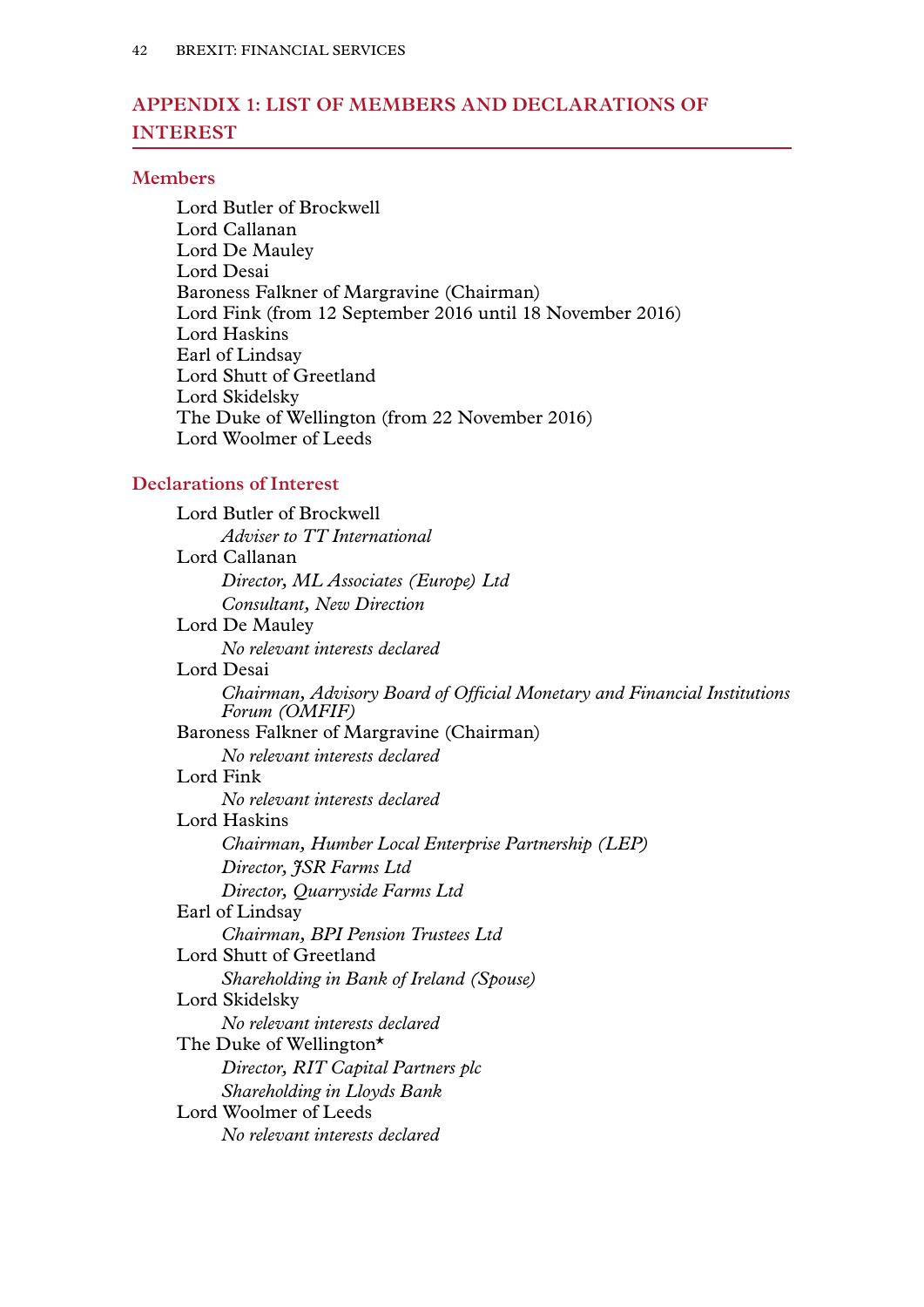The following Members of the European Union Select Committee attended the meeting at which the report was approved:

Baroness Armstrong of Hill Top Lord Boswell of Aynho (Chairman) Baroness Falkner of Margravine Lord Green of Hurstpierpoint Lord Jay of Ewelme Baroness Kennedy of the Shaws Earl of Kinnoull Baroness Prashar Baroness Suttie Lord Teverson Baroness Verma Baroness Wilcox

During consideration of the report the following Members declared an interest:

#### Lord Boswell of Aynho

*Personal Shareholdings as detailed in Register of Members Interests* Lord Green of Hurstpierpoint

*Shareholdings in: BB Biotech AG (investment in biotech companied), Biotech Growth Trust plc, Capita plc (business process management and outsourcing solutions), Cochlear Ltd (implantable hearing devices), Comcast Corp-Class A (media and technology), CVS Caremark Corp (pharmacies/ medical prescriptions), Google Inc, London Stock Exchange Group plc, Microsoft Corp, Oracle Corp (computer technology), Roche Holding AG (medicines and diagnostics), Safran SA (aircraft and rocket engines, aerospace), Ses Sa (global satellite owner and operator) (interest ceased 31 July 2016), Sonic Healthcare Ltd, UnitedHealth Group Ltd, Sky plc (TV and WiFi services), UK Commercial Property Ordinary GBP 0.25, Union Pacific Corp (railroad and freight transportation services) (interest ceased 20 September 2016), Baxalta Inc (research, development, and manufacture and biopharmaceutical products) (interest ceased 31 January 2016), Schlumberger (oilfield services company), Mastercard, Inc (electronic payments), Novartis AG (healthcare products), Cognizant Technology Solutions (provider of information technology, consulting and business process outsourcing services), Mastercard Inc (global payment solutions company), Sky plc (pay television), Taiwan Semiconductor Manufacturing Company Ltd (manufactures and markets integrated circuits), Thermo Fisher Scientific Inc (manufactures scientific instruments, consumables and chemicals), UK Commercial Property Trust (UKCM) Ordinary 25p Shares, Ashtead Group plc Ord 10p, Franco-Nevada Corporation (resource royalty and investment company), Samsonite International SA (designs, manufactures and distributes luggage)*

*Chair, International Advisory Council, British Chambers of Commerce (interest ceased 31 March 2016)*

*Member, Akbank International Advisory Board, Istanbul (remunerated with an attendance fee which the Member donated to a registered charity)*

*Member of informal working group on Brexit and trade, convened by CEO of Engineering Employers' Federation*

*Chair, Advisory Council of the Centre for Anglo-German Cultural Relations, Queen Mary University, London*

*Member, Steering Group, Sabanci University Centre for Excellence in Finance, Istanbul*

*Member, Board of Regents, St Benet's College, Oxford*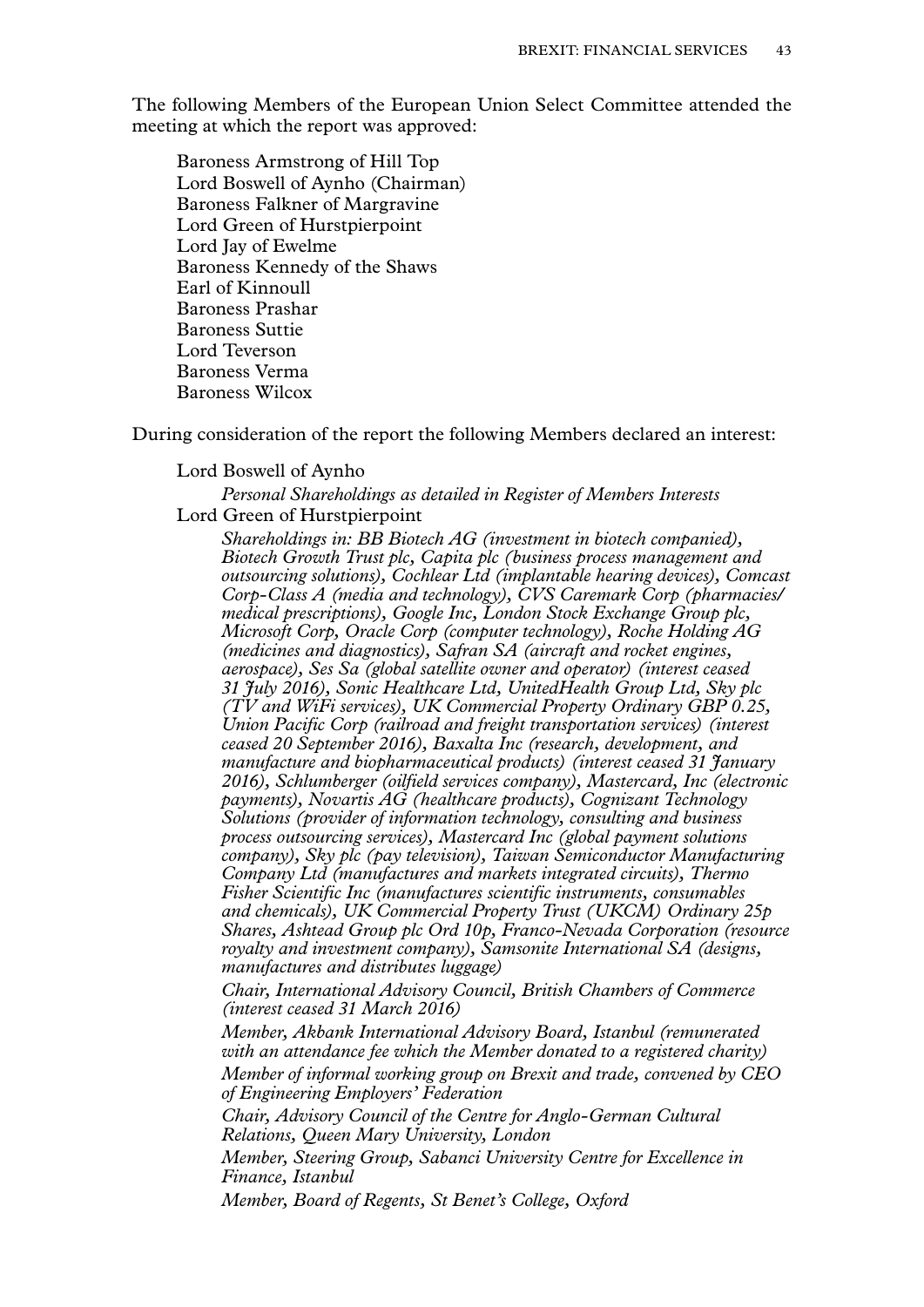*Chair of Trustees, Natural History Museum Chair, Natural History Museum Trading Company Trustee, Asia House Trustee, Archbishop of Canterbury's Anglican Communion Fund (registered charity) Trustee, Wintershall Charitable Trust (registered charity) Trustee, the Bishop Radford Charitable Trust (registered charity) Vice Prices, Iraq-British Business Council Chair of Trustees and Trustee, Friends of Anglican Communion Trust Trustee, Natural History Museum Development Trust Trustee of the Natural History Museum Special Funds Trust Trustee of the Natural History Museum Benevolent Fund Member, Advisory Board of the Centre for Progressive Capitalism Member, Advisory Council, Institute of Business Ethics Member, Cancer Research UK President, Institute of Export (professional body representing international trade) (registered charity)* Earl of Kinnoull *Executive consultant, Hiscox Group (Insurance active in the EU) Member of Supervisory Board, Fine Art Fund Group funds (fund management active in the EU) Shareholdings in Hiscox Ltd and Schroders plc* Lord Selkirk of Douglas *by third parties* Lord Teverson

*Diversified investment portfolio in McInroy & Wood Income Fund managed* 

*Fellow, Chartered Institute of Securities and Investment Director-designate, Green Purposes Company Ltd*

A full list of Member's interests can be found in the Register of Lords Interests: [http://www.parliament.uk/mps-lords-and-offices/standards-and-interests/](http://www.parliament.uk/mps-lords-and-offices/standards-and-interests/register-of-lords-interests) [register-of-lords-interests](http://www.parliament.uk/mps-lords-and-offices/standards-and-interests/register-of-lords-interests)/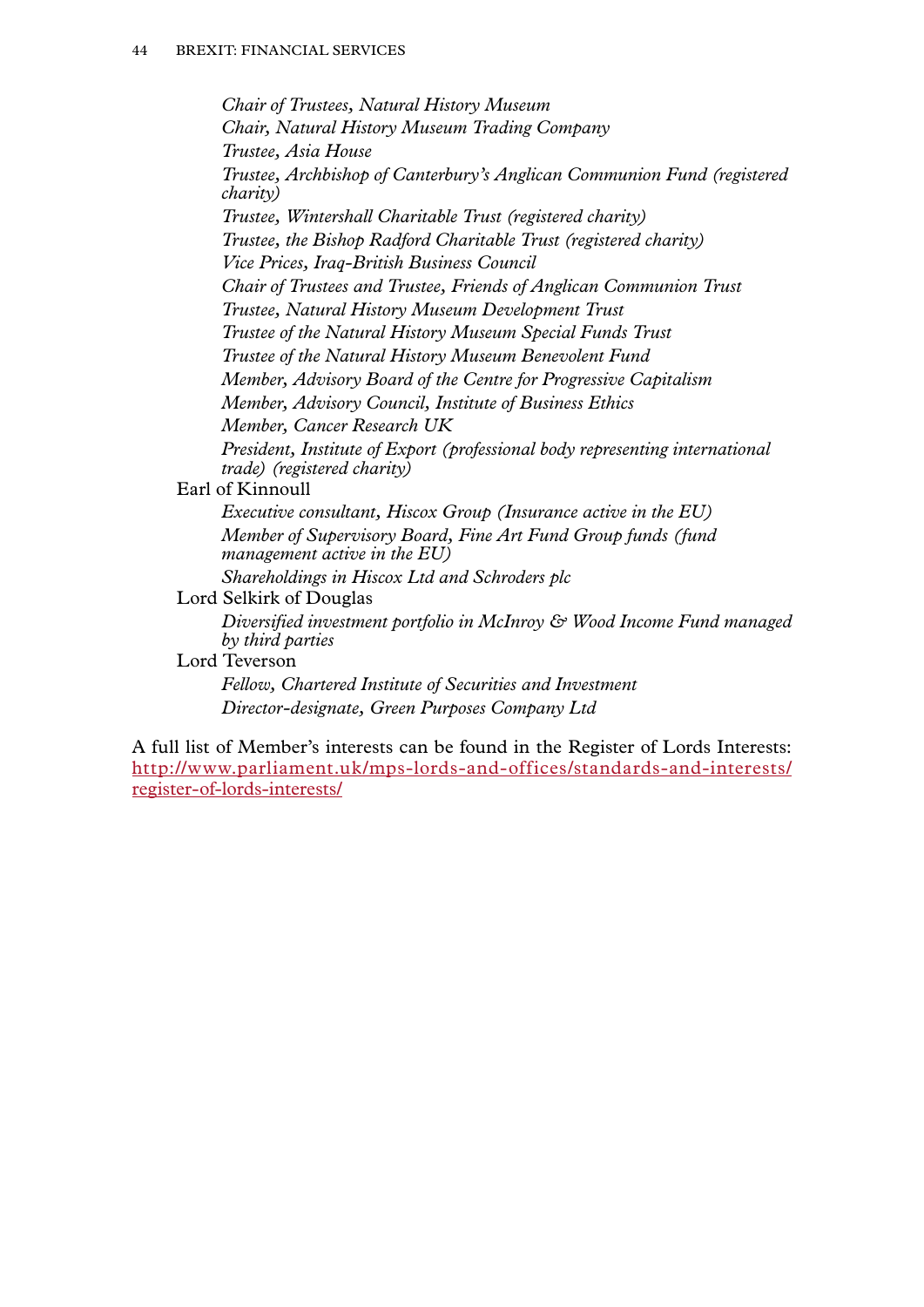#### <span id="page-46-0"></span>**Appendix 2: LIST OF WITNESSES**

Evidence is published online at [http://www.parliament.uk/brexit-financial-services](http://www.parliament.uk/brexit-financial-services ) and available for inspection at the Parliamentary archives (020 7219 3074).

Evidence received by the Committee is listed below in chronological order of oral evidence session and in alphabetical order. Those witnesses marked with \*\* gave both oral and written evidence. Those marked with \* gave oral evidence and did not submit and written evidence. All other witnesses submitted written evidence only.

#### **Oral evidence in chronological order**

| $^\star$ | Professor Eilís Ferran, Professor of Company and Securities<br>Law, University of Cambridge and Professor Sir Charles<br>Bean, Professor of Economics, London School of Economics<br>and Political Science | $OO$ 1-9   |
|----------|------------------------------------------------------------------------------------------------------------------------------------------------------------------------------------------------------------|------------|
| $\star$  | Andrew Gray, Global Financial Services Brexit Leader,<br>PwC, Anthony Browne, Chief Executive, British Bankers'<br>Association and George Hay, European Financial Editor,<br>Breakingviews, Reuters        | OO 10-17   |
| *        | Elizabeth Corley, Vice Chair, Allianz Global Investors,<br>Douglas Flint, Group Chairman, HSBC and Alex Wilmot-<br>Sitwell, EMEA President, Bank of America Merrill Lynch                                  | OO 18-26   |
| *        | Simon Gleeson, Partner, Clifford Chance and Peter<br>Snowdon, Partner, Norton Rose Fulbright                                                                                                               | OO 27-37   |
| *        | Sir Jon Cunliffe, Deputy Governor, Financial Stability, Bank<br>of England                                                                                                                                 | OO 38-47   |
| *        | Huw Evans, Director General, Association of British<br>Insurers, Stefan Hoffman, Head of European Affairs, Swiss<br>Bankers' Association and Miles Celic, Chief Executive,<br>TheCityUK                    | QQ 48-56   |
| ★★       | Simon Kirby MP, Economic Secretary, HM Treasury,<br>Katharine Braddick, Director of Financial Services, HM<br>Treasury and Lowri Khan, Director of Financial Stability,<br><b>HM</b> Treasury              | $OO$ 57-65 |
| $\star$  | Xavier Rolet KBE, Chief Executive, London Stock Exchange<br>Group                                                                                                                                          | QQ 66-74   |
| *        | Daniel Morgan, Head of Policy and Regulation, Innovate<br>Finance, Bruce Davis, Managing Director, Abundance<br>Investment and Giles Andrews, Chairman, Zopa                                               | OO 75-80   |
|          | Evidence was also taken from the following witness off the record:                                                                                                                                         |            |
|          | Lord Hill of Oareford                                                                                                                                                                                      |            |
|          | Alphabetical list of all witnesses                                                                                                                                                                         |            |

\* Giles Andrews, Chairman, Zopa [\(QQ 75–80\)](http://data.parliament.uk/writtenevidence/committeeevidence.svc/evidencedocument/eu-financial-affairs-subcommittee/brexit-financial-services/oral/42747.html) Association of Foreign Banks [BFS0004](http://data.parliament.uk/writtenevidence/committeeevidence.svc/evidencedocument/eu-financial-affairs-subcommittee/brexit-financial-services/written/42495.html)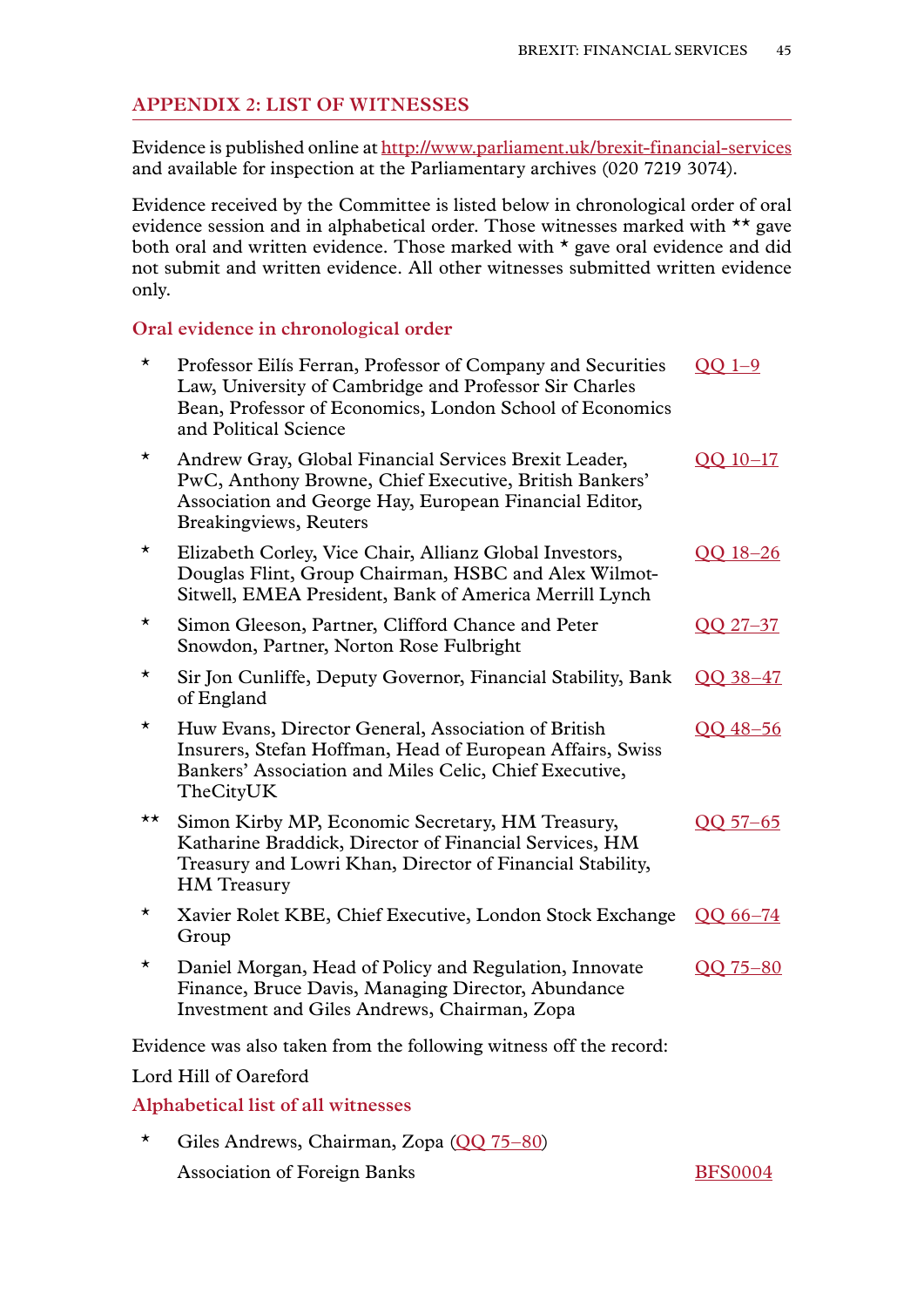| $^\star$ | Professor Sir Charles Bean, Professor of Economics, London<br>School of Economics and Political Science $(OO 1-9)$ |                |
|----------|--------------------------------------------------------------------------------------------------------------------|----------------|
| ★★       | Katharine Braddick, Director of Financial Services, HM<br>Treasury $(QQ 57-65)$                                    | <b>BFS0005</b> |
| $\star$  | Anthony Browne, Chief Executive, British Bankers'<br>Association $(QQ_10-17)$                                      |                |
|          | <b>Bruegel</b>                                                                                                     | <b>BFS0001</b> |
| ★        | Miles Celic, Chief Executive, TheCityUK (QQ 48–56)                                                                 |                |
| $\star$  | Elizabeth Corley, Vice Chair, Allianz Global Investors<br>$(QQ_18-26)$                                             |                |
| ★        | Sir Jon Cunliffe, Deputy Governor, Financial Stability, Bank<br>of England $(QQ 38-47)$                            |                |
| $\star$  | Bruce Davis, Managing Director, Abundance Investment<br>$(QQ 75 - 80)$                                             |                |
| *        | Huw Evans, Director General, Association of British Insurers<br>$(OO 48 - 56)$                                     |                |
| $\star$  | Professor Eilis Ferran, Professor of Company and Securities<br>Law, University of Cambridge $(OO 1-9)$             |                |
|          | <b>Financial Conduct Authority</b>                                                                                 | <b>BFS0003</b> |
| $\star$  | Douglas Flint, Group Chairman, HSBC (QQ 18-26)                                                                     |                |
| *        | Simon Gleeson, Partner, Clifford Chance (QQ 27-37)                                                                 |                |
| $\star$  | Andrew Gray, Global Financial Services Brexit Leader, PwC<br>$(OQ 10-17)$                                          |                |
| $\star$  | George Hay, European Financial Editor, Breakingviews,<br>Reuters $(OO 10-17)$                                      |                |
|          | Stefan Hoffman, Head of European Affairs, Swiss Bankers'<br>Association $(OQ 48-56)$                               |                |
| ★★       | Lowri Khan, Director of Financial Stability, HM Treasury<br>$(OQ 57 - 65)$                                         | <b>BFS0005</b> |
| ★★       | Simon Kirby MP, Economic Secretary, HM Treasury<br>$(QQ 57 - 65)$                                                  | <b>BFS0005</b> |
| *        | Daniel Morgan, Head of Policy and Regulation, Innovate<br>Finance $(0075-80)$                                      |                |
| *        | Xavier Rolet KBE, Chief Executive, London Stock Exchange<br>Group $(OQ 66 - 74)$                                   | <b>BFS0006</b> |
|          | <b>Scottish Financial Enterprise</b>                                                                               | <b>BFS0002</b> |
| *        | Peter Snowdon, Partner, Norton Rose Fulbright (QQ 27–37)                                                           |                |
| *        | Alex Wilmot-Sitwell, EMEA President, Bank of America<br>Merrill Lynch (QQ 18-26)                                   |                |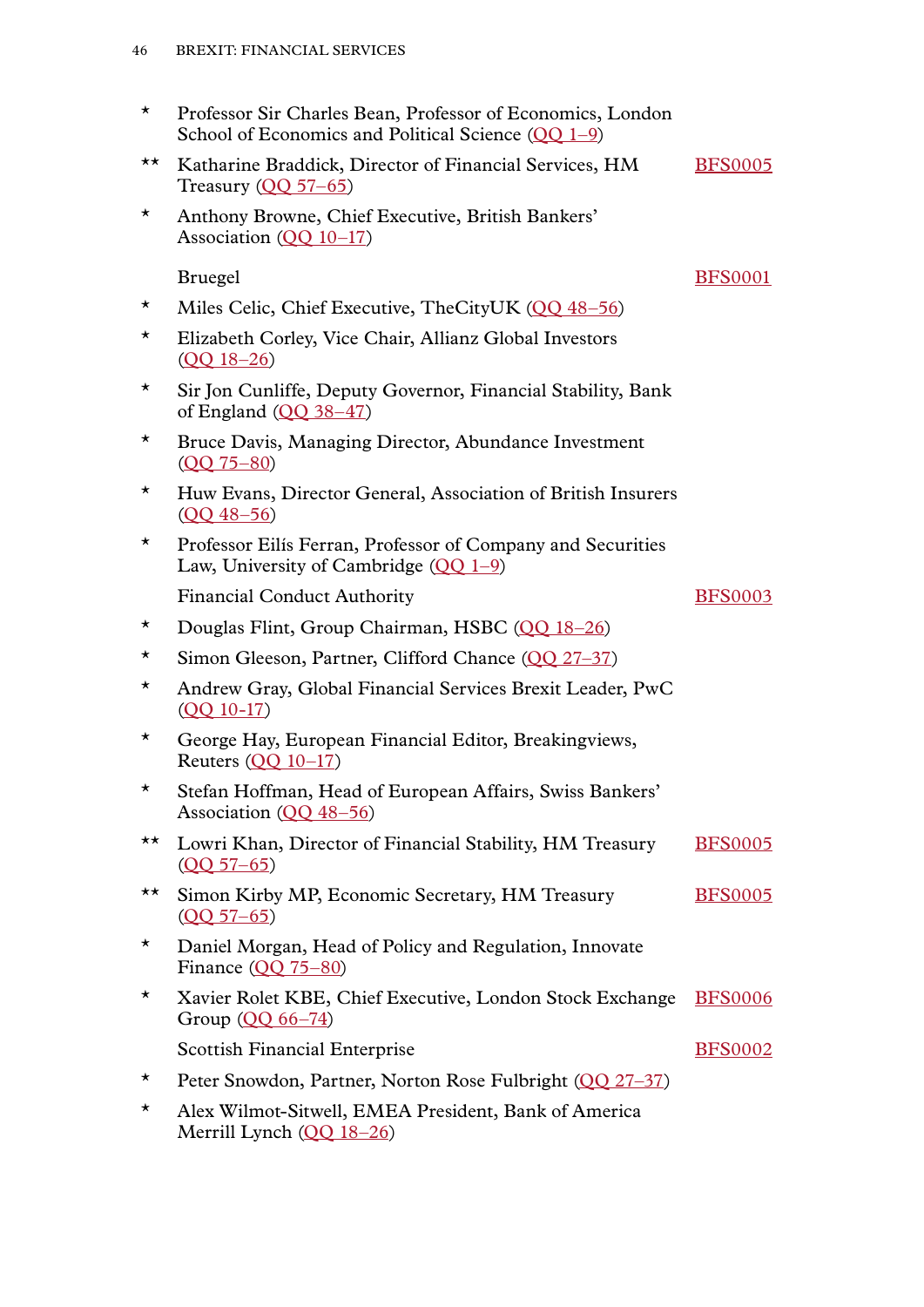#### <span id="page-48-0"></span>**Appendix 3: PASSPORTING AND THIRD COUNTRY ACCESS FOR FINANCIAL SERVICES**

| Legislation      | Type of EU firms/<br>products | <b>Passport right/mutual recognition</b>                                               | Third country regime for non EU<br>equivalent                         |
|------------------|-------------------------------|----------------------------------------------------------------------------------------|-----------------------------------------------------------------------|
| MiFID2/MiFIR     | Investment firms              | Cross-border provision of investment services                                          | Yes but only for wholesale clients and<br>counterparties*             |
| Investment firms |                               | Establishment of branches to provide<br>investment services                            | No                                                                    |
|                  | Investment firms              | Right to remote membership of market<br>infrastructure                                 | No                                                                    |
|                  | Trading venues                | Right to provide terminals on Member State<br>territory                                | Yes*                                                                  |
|                  | Trading venues                | Permitted execution venue for shares and OTC<br>derivatives subject to trading mandate | $Yes^{\star}$                                                         |
|                  | Trading venues, CCPs          | Non-discriminatory access to trading venues,<br>CCPs, benchmarks                       | No                                                                    |
|                  | Data services<br>providers    | Single authorisation for EU                                                            | No                                                                    |
| <b>CRD</b>       | <b>Banks</b>                  | Cross-border provision of banking and<br>investment services                           | No for banking services. See MiFID2/<br>MiFIR for investment services |
|                  | <b>Banks</b>                  | Establishment of branches to provide banking<br>and investment services                | No for banking services. See MiFID2/<br>MiFIR for investment services |

47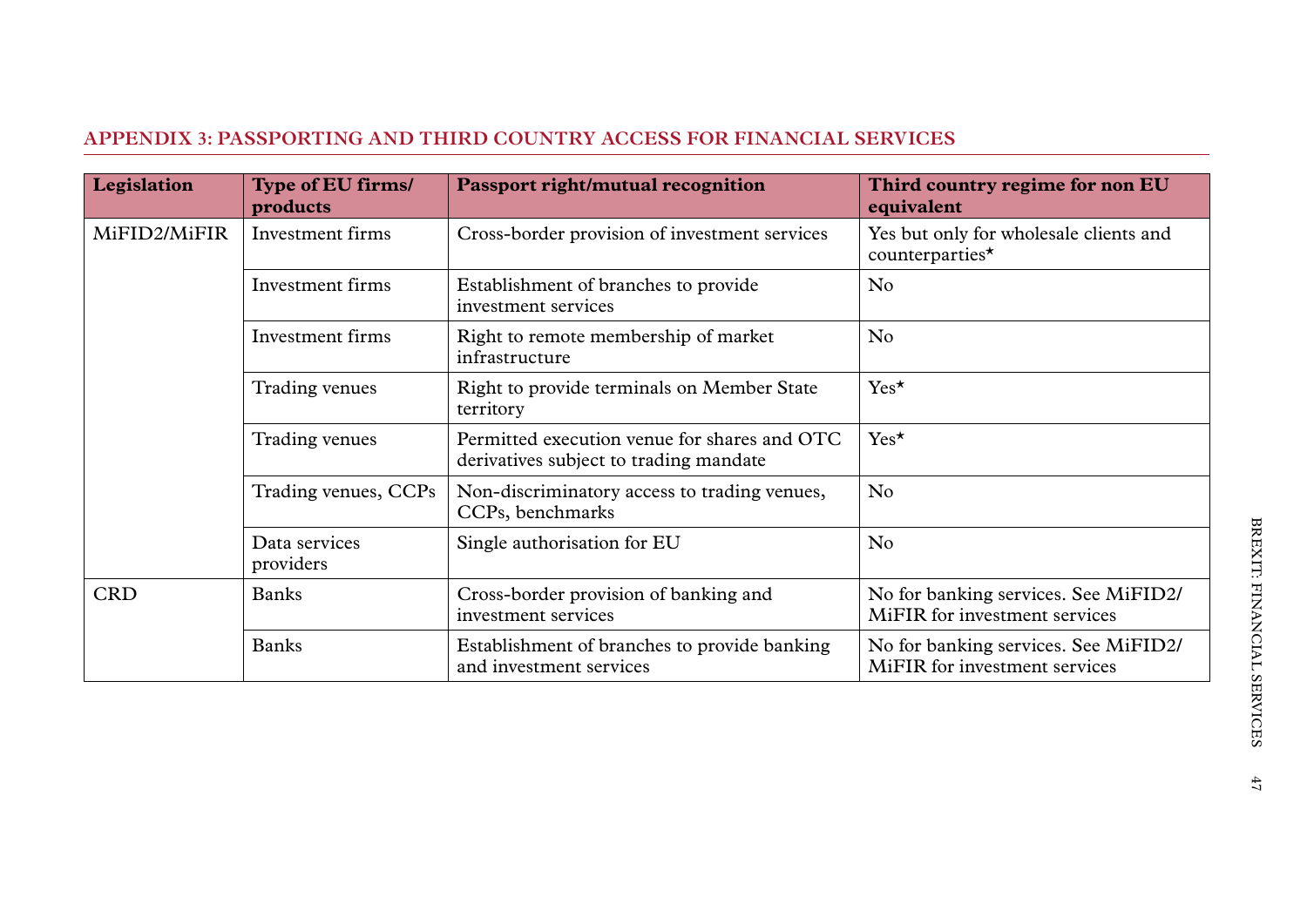| Legislation               | Type of EU firms/<br>products        | <b>Passport right/mutual recognition</b>                                     | Third country regime for non EU<br>equivalent     |
|---------------------------|--------------------------------------|------------------------------------------------------------------------------|---------------------------------------------------|
| <b>EMIR</b>               | CCPs                                 | Single authorisation for EU                                                  | Yes                                               |
|                           | Trade repositories                   | Single registration for EU                                                   | Yes*                                              |
|                           | CCPs, trading venues                 | Rights for non-discriminatory access to each<br>other                        | No but see MiFID2/MiFIR                           |
| <b>CSDR</b>               | Central securities<br>depositories   | Cross-border provision of services and branches                              | $Yes^{\star}$                                     |
| Prospectus<br>Directive   | Prospectuses                         | Prospectus approved in a Member State can be<br>used across EU               | No                                                |
| <b>UCITS</b><br>Directive | <b>UCITS</b> funds                   | Distribution in other Member States                                          | No                                                |
|                           | <b>UCITS</b> management<br>companies | Cross-border provision of management and<br>advisory services (and branches) | No                                                |
| <b>AIFMD</b>              | <b>AIFMs</b>                         | Can market EU AIFs across EU                                                 | No                                                |
|                           | <b>AIFMs</b>                         | When "switched on", can market non-EU AIFs<br>across EU                      | Yes*                                              |
|                           | <b>AIFMs</b>                         | Cross-border provision of management and<br>advisory services (and branches) | No                                                |
| <b>CRA</b> Regulation     | Credit rating agencies               | Single registration for EU                                                   | Yes but may require an EU affiliate to<br>endorse |
| Benchmark<br>Regulation   | Benchmark<br>administrators          | Single authorisation/registration for EU                                     | Yes*                                              |
| CI(WUD)                   | Banks, some<br>investment firms      | Home state insolvency regime applies in other<br><b>Member States</b>        | No                                                |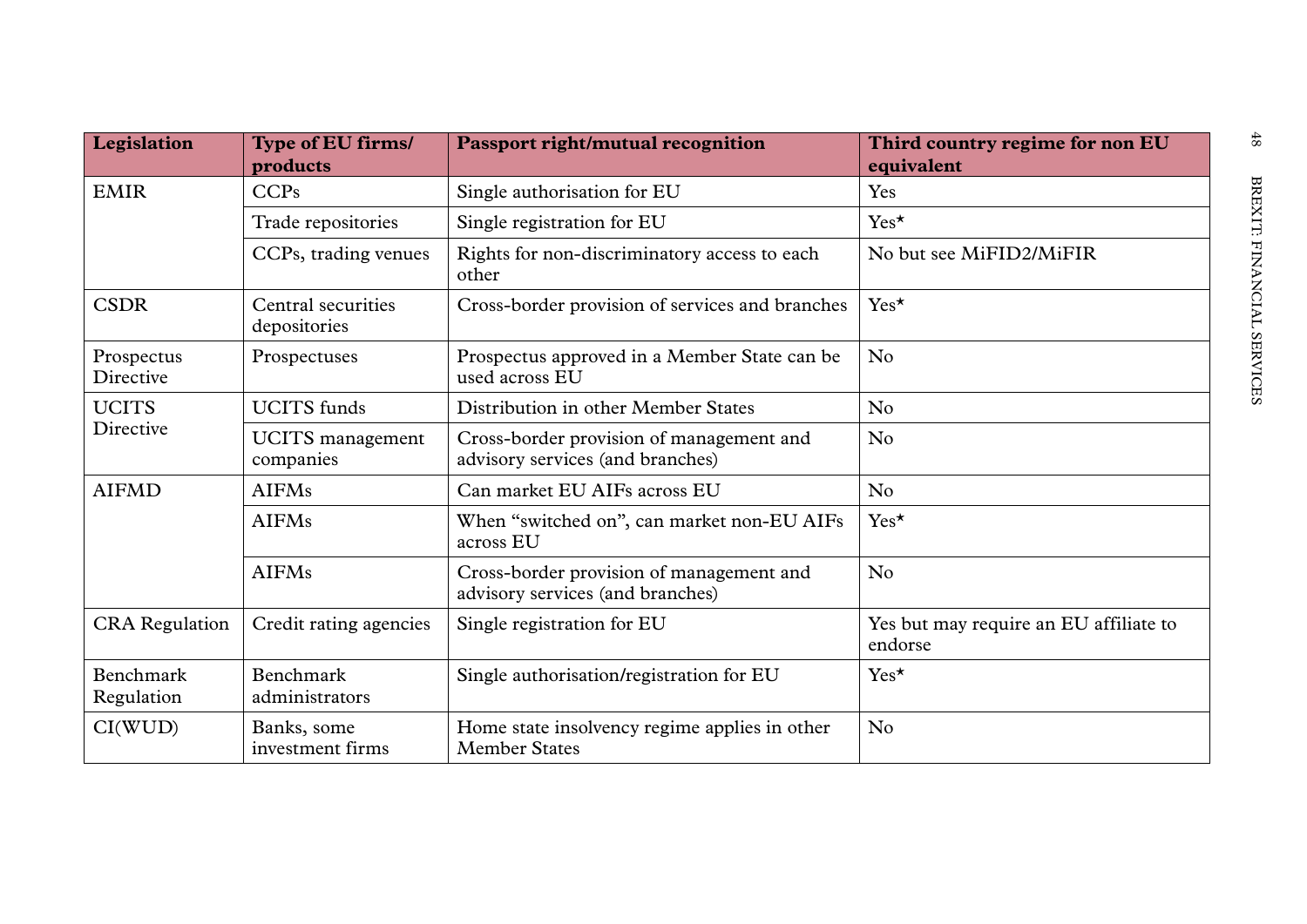| Legislation                   | Type of EU firms/                     | <b>Passport right/mutual recognition</b>                          | Third country regime for non EU |
|-------------------------------|---------------------------------------|-------------------------------------------------------------------|---------------------------------|
|                               | products                              |                                                                   | equivalent                      |
| <b>BRRD</b>                   | Banks, some<br>investment firms       | Recognition of resolution action in other<br><b>Member States</b> | $Yes^{\star}$                   |
| <b>SFD</b>                    | Settlement systems                    | Protection from insolvency law in other<br><b>Member States</b>   | No                              |
| <b>Brussels</b><br>Regulation | Judgments in a<br><b>Member State</b> | Enforceable in other Member States                                | No                              |

*\*New regime, no examples of use of data*

Source: AFME and Clifford Chance, The UK Referendum—Challenges for Europe's Capital Markets (March 2016), p 8: [http://www.afme.eu/globalassets/downloads/afme-reports/afme\\_](http://www.afme.eu/globalassets/downloads/afme-reports/afme_referendum2016_final.pdf) [referendum2016\\_final.pdf](http://www.afme.eu/globalassets/downloads/afme-reports/afme_referendum2016_final.pdf)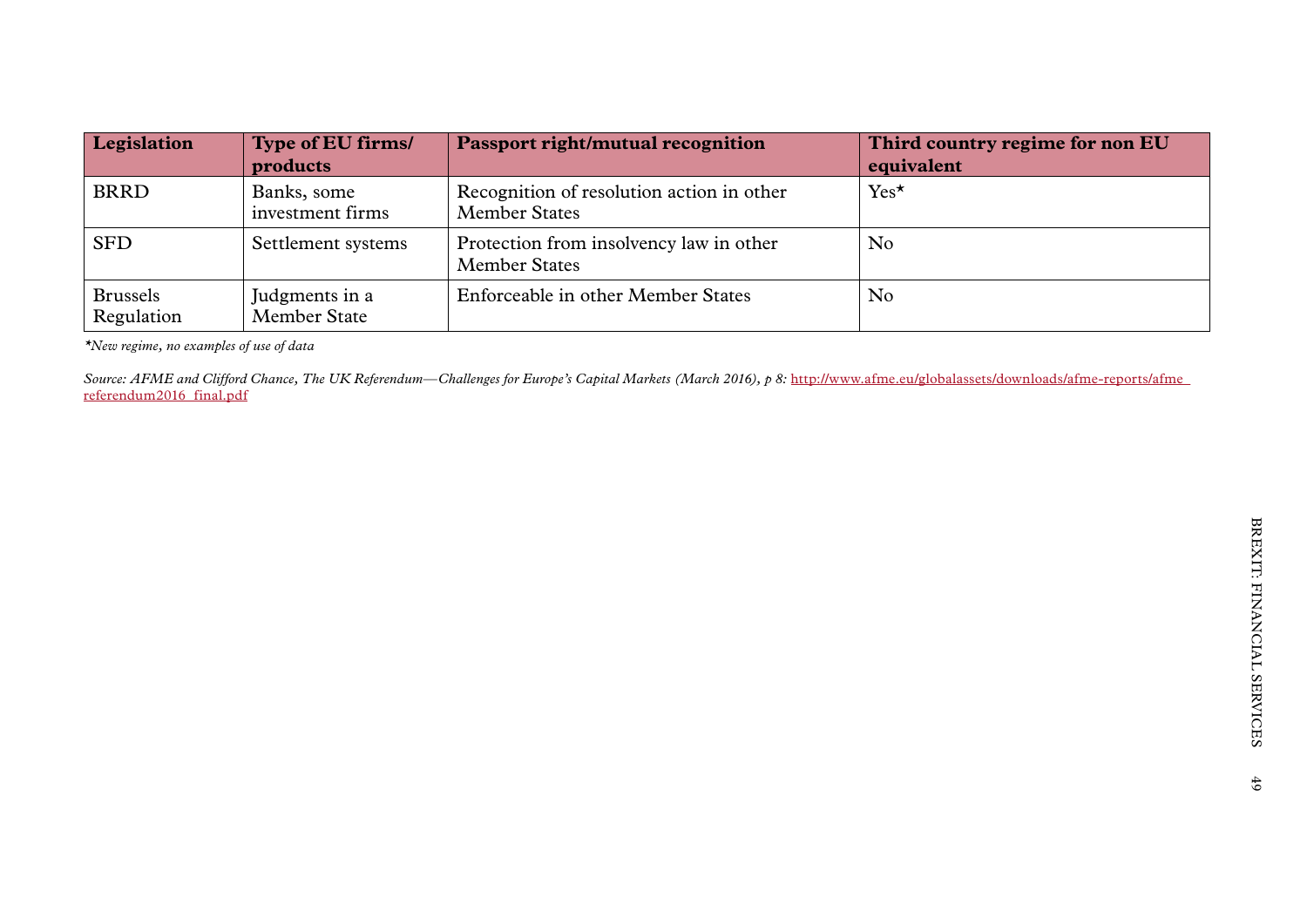### <span id="page-51-0"></span>**Appendix 4: GLOBAL FINANCIAL CENTRES INDEX 20: TOP 30 CITIES**

| <b>City</b>    | <b>GFCI 20 Rank</b> | <b>GFCI 20 Rating</b> |
|----------------|---------------------|-----------------------|
| London         | $\mathbf{1}$        | 795                   |
| New York       | $\overline{2}$      | 794                   |
| Singapore      | 3                   | 752                   |
| Hong Kong      | $\overline{4}$      | 748                   |
| Tokyo          | 5                   | 734                   |
| San Francisco  | 6                   | 720                   |
| <b>Boston</b>  | $\overline{7}$      | 719                   |
| Chicago        | 8                   | 718                   |
| Zurich         | 9                   | 716                   |
| Washington DC  | 10                  | 713                   |
| Sydney         | 11                  | 712                   |
| Luxembourg     | 12                  | 711                   |
| Toronto        | 13                  | 710                   |
| Seoul          | 14                  | 704                   |
| Montreal       | 15                  | 703                   |
| Shanghai       | 16                  | 700                   |
| Osaka          | 17                  | 699                   |
| Dubai          | 18                  | 698                   |
| Frankfurt      | 19                  | 695                   |
| Vancouver      | 20                  | 694                   |
| Taipei         | 21                  | 692                   |
| Shenzhen       | 22                  | 691                   |
| Geneva         | 23                  | 689                   |
| Melbourne      | 24                  | 687                   |
| Los Angeles    | 25                  | 685                   |
| Beijing        | 26                  | 683                   |
| Munich         | 27                  | 680                   |
| Cayman Islands | 28                  | 676                   |
| Paris          | 29                  | 672                   |
| Casablanca     | 30                  | 671                   |

*Source: Long Finance, Global Financial Centres Index 20, September 2016*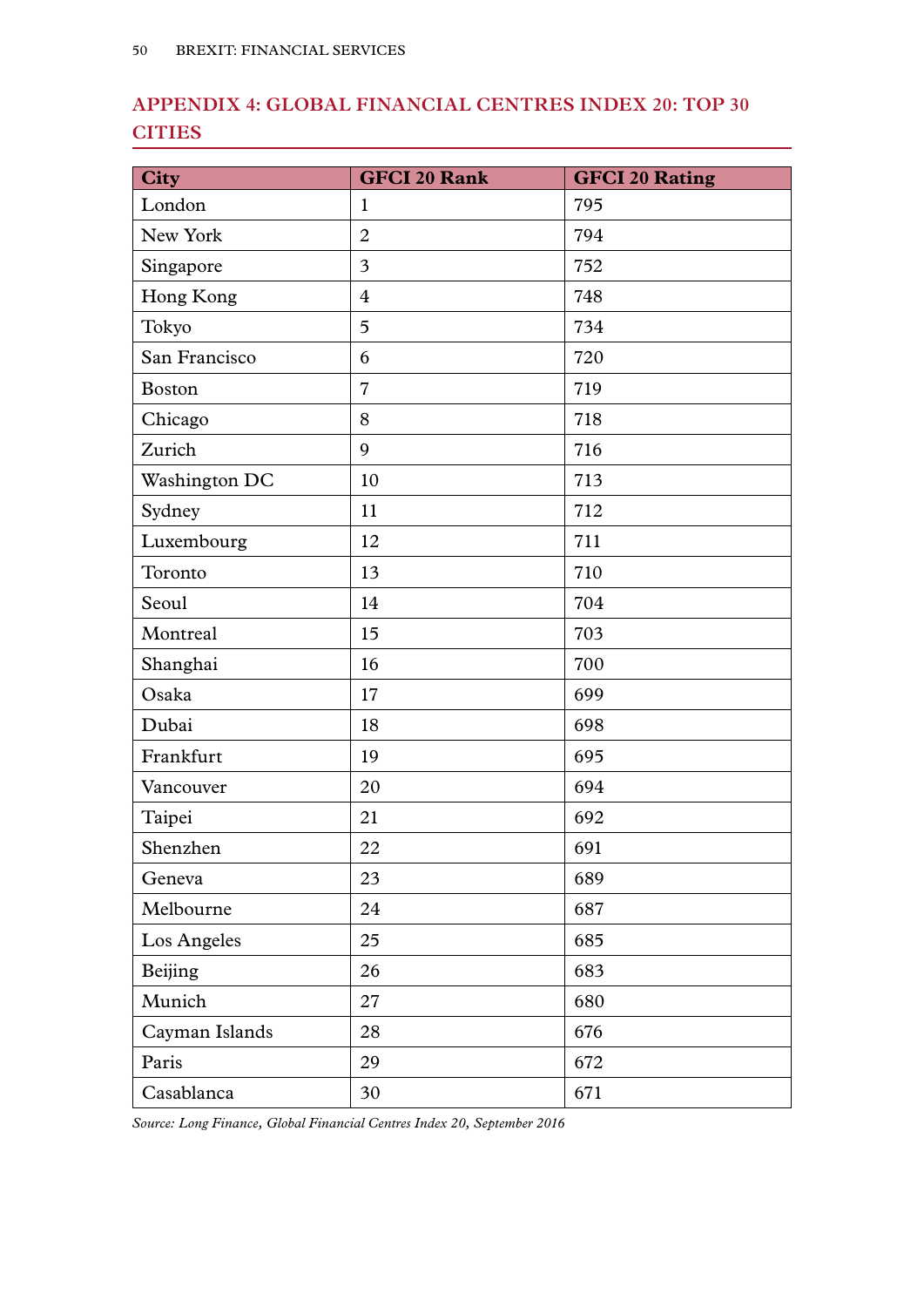#### <span id="page-52-0"></span>**Appendix 5: EXAMPLES OF FINTECH SERVICES**

FinTech is by nature an innovative industry and the types of services provided by companies described as 'FinTech' will inevitably evolve. Any service currently offered by the traditional financial services industry could in theory be offered by a FinTech company. The following is a non-exhaustive list of some of the major services currently offered by FinTech companies.

#### *Peer to peer lending*

Peer to peer websites bring individual borrowers and lenders together, bypassing traditional banks.

#### *Crowdfunding*

Crowdfunding is a way of raising finance by asking a large number of people for a relatively small sum of money each. The internet enables start-up companies or other ventures to reach a wide range of potential investors. Investors may receive a financial return, such as a share of equity, another type of reward, or nothing at all if they have invested purely because they believe in a certain cause.

#### *Money transfer*

A company such as TransferWise operates a peer to peer money transfer service by matching people wishing to transfer funds from one country to another with counterparts wishing to do the opposite. Rather than transferring funds directly from one country to another the service transfers funds from a sender in one country to the recipient of an equivalent transfer going in the opposite direction. A corresponding transfer takes place in the other country.

#### *Payments*

FinTech companies provide alternatives to banks or credit cards for those wishing to make online payments.

#### *Robo advice*

These are online investment services that asses a user's risk profile and match it with suitable investments. The investments are thereafter managed by algorithms.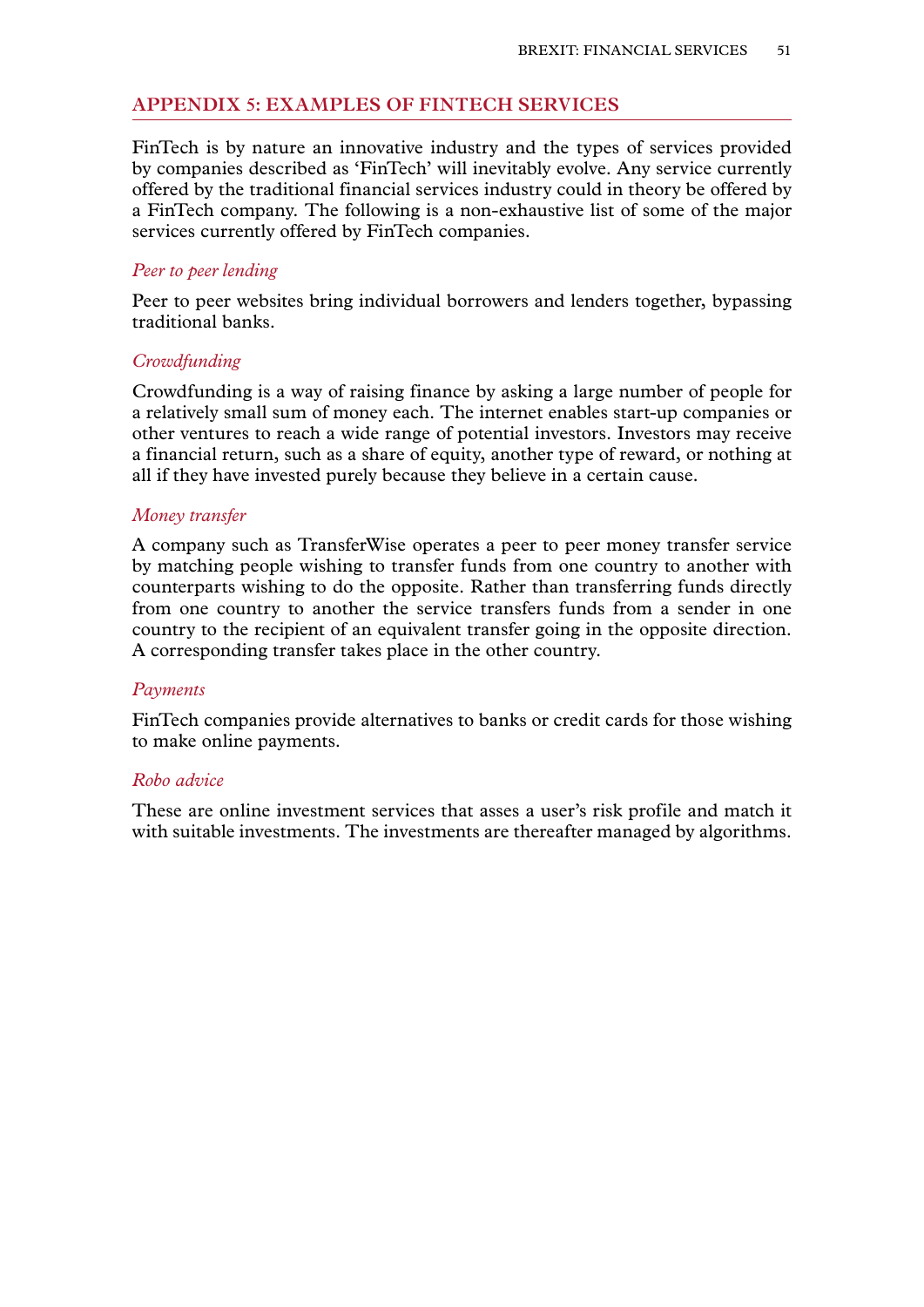#### <span id="page-53-0"></span>**Appendix 6: GLOSSARY**

| <b>AIFMD</b>                    | <b>Alternative Investment Fund Managers Directive</b>                                                                                                                                                   |
|---------------------------------|---------------------------------------------------------------------------------------------------------------------------------------------------------------------------------------------------------|
| Article 50                      | Article 50 TEU sets out the procedure by which a Member<br>State can leave the EU. Formal notification under Article 50<br>starts a two year period in which withdrawal negotiations can<br>take place. |
| <b>Basel</b><br>Committee       | A forum for regular cooperation on banking supervisory<br>matters.                                                                                                                                      |
| <b>Brexit</b>                   | The United Kingdom's withdrawal from the European Union.                                                                                                                                                |
| <b>CCP</b>                      | Central counter-party, also known as a clearing house.                                                                                                                                                  |
| <b>CETA</b>                     | The Comprehensive Economic and Trade Agreement.<br>Canada's free trade agreement in the EU.                                                                                                             |
| Clearing                        | The process of reconciling purchases and sales of various<br>options, futures or securities, as well as the direct transfer of<br>funds from one financial institution to another.                      |
| <b>CRD</b>                      | Capital Requirements Directive                                                                                                                                                                          |
| Derivative                      | A security with a price dependent upon one or more<br>underlying assets, such as stocks, bonds, currencies or<br>interest rates. The value of a derivative is determined by the<br>underlying assets.   |
| <b>ECB</b>                      | European Central Bank                                                                                                                                                                                   |
| Ecosystem                       | In this report, ecosystem refers to London as a unique<br>financial and technological structure.                                                                                                        |
| EEA                             | European Economic Area                                                                                                                                                                                  |
| <b>EFTA</b>                     | European Free Trade Area                                                                                                                                                                                |
| <b>EMIR</b>                     | European Market Infrastructure Regulation                                                                                                                                                               |
| Equivalence                     | Provisions in certain pieces of EU legislation allow market<br>access to firms from non-EEA countries judged to have an<br>equivalent regulatory and supervisory regime to the EU.                      |
| EU                              | European Union                                                                                                                                                                                          |
| European<br>Commission          | The executive of the European Union                                                                                                                                                                     |
| Eurozone                        | Monetary union of European Union Member States                                                                                                                                                          |
| <b>FCA</b>                      | <b>Financial Conduct Authority</b>                                                                                                                                                                      |
| Financial<br>Stability<br>Board | International body that monitors and makes recommendations<br>about the global financial system.                                                                                                        |
| FinTech                         | A wide range of activities in which companies use technology<br>to make financial services, enable financial services or drive<br>technological innovation of financial services.                       |